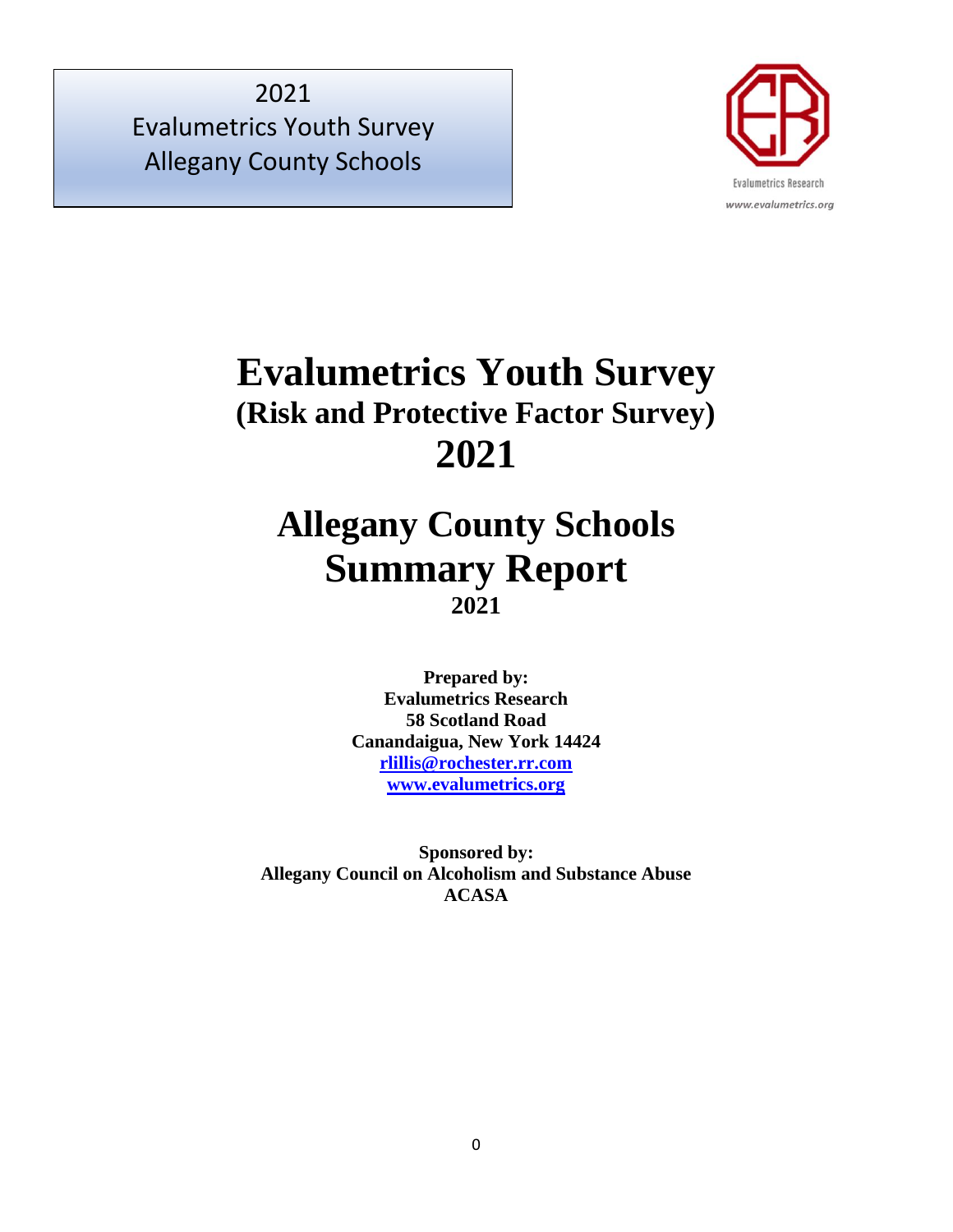

The Evalumetrics Youth Survey (EYS) has been conducted in schools throughout Allegany County in every odd-numbered year since 1999 and most recently in 2021. The EYS is based on the Risk and Protective Factor Model developed at the University of Washington by J. David Hawkins, Richard Catalano, and Janet Miller. The EYS asks students about several critical health risk behaviors such as substance use, violence, and depression. The EYS also includes questions about students' attitudes toward and connection to school, family, and community.

The 2021 EYS also includes measure of students' social emotional distress (SED) in response to disruption of school as well as social and family life during the COVID-19 pandemic.

This report is a summary of the results for variables of greatest overall interest. Additional reports and research briefs will be prepared to address specific topics of concern to school and community-based organizations.

This report provides results for Allegany County schools.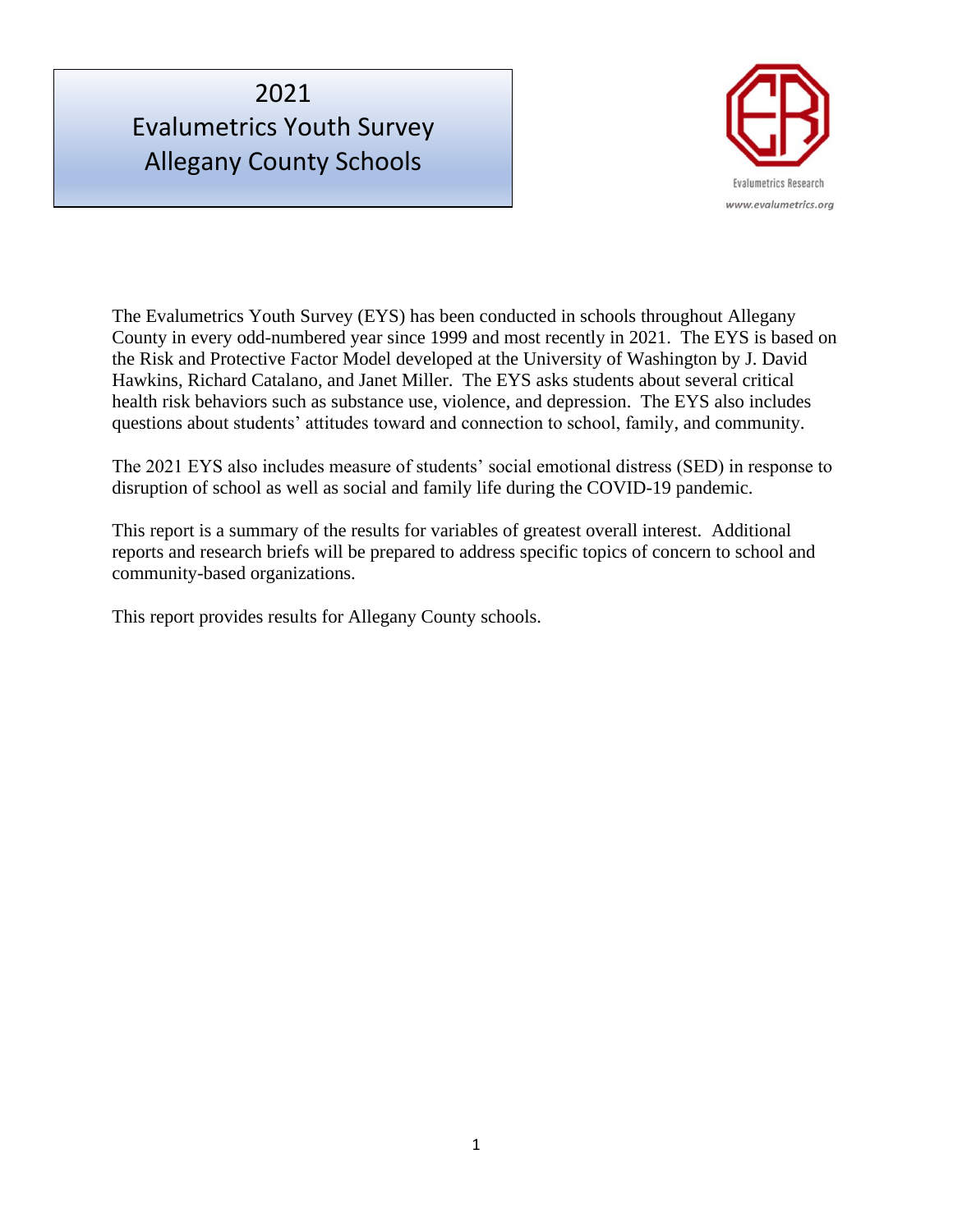

#### **Method**

The EYS is conducted online on a web-based platform that is accessed by students clicking on a URL address provided by the school. Basic demographic information is collected including grade, age, gender, and race. No identifying information is collected. Parents were notified of the surveys prior to implementation and were instructed on how to "opt out" if, for any reason, they preferred not to have their child participate. Unless parents opted out, students were asked to complete the survey (i.e., passive consent). At the start of the survey, students were instructed that participation was voluntary and they could elect not to take the survey or to skip any questions that they did not want to answer.

Surveys that were incomplete or met other criteria, (e.g., same answer to all questions, suspect answer patterns) were culled from the final database.

It should be noted that some results tables exclude results for  $6<sup>th</sup>$  grade. Some items were not asked of 6<sup>th</sup> graders based on age-appropriate nature or comprehension.

The percentages in each table are based on the number of students (N) who answered the specific question presented in that table.

| <b>Completed</b><br><b>Surveys</b> |     |                |     |           |                | Grade    |                |                  |                         |              |
|------------------------------------|-----|----------------|-----|-----------|----------------|----------|----------------|------------------|-------------------------|--------------|
| Gender                             | 6th | 7th            | 8th | <b>MS</b> | 9th            | 10th     | 11th           | 12 <sub>th</sub> | <b>HS</b>               | <b>Total</b> |
| <b>Female</b>                      | 179 | 22             | 143 | 344       | 3              | 140      | $\overline{4}$ | 123              | 270                     | 614          |
| <b>Male</b>                        | 143 | 20             | 137 | 300       | $\overline{0}$ | 143      | 3              | 136              | 282                     | 582          |
| <b>Other</b>                       | 3   | $\mathbf{0}$   | 6   | 9         | $\theta$       | $\theta$ | $\Omega$       | 4                | $\overline{\mathbf{4}}$ | 13           |
| <b>Prefer Not to Say</b>           | 6   | 2              | 7   | 15        | $\theta$       | 8        | $\mathbf{0}$   | 6                | 14                      | 29           |
| Did not answer                     | 6   | $\overline{0}$ | 2   | 8         | $\overline{0}$ | 3        | $\theta$       |                  | $\boldsymbol{4}$        | 12           |
| <b>Total</b>                       | 337 | 44             | 295 | 676       | 3              | 294      | 7              | 270              | 574                     | 1250         |

#### **Completed Surveys<sup>1</sup> –**

<sup>&</sup>lt;sup>1</sup> Some schools included 7<sup>th</sup>, 9<sup>th</sup>, and/or 11<sup>th</sup> grade students in the survey. In some cases, students designated they *were in a grade other than 6th, 8th, 10th, or 12th .*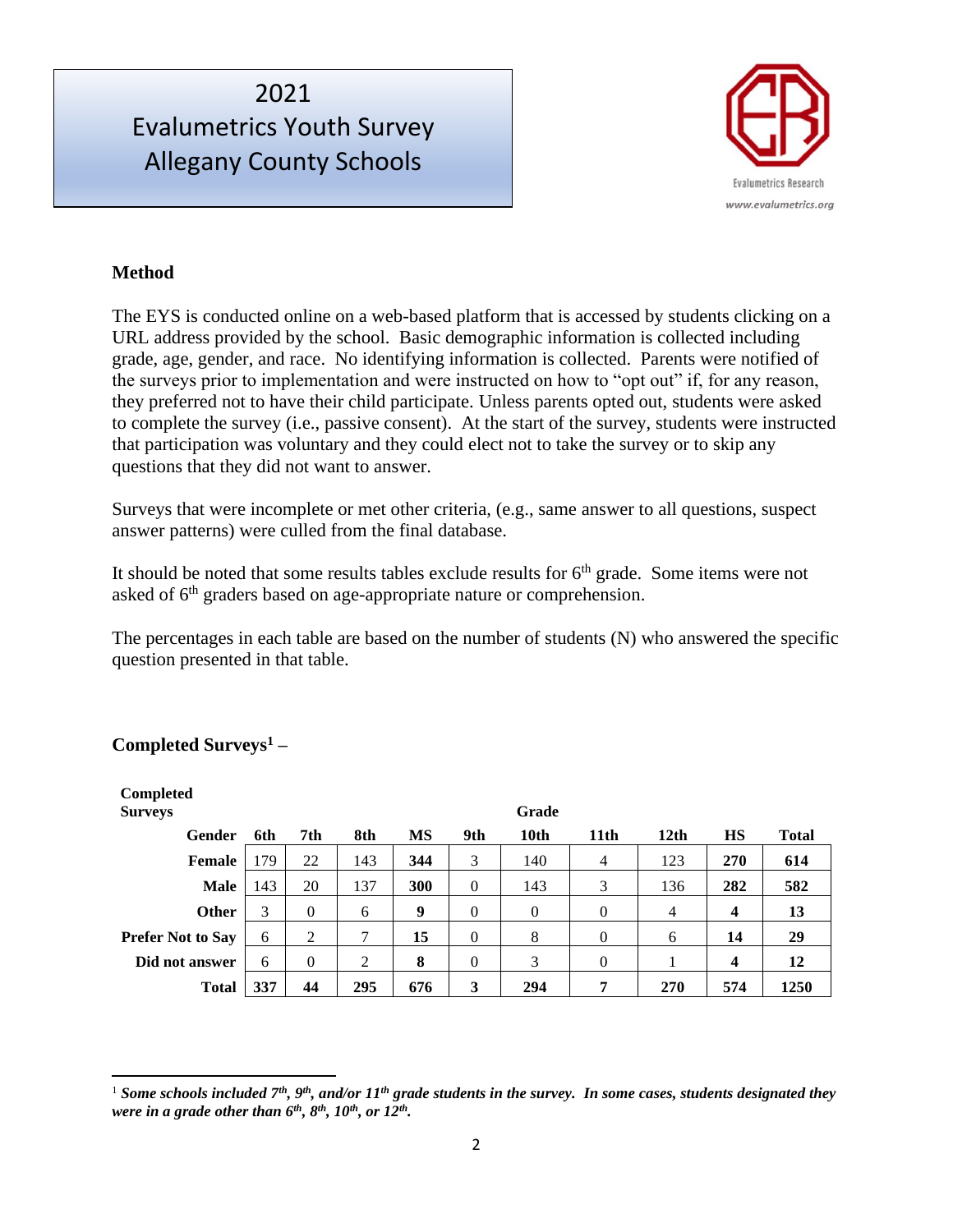

#### **Risk and Protective Factors**

The Risk and Protective Factor Model was developed at the University of Washington by J. David Hawkins, Richard Catalano, and Janet Miller. The model was developed by reviewing two decades of research that identified a link between certain risk factors and several problem behaviors and between protective factors and avoidance of problem behaviors. A major strength of this model is that by implementing strategies to reduce factors that predict one problem, (e.g., alcohol and other drug abuse), communities will likely reduce other negative behaviors, such as violence, delinquency, teen-pregnancy, gambling, and dropping out of school. Similarly, increasing protective factors will reduce problem behavior and mitigate the negative impact of environmental variables such as childhood trauma or other social emotional stress.

While some risk factor prevalence might be low when compared to prevalence of problems such as substance use, it should be noted that risk factors are often predictors of future behavior. For example, many students in 6<sup>th</sup> grade score at a risk level for Lack of Perceived Risk of Drug Use yet reported use of drugs by  $6<sup>th</sup>$  graders is exceedingly rare<sup>2</sup>.

Factors are represented by scales consisting of several items. The items included in each scale are listed in the EYS Data Dictionary in Attachment I. Factor raw scores are converted to statistical standard scores (z scores) using population means and standard deviations from a benchmark sample of 25,000 students from 29 schools in the Finger Lakes region in 2000. Risk factors standard scores above 1.0 are considered at risk. Protective factor score below -1.0 represent risk from lack of protection.

The first set of tables show the proportion of students in Allegany County schools that scored at or above the risk level for each risk or protective factor.

*<sup>2</sup> The survey does not measure all risk or protective factors. For example, poverty is a significant risk factor.*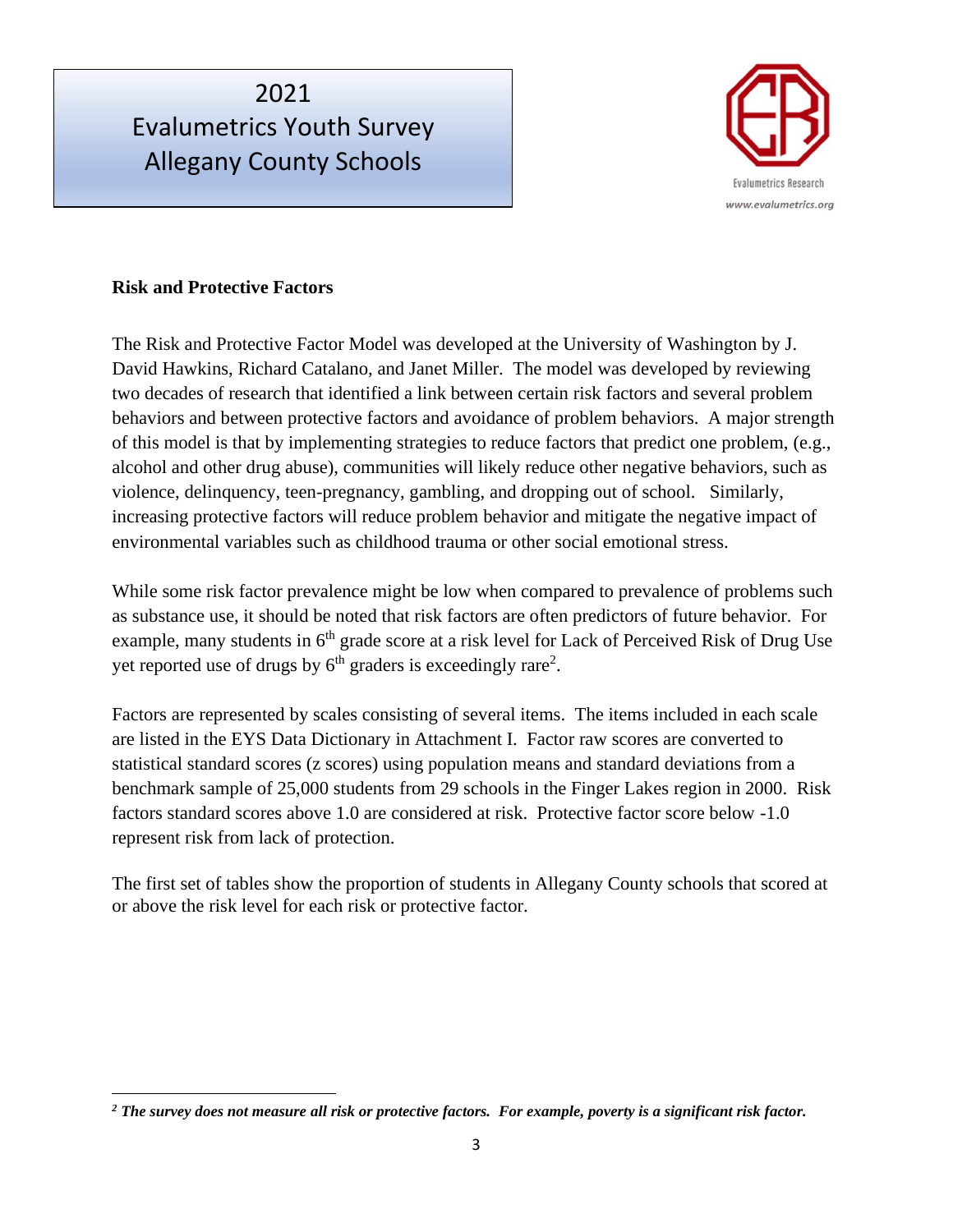

| <b>Middle School</b>                                                 | <b>Allegany County</b> |       |
|----------------------------------------------------------------------|------------------------|-------|
| Year                                                                 | 2019                   | 2021  |
| $N=$                                                                 | 833                    | 676   |
| Sensation Seeking (R22-PI)                                           | 16.8%                  | 26.2% |
| Lack Opportunities for Prosocial Involvement in the Community (P1-C) | 16.6%                  | 24.6% |
| Lack Attachment to Family (P3-F)                                     | 9.6%                   | 21.9% |
| Lack Rewards for Prosocial Behavior in the Community (P2-C)          | 28.2%                  | 15.4% |
| Community Disorganization (R2-C)                                     | 17.0%                  | 12.9% |
| Impulsiveness (R16-PI)                                               | 9.0%                   | 12.7% |
| Low Neighborhood Attachment (R1-C)                                   | 13.4%                  | 12.3% |
| Lack Opportunities for Prosocial Involvement in School (P6-S)        | 11.8%                  | 9.8%  |
| Lack Perceived Risks of Drug Use (P8-PI)                             | 15.5%                  | 9.2%  |
| Lack Rewards for Prosocial Involvement in Family (P5-F)              | 16.1%                  | 8.6%  |
| Personal Transitions/Mobility (R3-C)                                 | 9.7%                   | 8.3%  |
| Poor Family Discipline (R7-F)                                        | 16.0%                  | 7.8%  |
| Rebelliousness (R14-PI)                                              | 7.1%                   | 7.5%  |
| Lack Opportunities for Prosocial Involvement in Family(P4-F)         | 15.7%                  | 7.2%  |
| Family Conflict (R8-F)                                               | 9.5%                   | 7.0%  |
| Lack Social Skills (P10-PI)                                          | 7.0%                   | 6.5%  |
| Little Commitment to School (R13-S)                                  | 12.5%                  | 6.4%  |
| Laws and Norms Favorable to Drug Use (R4-C)                          | 9.0%                   | 5.1%  |
| Lack Rewards for Prosocial Involvement in School(P7-S)               | 8.3%                   | 4.4%  |
| Favorable Attitudes Toward Antisocial Behavior (R18-PI)              | 6.0%                   | 4.3%  |
| Family History of Antisocial Behavior (R9-F)                         | 8.4%                   | 4.1%  |
| Rewards for Antisocial Involvement (R23-PI)                          | 4.7%                   | 3.4%  |
| Parental Attitudes Favorable to Antisocial Behavior (R11-F)          | 5.6%                   | 3.3%  |
| Lack of Family Supervision and Rules (R6-F)                          | 9.0%                   | 3.1%  |
| Antisocial Behavior (R17-PI)                                         | 3.4%                   | 2.1%  |
| Favorable Attitudes Toward Drug Use (R19-PI)                         | 2.8%                   | 2.1%  |
| Perceived Availability of Drugs (R5-C)                               | 1.3%                   | 1.7%  |
| Parental Attitudes Favorable to Drug Use (R10-F)                     | 5.6%                   | 1.6%  |
| Lack a Belief in Moral Order (P11-PI)                                | 4.8%                   | 1.6%  |
| Interaction With Antisocial Peers (R20-PI)                           | 5.0%                   | 1.4%  |
| Friend Use Drugs (R21-PI)                                            | 2.8%                   | 0.7%  |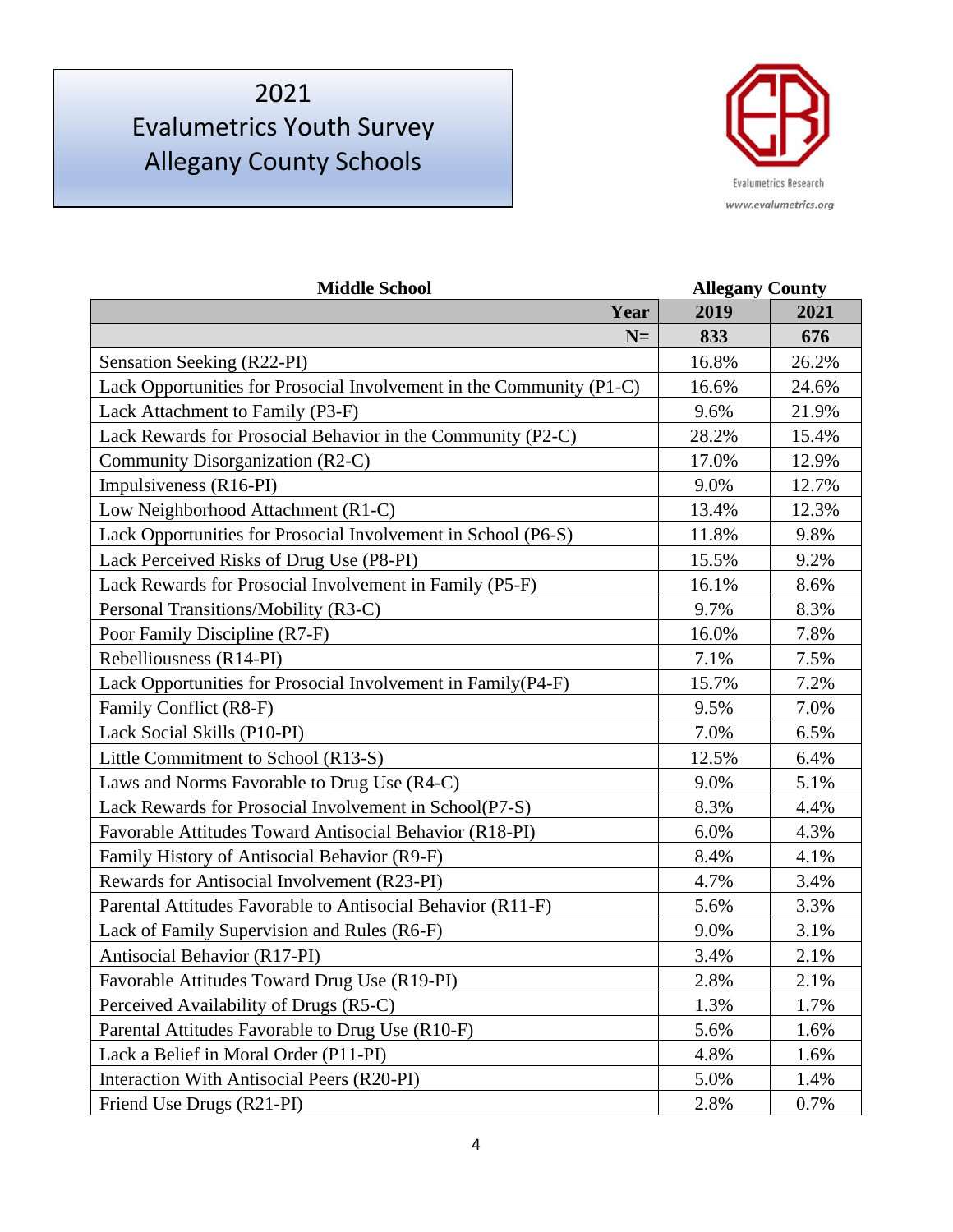

| <b>High School</b>                                                   | <b>Allegany County</b> |       |
|----------------------------------------------------------------------|------------------------|-------|
| Year                                                                 | 2019                   | 2021  |
| $N=$                                                                 | 723                    | 574   |
| Lack Attachment to Family (P3-F)                                     | 15.8%                  | 40.1% |
| Lack Opportunities for Prosocial Involvement in the Community (P1-C) | 23.9%                  | 29.8% |
| Sensation Seeking (R22-PI)                                           | 23.5%                  | 29.3% |
| Lack Rewards for Prosocial Behavior in the Community (P2-C)          | 28.1%                  | 26.1% |
| Low Neighborhood Attachment (R1-C)                                   | 28.2%                  | 25.1% |
| Lack Perceived Risks of Drug Use (P8-PI)                             | 17.6%                  | 18.6% |
| Laws and Norms Favorable to Drug Use (R4-C)                          | 17.3%                  | 17.4% |
| Community Disorganization (R2-C)                                     | 19.5%                  | 16.7% |
| Lack of Family Supervision and Rules (R6-F)                          | 18.7%                  | 16.7% |
| Family History of Antisocial Behavior (R9-F)                         | 15.1%                  | 15.9% |
| Little Commitment to School (R13-S)                                  | 16.3%                  | 15.9% |
| Lack Opportunities for Prosocial Involvement in Family(P4-F)         | 17.8%                  | 15.7% |
| Lack Rewards for Prosocial Involvement in Family (P5-F)              | 7.1%                   | 13.6% |
| Poor Family Discipline (R7-F)                                        | 14.5%                  | 12.7% |
| Parental Attitudes Favorable to Drug Use (R10-F)                     | 12.4%                  | 12.4% |
| Personal Transitions/Mobility (R3-C)                                 | 12.7%                  | 11.8% |
| Lack Opportunities for Prosocial Involvement in School (P6-S)        | 10.1%                  | 11.7% |
| Favorable Attitudes Toward Antisocial Behavior (R18-PI)              | 10.7%                  | 11.3% |
| Impulsiveness (R16-PI)                                               | 12.2%                  | 11.0% |
| Family Conflict (R8-F)                                               | 10.8%                  | 10.6% |
| Rebelliousness (R14-PI)                                              | 12.0%                  | 10.6% |
| Rewards for Antisocial Involvement (R23-PI)                          | 10.8%                  | 9.1%  |
| Favorable Attitudes Toward Drug Use (R19-PI)                         | 10.2%                  | 8.9%  |
| Lack Rewards for Prosocial Involvement in School(P7-S)               | 11.9%                  | 8.9%  |
| Lack a Belief in Moral Order (P11-PI)                                | 5.1%                   | 7.5%  |
| Perceived Availability of Drugs (R5-C)                               | 8.6%                   | 7.3%  |
| Friend Use Drugs (R21-PI)                                            | 9.7%                   | 6.4%  |
| Parental Attitudes Favorable to Antisocial Behavior (R11-F)          | 8.3%                   | 5.9%  |
| Lack Social Skills (P10-PI)                                          | 3.9%                   | 5.9%  |
| Antisocial Behavior (R17-PI)                                         | 5.9%                   | 4.7%  |
| Interaction With Antisocial Peers (R20-PI)                           | 9.0%                   | 4.2%  |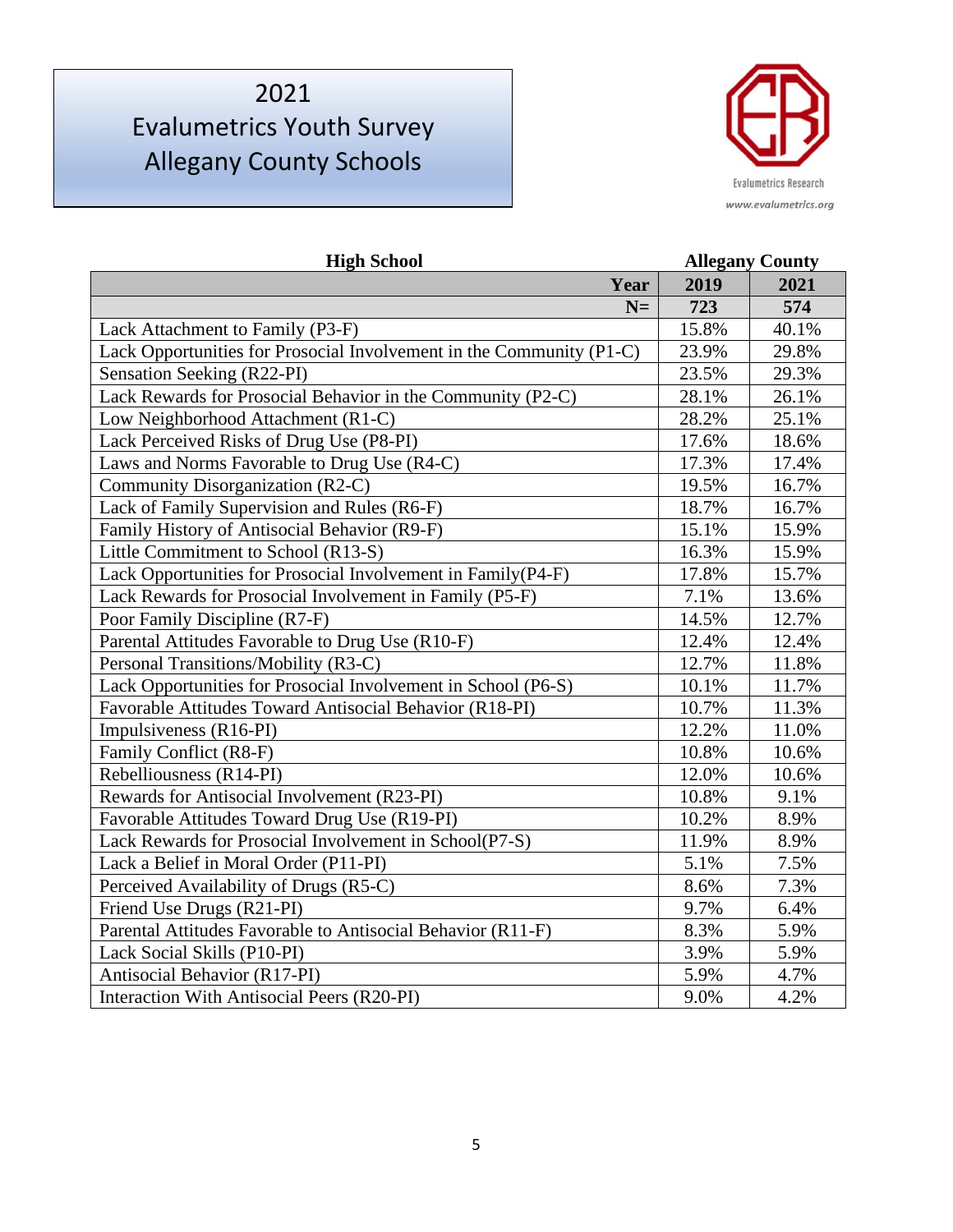

| (01R01-C) Low<br><b>Neighborhood Attachment</b>          | <b>GRADE 6</b> | <b>GRADE 8</b> | <b>GRADE</b><br>10 | <b>GRADE</b><br>12 |
|----------------------------------------------------------|----------------|----------------|--------------------|--------------------|
| At or Above Risk Level                                   | 11.3%          | 13.9%          | 24.8%              | 25.6%              |
| Not at Risk Level                                        | 88.7%          | 86.1%          | 75.2%              | 74.4%              |
| $N =$                                                    | 337            | 295            | 294                | 270                |
|                                                          |                |                |                    |                    |
| (02R02-C) Community<br><b>Disorganization</b>            | <b>GRADE 6</b> | <b>GRADE 8</b> | <b>GRADE</b><br>10 | <b>GRADE</b><br>12 |
| At or Above Risk Level                                   | 12.8%          | 14.9%          | 17.0%              | 15.2%              |
| Not at Risk Level                                        | 87.2%          | 85.1%          | 83.0%              | 84.8%              |
| $N =$                                                    | 337            | 295            | 294                | 270                |
|                                                          |                |                |                    |                    |
| (03R03-C) Personal<br><b>Transitions/Mobility</b>        | <b>GRADE 6</b> | <b>GRADE 8</b> | <b>GRADE</b><br>10 | <b>GRADE</b><br>12 |
| At or Above Risk Level                                   | 10.1%          | 7.1%           | 11.6%              | 11.1%              |
| Not at Risk Level                                        | 89.9%          | 92.9%          | 88.4%              | 88.9%              |
| $N =$                                                    | 337            | 295            | 294                | 270                |
|                                                          |                |                |                    |                    |
| (04R04-C) Laws and Norms<br><b>Favorable to Drug Use</b> | <b>GRADE 6</b> | <b>GRADE 8</b> | <b>GRADE</b><br>10 | <b>GRADE</b><br>12 |
| At or Above Risk Level                                   | n/a            | 5.1%           | 11.2%              | 24.4%              |
| Not at Risk Level                                        | n/a            | 94.9%          | 88.8%              | 75.6%              |
| $N =$                                                    | 337            | 295            | 294                | 270                |
|                                                          |                |                |                    |                    |
| (05R05-C) Perceived<br><b>Availability of Drugs</b>      | <b>GRADE 6</b> | <b>GRADE 8</b> | <b>GRADE</b><br>10 | <b>GRADE</b><br>12 |
| At or Above Risk Level                                   | n/a            | 1.7%           | 6.1%               | 8.9%               |
| Not at Risk Level                                        | n/a            | 98.3%          | 93.9%              | 91.1%              |
| $N =$                                                    | 337            | 295            | 294                | 270                |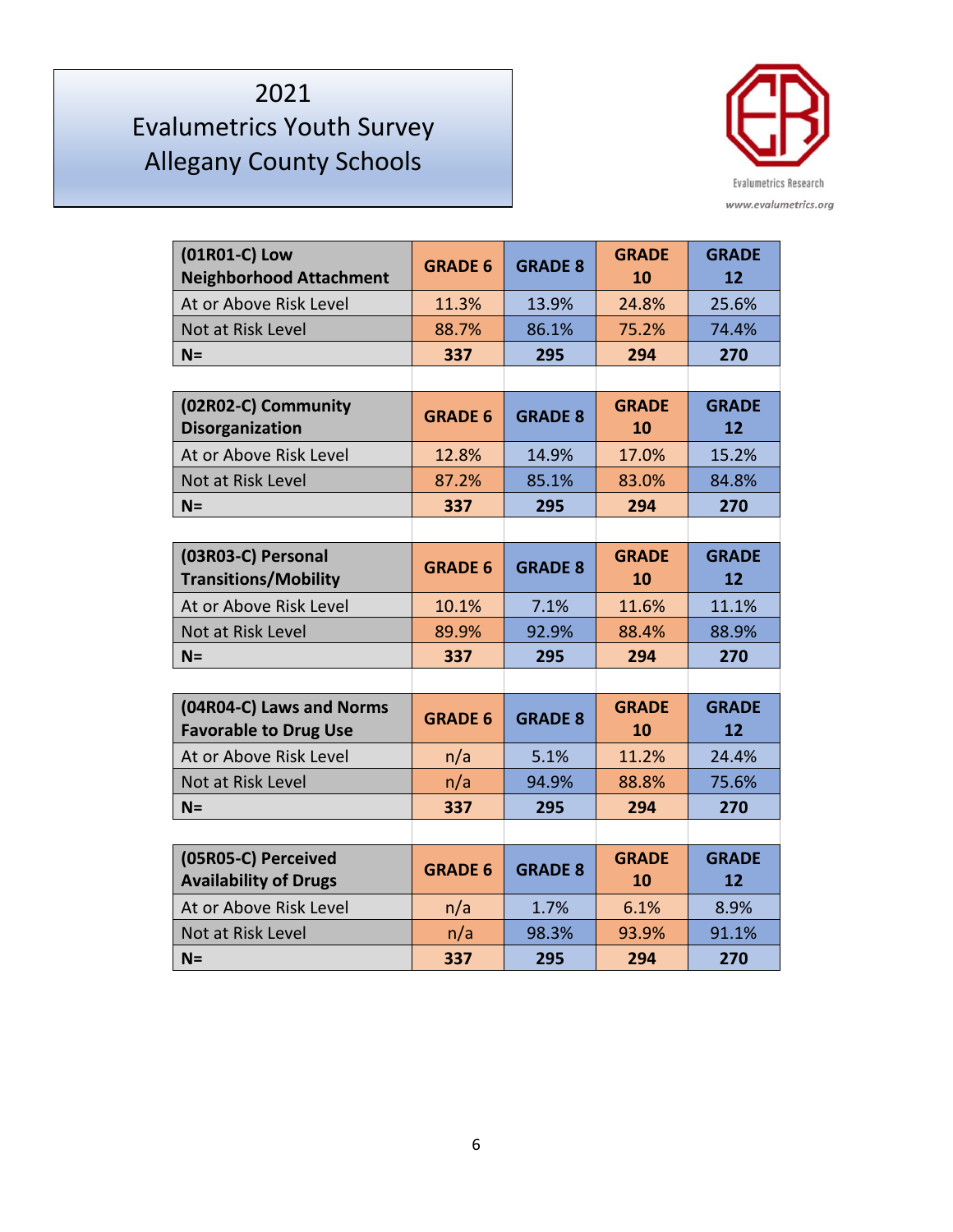

| (06R06-F) Lack of Family<br><b>Supervision and Rules</b>     | <b>GRADE 6</b> | <b>GRADE 8</b> | <b>GRADE</b><br>10 | <b>GRADE</b><br>12 |
|--------------------------------------------------------------|----------------|----------------|--------------------|--------------------|
| At or Above Risk Level                                       | 6.2%           | 3.1%           | 15.6%              | 18.1%              |
| Not at Risk Level                                            | 93.8%          | 96.9%          | 84.4%              | 81.9%              |
| $N =$                                                        | 337            | 295            | 294                | 270                |
|                                                              |                |                |                    |                    |
| (07R07-F) Poor Family<br><b>Discipline</b>                   | <b>GRADE 6</b> | <b>GRADE 8</b> | <b>GRADE</b><br>10 | <b>GRADE</b><br>12 |
| At or Above Risk Level                                       | 8.3%           | 7.1%           | 10.2%              | 15.9%              |
| Not at Risk Level                                            | 91.7%          | 92.9%          | 89.8%              | 84.1%              |
| $N =$                                                        | 337            | 295            | 294                | 270                |
|                                                              |                |                |                    |                    |
| (08R08-F) Family Conflict                                    | <b>GRADE 6</b> | <b>GRADE 8</b> | <b>GRADE</b><br>10 | <b>GRADE</b><br>12 |
| At or Above Risk Level                                       | 6.2%           | 8.5%           | 11.9%              | 9.6%               |
| Not at Risk Level                                            | 93.8%          | 91.5%          | 88.1%              | 90.4%              |
| $N =$                                                        | 337            | 295            | 294                | 270                |
|                                                              |                |                |                    |                    |
| (09R09-F) Family History of<br><b>Antisocial Behavior</b>    | <b>GRADE 6</b> | <b>GRADE 8</b> | <b>GRADE</b><br>10 | <b>GRADE</b><br>12 |
| At or Above Risk Level                                       | 3.9%           | 4.7%           | 14.3%              | 17.4%              |
| Not at Risk Level                                            | 96.1%          | 95.3%          | 85.7%              | 82.6%              |
| $N =$                                                        | 337            | 295            | 294                | 270                |
|                                                              |                |                |                    |                    |
| (10R10-F) Parental Attitudes<br><b>Favorable to Drug Use</b> | <b>GRADE 6</b> | <b>GRADE 8</b> | <b>GRADE</b><br>10 | <b>GRADE</b><br>12 |
| At or Above Risk Level                                       | 0.9%           | 2.4%           | 9.5%               | 15.6%              |
| Not at Risk Level                                            | 99.1%          | 97.6%          | 90.5%              | 84.4%              |
| $N =$                                                        | 337            | 295            | 294                | 270                |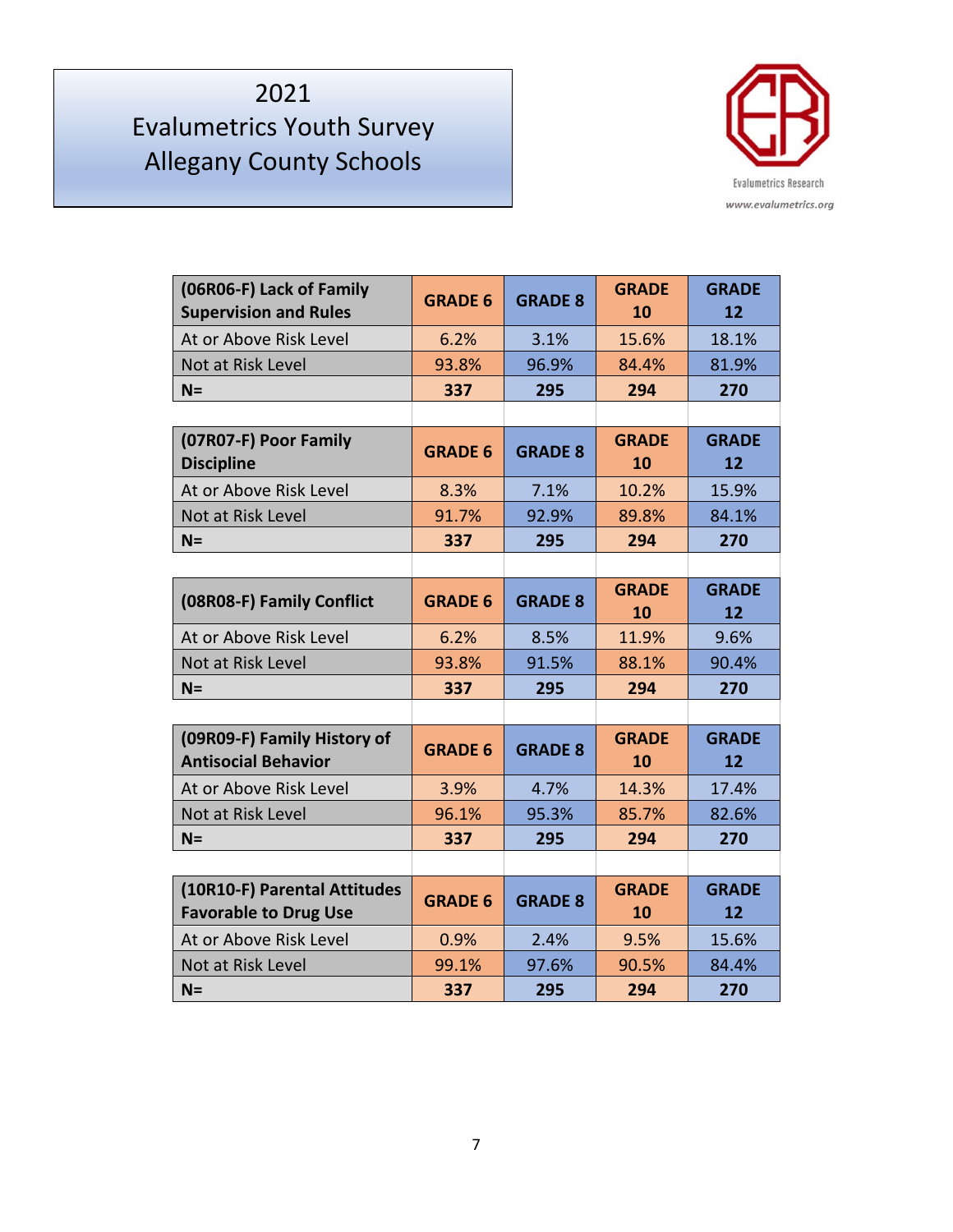

| (11R11-F) Parental Attitudes<br><b>Favorable to Antisocial</b><br><b>Behavior</b> | <b>GRADE 6</b> | <b>GRADE 8</b> | <b>GRADE</b><br>10 | <b>GRADE</b><br>12 |
|-----------------------------------------------------------------------------------|----------------|----------------|--------------------|--------------------|
| At or Above Risk Level                                                            | 2.7%           | 4.1%           | 7.1%               | 4.8%               |
| Not at Risk Level                                                                 | 97.3%          | 95.9%          | 92.9%              | 95.2%              |
| $N =$                                                                             | 337            | 295            | 294                | 270                |
|                                                                                   |                |                |                    |                    |
| (13R13-S) Little<br><b>Commitment to School</b>                                   | <b>GRADE 6</b> | <b>GRADE 8</b> | <b>GRADE</b><br>10 | <b>GRADE</b><br>12 |
| At or Above Risk Level                                                            | 4.7%           | 9.2%           | 13.9%              | 18.1%              |
| Not at Risk Level                                                                 | 95.3%          | 90.8%          | 86.1%              | 81.9%              |
| $N =$                                                                             | 337            | 295            | 294                | 270                |
|                                                                                   |                |                |                    |                    |
| (14R14-PI) Rebelliousness                                                         | <b>GRADE 6</b> | <b>GRADE 8</b> | <b>GRADE</b><br>10 | <b>GRADE</b><br>12 |
| At or Above Risk Level                                                            | 6.5%           | 9.8%           | 13.6%              | 7.4%               |
| Not at Risk Level                                                                 | 93.5%          | 90.2%          | 86.4%              | 92.6%              |
| $N =$                                                                             | 337            | 295            | 294                | 270                |
|                                                                                   |                |                |                    |                    |
| (16R16-PI) Impulsiveness                                                          | <b>GRADE 6</b> | <b>GRADE 8</b> | <b>GRADE</b><br>10 | <b>GRADE</b><br>12 |
| At or Above Risk Level                                                            | 12.2%          | 14.2%          | 12.2%              | 9.6%               |
| Not at Risk Level                                                                 | 87.8%          | 85.8%          | 87.8%              | 90.4%              |
| $N =$                                                                             | 337            | 295            | 294                | 270                |
|                                                                                   |                |                |                    |                    |
| (17R17-PI) Antisocial<br><b>Behavior</b>                                          | <b>GRADE 6</b> | <b>GRADE 8</b> | <b>GRADE</b><br>10 | <b>GRADE</b><br>12 |
| At or Above Risk Level                                                            | 3.0%           | 1.4%           | 4.1%               | 5.2%               |
| Not at Risk Level                                                                 | 97.0%          | 98.6%          | 95.9%              | 94.8%              |
| $N =$                                                                             | 337            | 295            | 294                | 270                |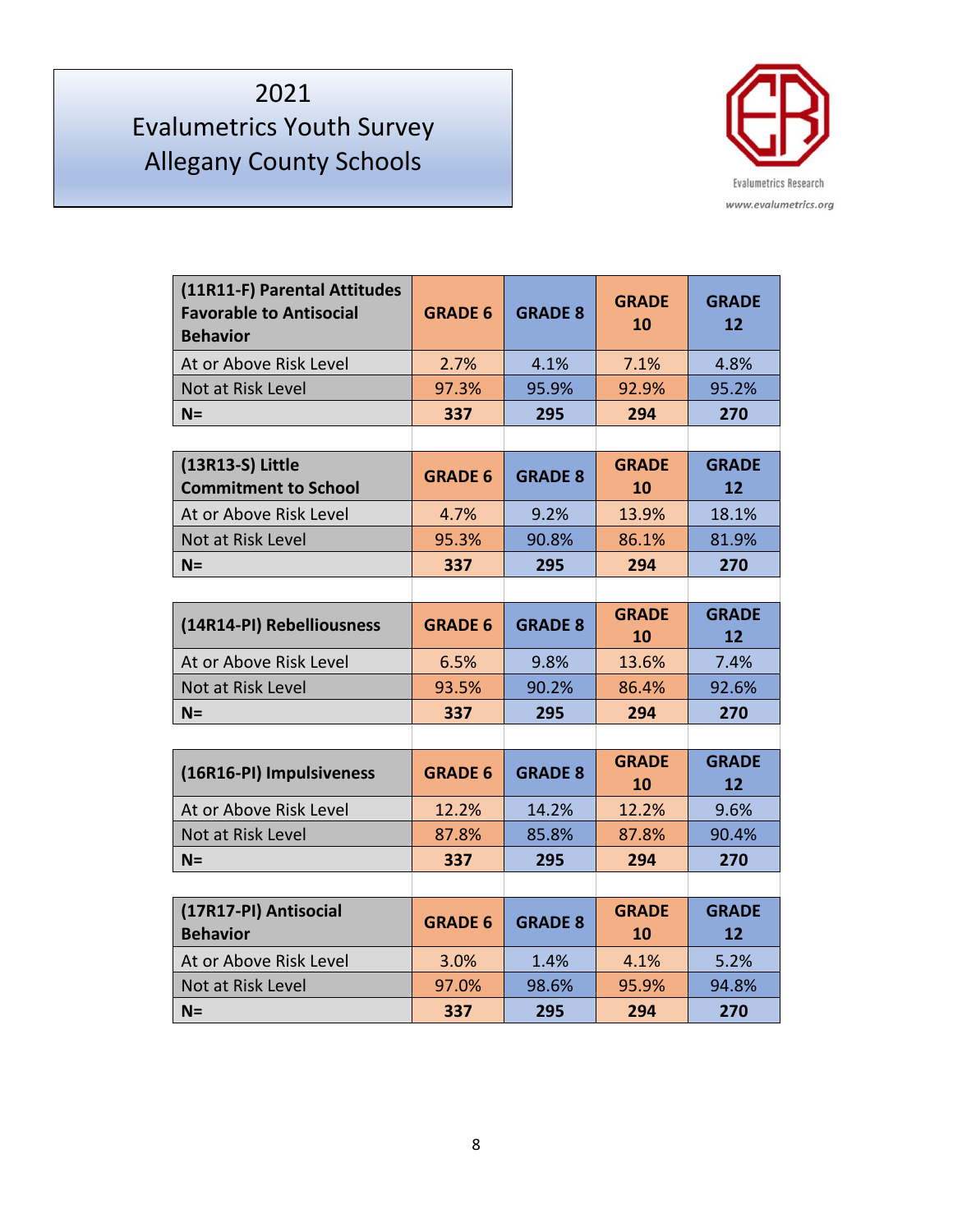# 2021 Evalumetrics Youth Survey

Allegany County Schools



| (18R18-PI) Favorable<br><b>Attitudes Toward Antisocial</b><br><b>Behavior</b> | <b>GRADE 6</b> | <b>GRADE 8</b> | <b>GRADE</b><br>10 | <b>GRADE</b><br>12 |
|-------------------------------------------------------------------------------|----------------|----------------|--------------------|--------------------|
| At or Above Risk Level                                                        | 2.4%           | 7.1%           | 12.9%              | 9.6%               |
| Not at Risk Level                                                             | 97.6%          | 92.9%          | 87.1%              | 90.4%              |
| $N =$                                                                         | 337            | 295            | 294                | 270                |
|                                                                               |                |                |                    |                    |
| (19R19-PI) Favorable<br><b>Attitudes Toward Drug Use</b>                      | <b>GRADE 6</b> | <b>GRADE 8</b> | <b>GRADE</b><br>10 | <b>GRADE</b><br>12 |
| At or Above Risk Level                                                        | 1.5%           | 2.4%           | 8.2%               | 10.0%              |
| Not at Risk Level                                                             | 98.5%          | 97.6%          | 91.8%              | 90.0%              |
| $N =$                                                                         | 337            | 295            | 294                | 270                |
|                                                                               |                |                |                    |                    |
| (20R20-PI) Interaction With<br><b>Antisocial Peers</b>                        | <b>GRADE 6</b> | <b>GRADE 8</b> | <b>GRADE</b><br>10 | <b>GRADE</b><br>12 |
| At or Above Risk Level                                                        | n/a            | 1.4%           | 5.4%               | 3.0%               |
| Not at Risk Level                                                             | n/a            | 98.6%          | 94.6%              | 97.0%              |
| $N =$                                                                         | 337            | 295            | 294                | 270                |
|                                                                               |                |                |                    |                    |
| (21R21-PI) Friend Use Drugs                                                   | <b>GRADE 6</b> | <b>GRADE 8</b> | <b>GRADE</b><br>10 | <b>GRADE</b><br>12 |
| At or Above Risk Level                                                        | n/a            | 0.7%           | 5.4%               | 7.0%               |
| Not at Risk Level                                                             | n/a            | 99.3%          | 94.6%              | 93.0%              |
| $N =$                                                                         | 337            | 295            | 294                | 270                |
|                                                                               |                |                |                    |                    |
| (22R22-PI) Sensation<br><b>Seeking</b>                                        | <b>GRADE 6</b> | <b>GRADE 8</b> | <b>GRADE</b><br>10 | <b>GRADE</b><br>12 |
| At or Above Risk Level                                                        | 29.1%          | 22.7%          | 31.3%              | 26.3%              |
| Not at Risk Level                                                             | 70.9%          | 77.3%          | 68.7%              | 73.7%              |
| $N =$                                                                         | 337            | 295            | 294                | 270                |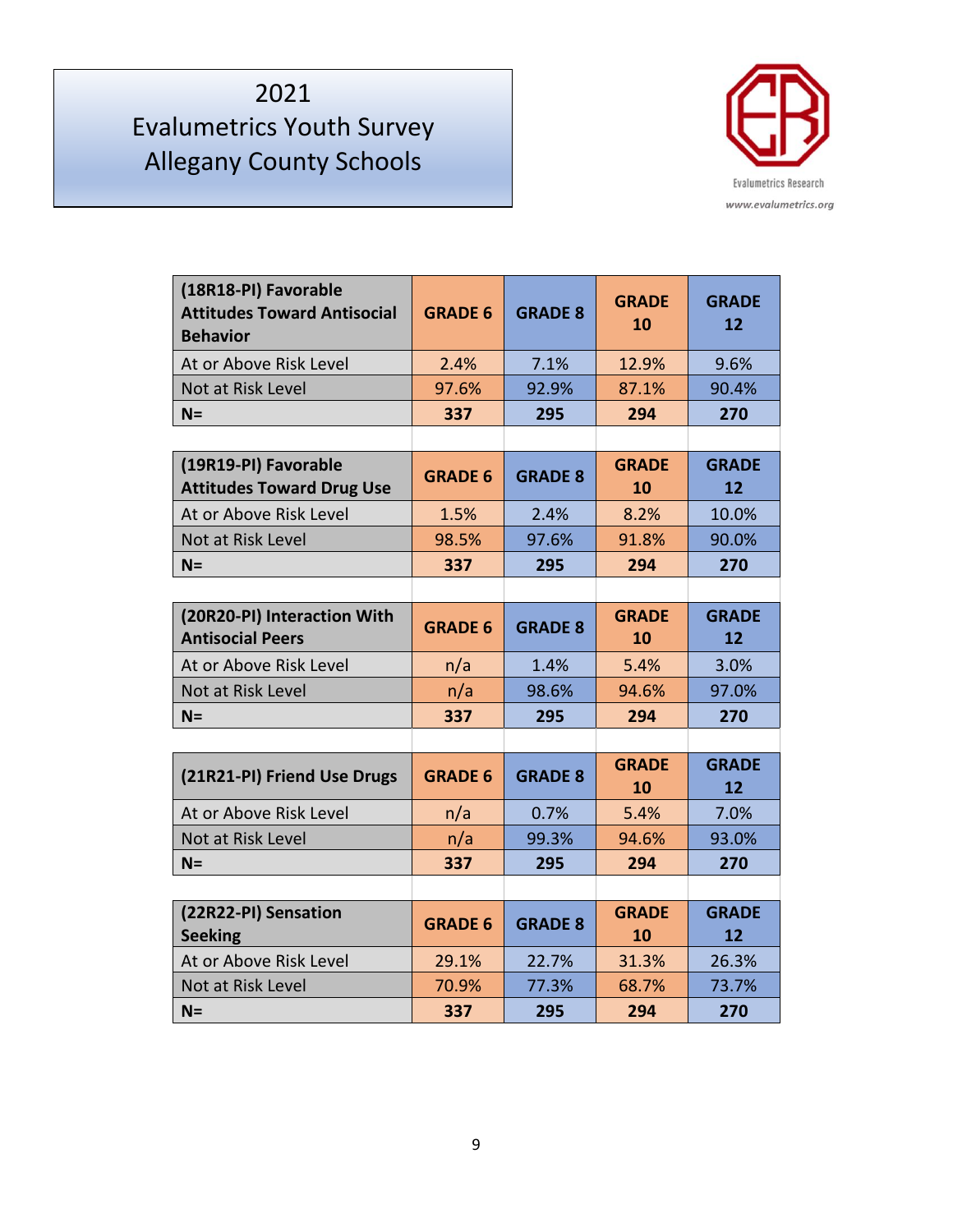

| (23R23-PI) Rewards for<br><b>Antisocial Involvement</b>                       | <b>GRADE 6</b> | <b>GRADE 8</b> | <b>GRADE</b><br><b>10</b> | <b>GRADE</b><br><b>12</b> |
|-------------------------------------------------------------------------------|----------------|----------------|---------------------------|---------------------------|
| At or Above Risk Level                                                        | 2.7%           | 4.7%           | 10.5%                     | 7.0%                      |
| Not at Risk Level                                                             | 97.3%          | 95.3%          | 89.5%                     | 93.0%                     |
| $N=$                                                                          | 337            | 295            | 294                       | 270                       |
|                                                                               |                |                |                           |                           |
|                                                                               |                |                |                           |                           |
| (24P01-C) Lack<br><b>Opportunities for</b><br><b>Involvement in Community</b> | <b>GRADE 6</b> | <b>GRADE 8</b> | <b>GRADE</b><br>10        | <b>GRADE</b><br>12        |
| At or Above Risk Level                                                        | 30.0%          | 19.7%          | 25.5%                     | 34.1%                     |
| Not at Risk Level                                                             | 70.0%          | 80.3%          | 74.5%                     | 65.9%                     |

| (25P02-C) Lack Rewards for<br><b>Prosocial Behavior in</b><br><b>Community</b>       | <b>GRADE 6</b> | <b>GRADE 8</b> | <b>GRADE</b><br>10 | <b>GRADE</b><br>12                |
|--------------------------------------------------------------------------------------|----------------|----------------|--------------------|-----------------------------------|
| At or Above Risk Level                                                               | 13.4%          | 18.3%          | 25.5%              | 27.4%                             |
| Not at Risk Level                                                                    | 86.6%          | 81.7%          | 74.5%              | 72.6%                             |
| $N =$                                                                                | 337            | 295            | 294                | 270                               |
|                                                                                      |                |                |                    |                                   |
| (26P03-F) Lack Attachment<br>to Family                                               | <b>GRADE 6</b> | <b>GRADE 8</b> | <b>GRADE</b><br>10 | <b>GRADE</b><br>12                |
| At or Above Risk Level                                                               | 20.8%          | 24.7%          | 42.9%              | 37.4%                             |
| Not at Risk Level                                                                    | 79.2%          | 75.3%          | 57.1%              | 62.6%                             |
| $N =$                                                                                | 337            | 295            | 294                | 270                               |
|                                                                                      |                |                |                    |                                   |
| (27P04-F) Lack<br><b>Opportunities for Prosocial</b><br><b>Involvement in Family</b> | <b>GRADE 6</b> | <b>GRADE 8</b> | <b>GRADE</b><br>10 | <b>GRADE</b><br>$12 \overline{ }$ |
| At or Above Risk Level                                                               | 5.3%           | 9.5%           | 17.3%              | 14.1%                             |
| Not at Risk Level                                                                    | 94.7%          | 90.5%          | 82.7%              | 85.9%                             |
| $N =$                                                                                | 337            | 295            | 294                | 270                               |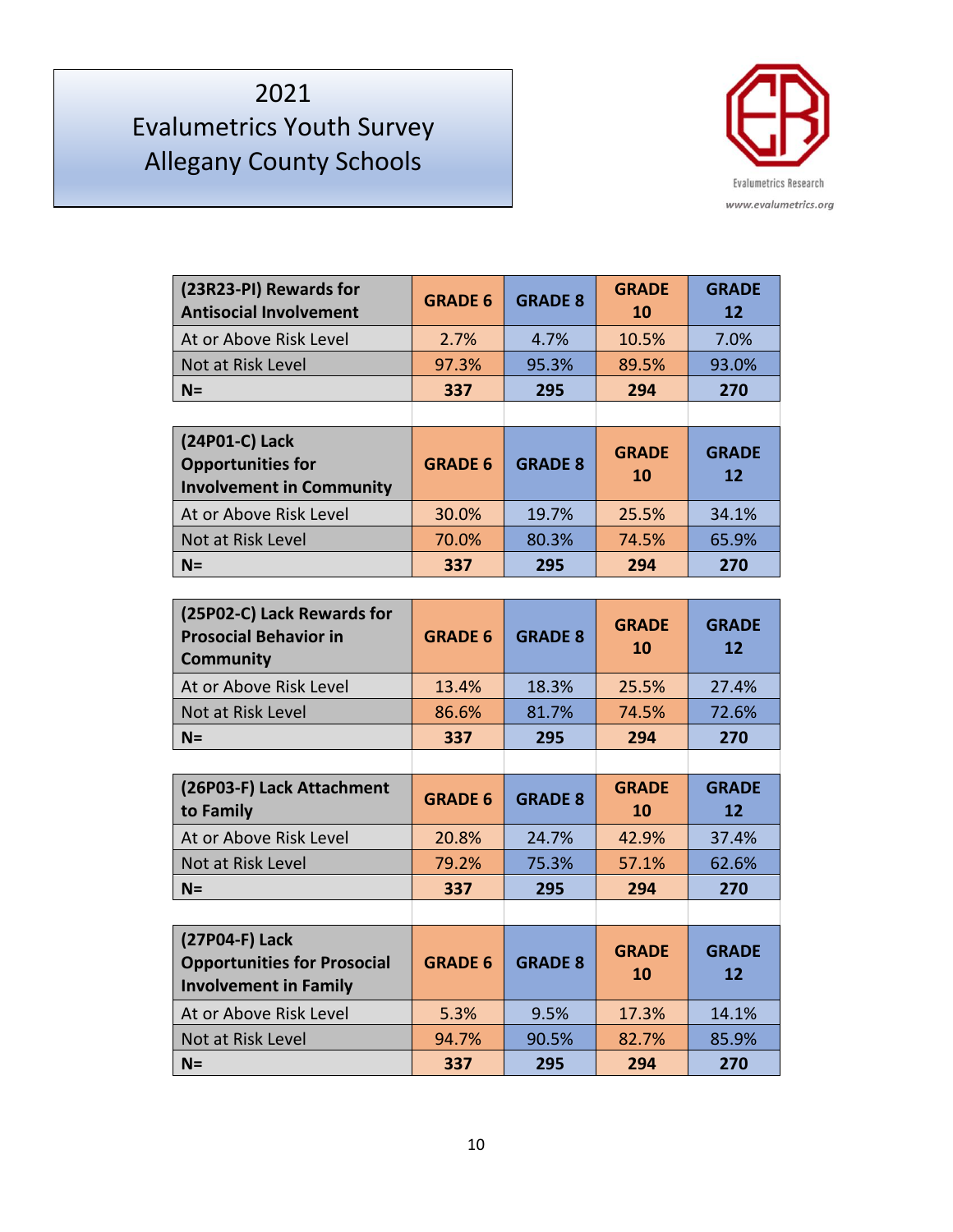

| (28P05-F) Lack Rewards for<br><b>Prosocial Involvement in</b><br>Family              | <b>GRADE 6</b> | <b>GRADE 8</b> | <b>GRADE</b><br>10 | <b>GRADE</b><br>12                |
|--------------------------------------------------------------------------------------|----------------|----------------|--------------------|-----------------------------------|
| At or Above Risk Level                                                               | 9.2%           | 7.8%           | 15.6%              | 11.5%                             |
| Not at Risk Level                                                                    | 90.8%          | 92.2%          | 84.4%              | 88.5%                             |
| $N =$                                                                                | 337            | 295            | 294                | 270                               |
|                                                                                      |                |                |                    |                                   |
| (29P06-S) Lack<br><b>Opportunities for Prosocial</b><br><b>Involvement in School</b> | <b>GRADE 6</b> | <b>GRADE 8</b> | <b>GRADE</b><br>10 | <b>GRADE</b><br>$12 \overline{ }$ |
| At or Above Risk Level                                                               | 10.4%          | 8.5%           | 11.6%              | 11.9%                             |
| Not at Risk Level                                                                    | 89.6%          | 91.5%          | 88.4%              | 88.1%                             |
| $N =$                                                                                | 337            | 295            | 294                | 270                               |
|                                                                                      |                |                |                    |                                   |
| (30P07-S) Lack Rewards for<br><b>Prosocial Involvement in</b><br><b>School</b>       | <b>GRADE 6</b> | <b>GRADE 8</b> | <b>GRADE</b><br>10 | <b>GRADE</b><br>12                |
| At or Above Risk Level                                                               | 3.0%           | 6.4%           | 10.2%              | 7.8%                              |
| Not at Risk Level                                                                    | 97.0%          | 93.6%          | 89.8%              | 92.2%                             |
| $N =$                                                                                | 337            | 295            | 294                | 270                               |
|                                                                                      |                |                |                    |                                   |
| (31P08-PI) Lack Perceived<br><b>Risks of Drug Use</b>                                | <b>GRADE 6</b> | <b>GRADE 8</b> | <b>GRADE</b><br>10 | <b>GRADE</b><br>12                |
| At or Above Risk Level                                                               | 11.0%          | 7.8%           | 16.3%              | 21.5%                             |
| Not at Risk Level                                                                    | 89.0%          | 92.2%          | 83.7%              | 78.5%                             |
| $N =$                                                                                | 337            | 295            | 294                | 270                               |
|                                                                                      |                |                |                    |                                   |
| (32P10-PI) Lack Social Skills                                                        | <b>GRADE 6</b> | <b>GRADE 8</b> | <b>GRADE</b><br>10 | <b>GRADE</b><br>12                |
| At or Above Risk Level                                                               | 5.3%           | 8.5%           | 7.8%               | 3.7%                              |
| Not at Risk Level                                                                    | 94.7%          | 91.5%          | 92.2%              | 96.3%                             |
| $N =$                                                                                | 337            | 295            | 294                | 270                               |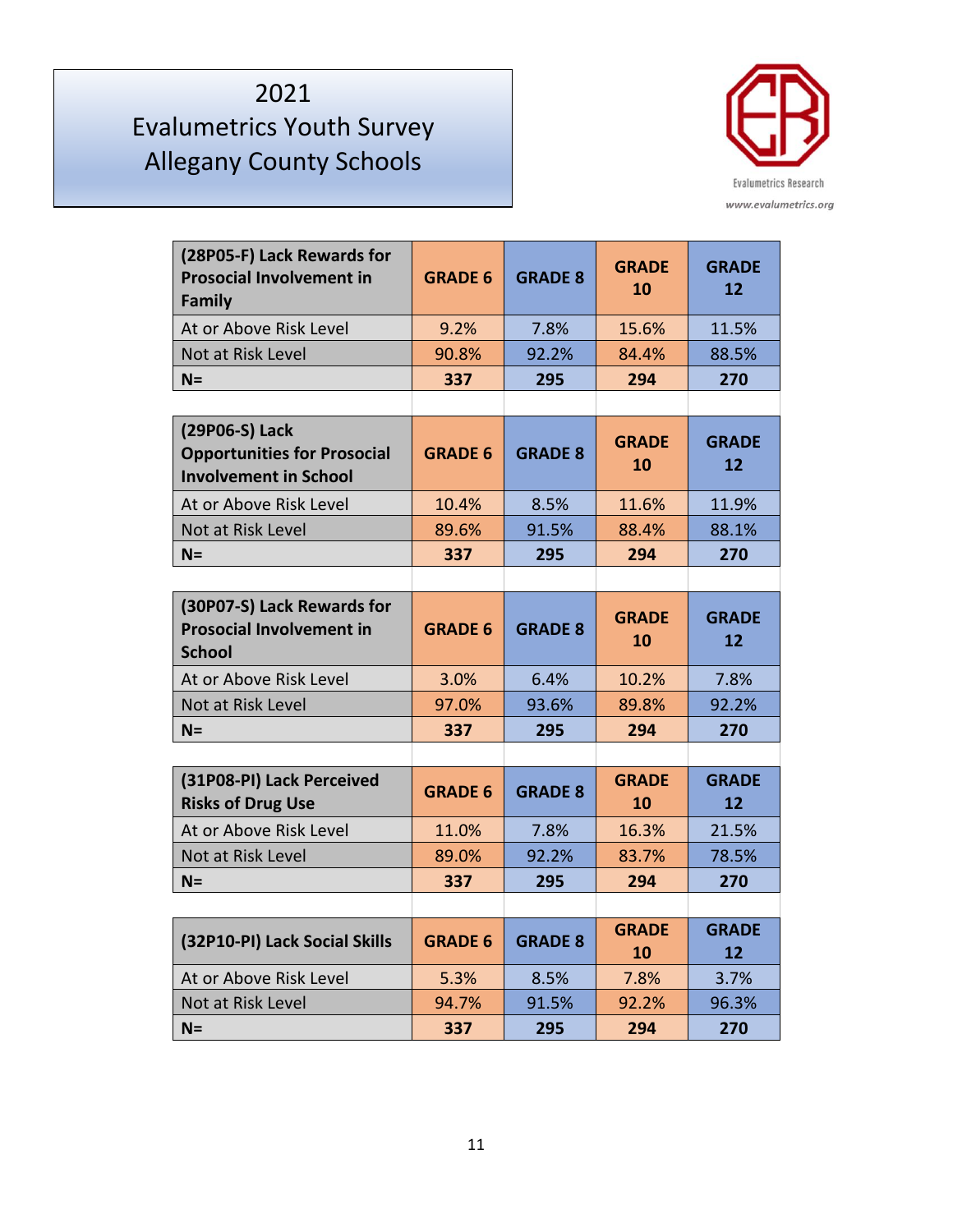

| (33P11-PI) Lack a Belief in<br><b>Moral Order</b> | <b>GRADE 6</b> | <b>GRADE 8</b> | <b>GRADE</b><br>10 | <b>GRADE</b><br>12 |
|---------------------------------------------------|----------------|----------------|--------------------|--------------------|
| At or Above Risk Level                            | $0.0\%$        | 3.7%           | 8.5%               | 6.3%               |
| Not at Risk Level                                 | 100.0%         | 96.3%          | 91.5%              | 93.7%              |
| $N=$                                              | 337            | 295            | 294                | 270                |
|                                                   |                |                |                    |                    |
| (34P12-S) Lack Attachment<br>to School            | <b>GRADE 6</b> | <b>GRADE 8</b> | <b>GRADE</b><br>10 | <b>GRADE</b><br>12 |
| At or Above Risk Level                            | 3.6%           | 10.2%          | 12.2%              | 12.6%              |
| Not at Risk Level                                 | 96.4%          | 89.8%          | 87.8%              | 87.4%              |
| $N =$                                             | 337            | 295            | 294                | 270                |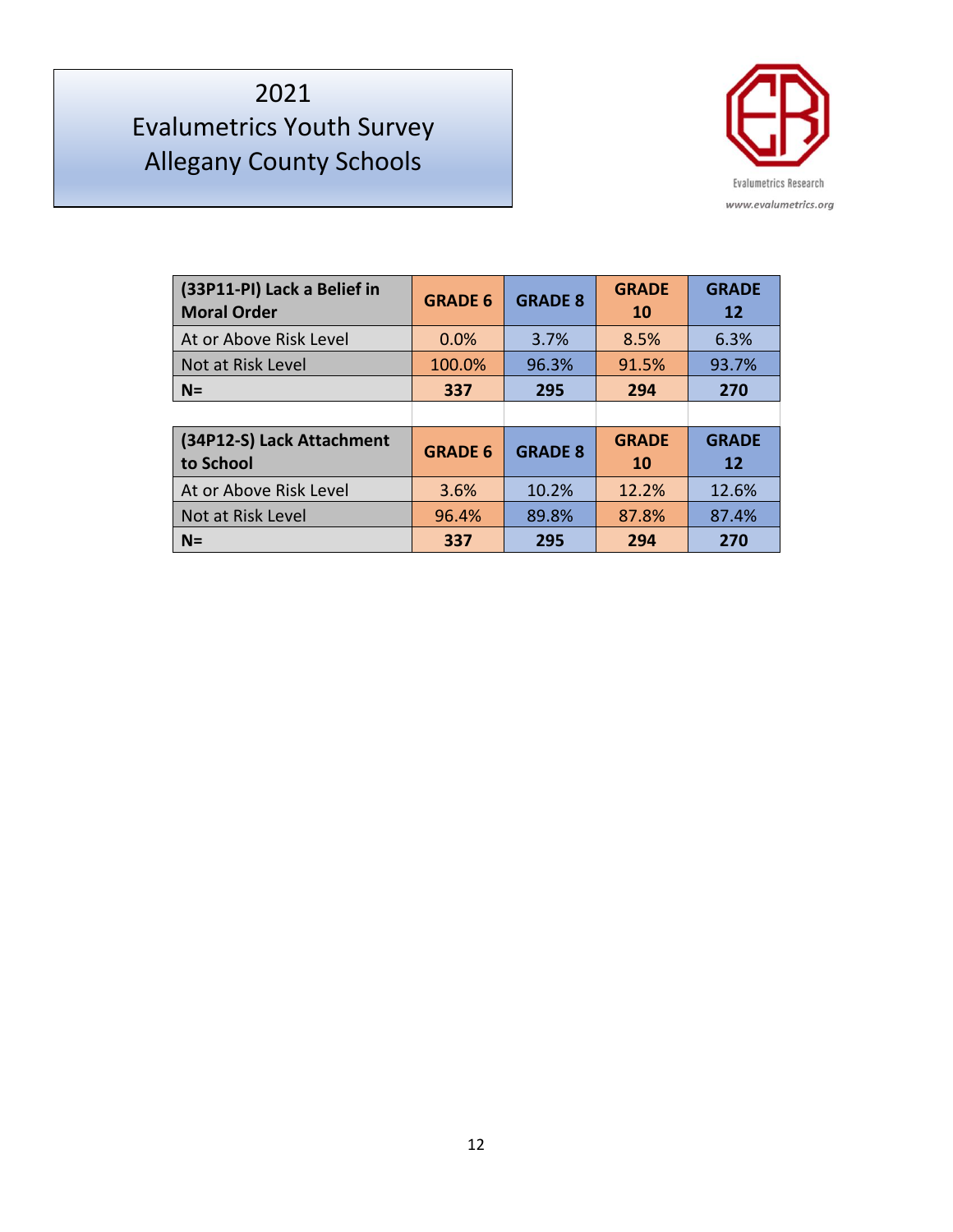

#### **Overall Risk**

The Risk and Protective Factor framework states that an individual student's likelihood of being involved in substance abuse, violence, or other negative behavior increases relative to the number of factors from which the student is at-risk. Thus, an additional measure of overall risk in a community is the number of students reporting multiple factors beyond the at-risk level. Table 2 shows the frequencies of the number of factors on which students scored above the risk level.

| <b>Number of Risk Factors</b> | <b>GRADE 6</b> | <b>GRADE 8</b> | <b>GRADE</b><br><b>10</b> | <b>GRADE</b><br><b>12</b> |
|-------------------------------|----------------|----------------|---------------------------|---------------------------|
| 0                             | 23.7%          | 25.4%          | 14.6%                     | 13.3%                     |
| 1                             | 27.9%          | 21.7%          | 13.6%                     | 11.9%                     |
| 2                             | 15.4%          | 14.9%          | 14.3%                     | 14.1%                     |
| 3                             | 9.8%           | 9.8%           | 13.6%                     | 11.9%                     |
| 4                             | 7.4%           | 10.8%          | 5.1%                      | 10.0%                     |
| 5 or more                     | 15.7%          | 17.3%          | 38.8%                     | 38.9%                     |
| $N=$                          | 337            | 295            | 294                       | 270                       |

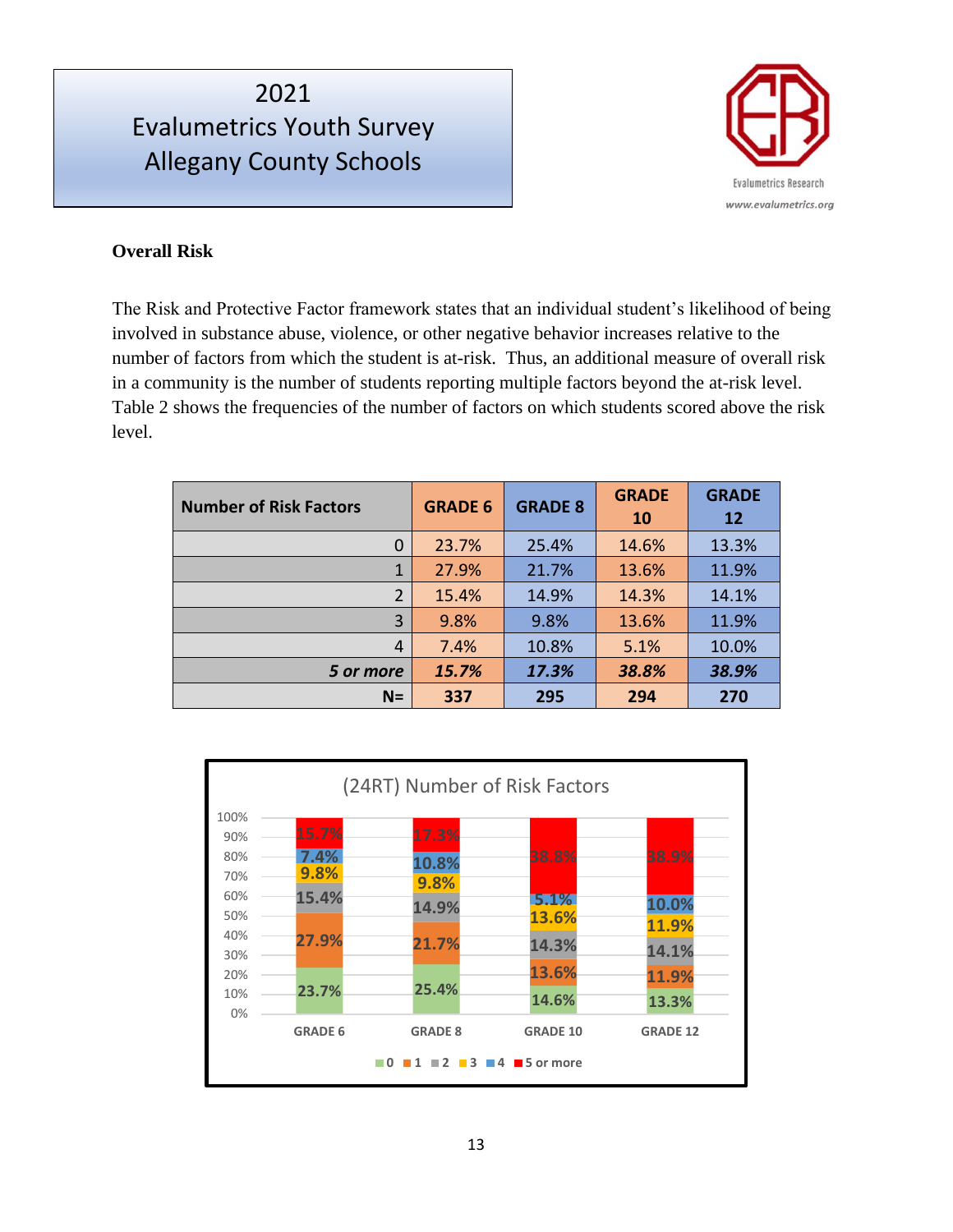# Evalumetrics Youth Survey Allegany County Schools



#### **Prevalence of Substance Use**

Young peoples' use and abuse of alcohol, tobacco, and other drugs remains a major concern for parents, health professionals, law enforcement, and schools. Since the 1990's substance abuse prevention has developed evidence-based programs based on the Risk and Protective Factor Model. In the EYS, students were asked if, and how often they had used alcohol, tobacco, marijuana, or other substances. Alcohol, marijuana, and cigarettes are the most frequently used substances. Use of vaping devices such as e-cigarettes has increased dramatically.

#### **Alcohol -**

| <b>ATOD01 Drank Alcohol in</b><br>Lifetime                 | <b>GRADE 6</b> | <b>GRADE 8</b> | <b>GRADE</b><br>10 | <b>GRADE</b><br>12 |
|------------------------------------------------------------|----------------|----------------|--------------------|--------------------|
| Used                                                       | 5.9%           | 13.9%          | 42.5%              | 52.6%              |
| Did not use                                                | 94.1%          | 86.1%          | 57.5%              | 47.4%              |
| $N =$                                                      | 337            | 295            | 294                | 270                |
|                                                            |                |                |                    |                    |
| <b>ATOD02 Drank Alcohol in</b><br><b>Past Year</b>         | <b>GRADE 6</b> | <b>GRADE 8</b> | <b>GRADE</b><br>10 | <b>GRADE</b><br>12 |
| Used                                                       | 3.0%           | 11.9%          | 38.1%              | 45.2%              |
| Did not use                                                | 97.0%          | 88.1%          | 61.9%              | 54.8%              |
| $N =$                                                      | 337            | 295            | 294                | 270                |
|                                                            |                |                |                    |                    |
| <b>ATOD03 Drank Alcohol in</b><br>Past 30 Days             | <b>GRADE 6</b> | <b>GRADE 8</b> | <b>GRADE</b><br>10 | <b>GRADE</b><br>12 |
| Used                                                       | 0.3%           | 3.1%           | 22.1%              | 25.9%              |
| Did not use                                                | 99.7%          | 96.9%          | 77.9%              | 74.1%              |
| $N =$                                                      | 337            | 295            | 294                | 270                |
|                                                            |                |                |                    |                    |
| <b>ATOD04 Drank 5 or More on</b><br><b>Single Occasion</b> | <b>GRADE 6</b> | <b>GRADE 8</b> | <b>GRADE</b><br>10 | <b>GRADE</b><br>12 |
| Used                                                       | 0.0%           | 1.7%           | 11.6%              | 14.8%              |
| Did not use                                                | 100.0%         | 98.3%          | 88.4%              | 85.2%              |
| $N =$                                                      | 337            | 295            | 294                | 270                |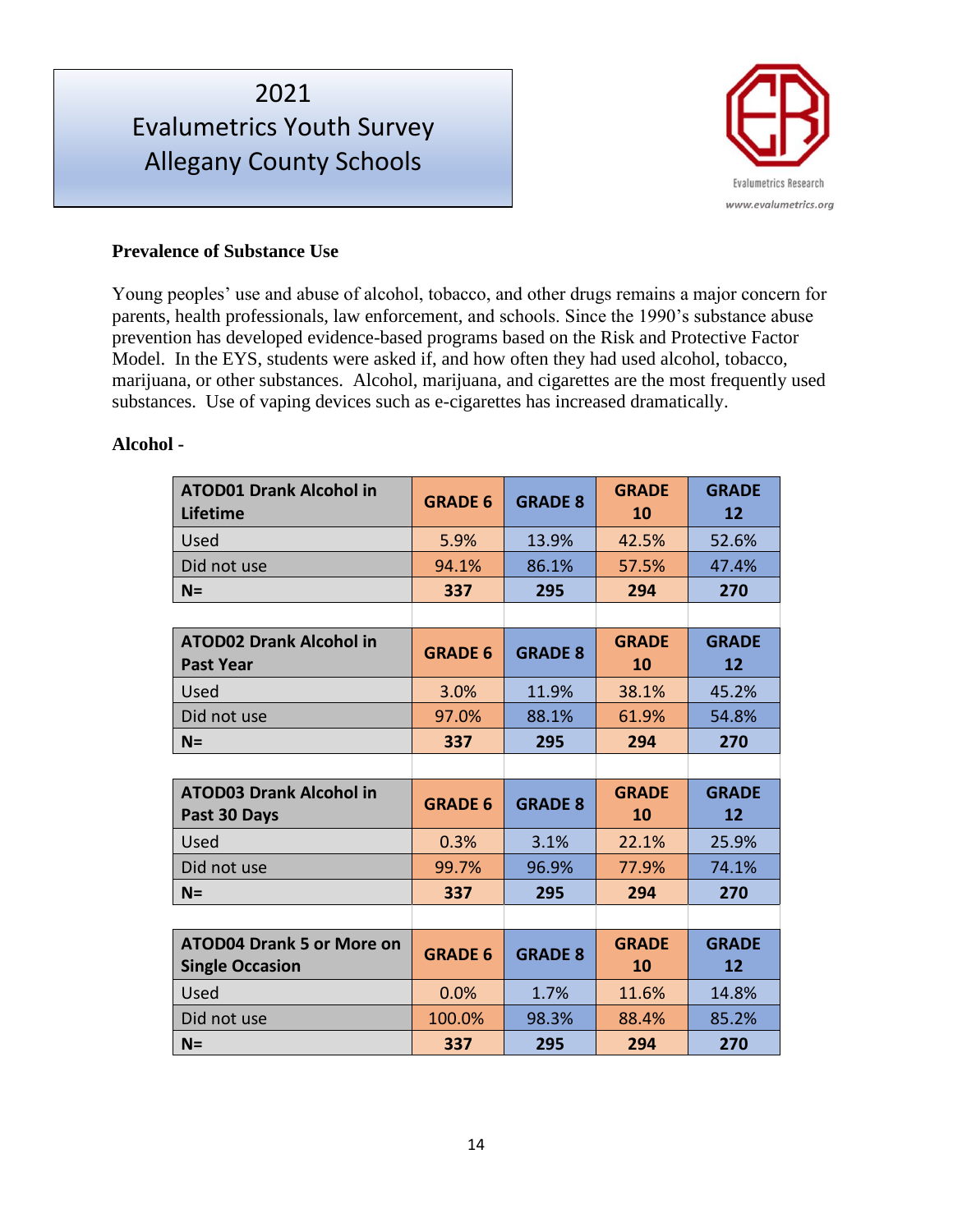# Evalumetrics Youth Survey Allegany County Schools



### **Cigarettes -**

| <b>ATOD05 Smoked Cigarettes</b><br>in Lifetime     | <b>GRADE 6</b> | <b>GRADE 8</b> | <b>GRADE</b><br><b>10</b> | <b>GRADE</b><br>12 |
|----------------------------------------------------|----------------|----------------|---------------------------|--------------------|
| Used                                               | 3.6%           | 9.2%           | 19.4%                     | 22.2%              |
| Did not use                                        | 96.4%          | 90.8%          | 80.6%                     | 77.8%              |
| $N =$                                              | 337            | 295            | 294                       | 270                |
|                                                    |                |                |                           |                    |
| <b>ATOD06 Smoked Cigarettes</b><br>in Past Year    | <b>GRADE 6</b> | <b>GRADE 8</b> | <b>GRADE</b><br><b>10</b> | <b>GRADE</b><br>12 |
| Used                                               | 2.4%           | 3.7%           | 12.2%                     | 10.4%              |
| Did not use                                        | 97.6%          | 96.3%          | 87.8%                     | 89.6%              |
| $N =$                                              | 337            | 295            | 294                       | 270                |
|                                                    |                |                |                           |                    |
| <b>ATOD07 Smoked Cigarettes</b><br>in Past 30 Days | <b>GRADE 6</b> | <b>GRADE 8</b> | <b>GRADE</b><br>10        | <b>GRADE</b><br>12 |
| Used                                               | 0.6%           | 1.7%           | 4.4%                      | 4.1%               |
| Did not use                                        | 99.4%          | 98.3%          | 95.6%                     | 95.9%              |
| $N =$                                              | 337            | 295            | 294                       | 270                |

#### **Vaping -**

| <b>ATOD14 Vaped/Used E-</b><br><b>Cigarette in Past 30 Days</b> | <b>GRADE 6</b> | <b>GRADE 8</b> | <b>GRADE</b><br><b>10</b> | <b>GRADE</b><br><b>12</b> |
|-----------------------------------------------------------------|----------------|----------------|---------------------------|---------------------------|
| Used                                                            | 3.1%           | 10.6%          | 24.6%                     | 27.6%                     |
| Did not use                                                     | 96.9%          | 89.4%          | 75.4%                     | 72.4%                     |
| $N =$                                                           | 337            | 295            | 294                       | 270                       |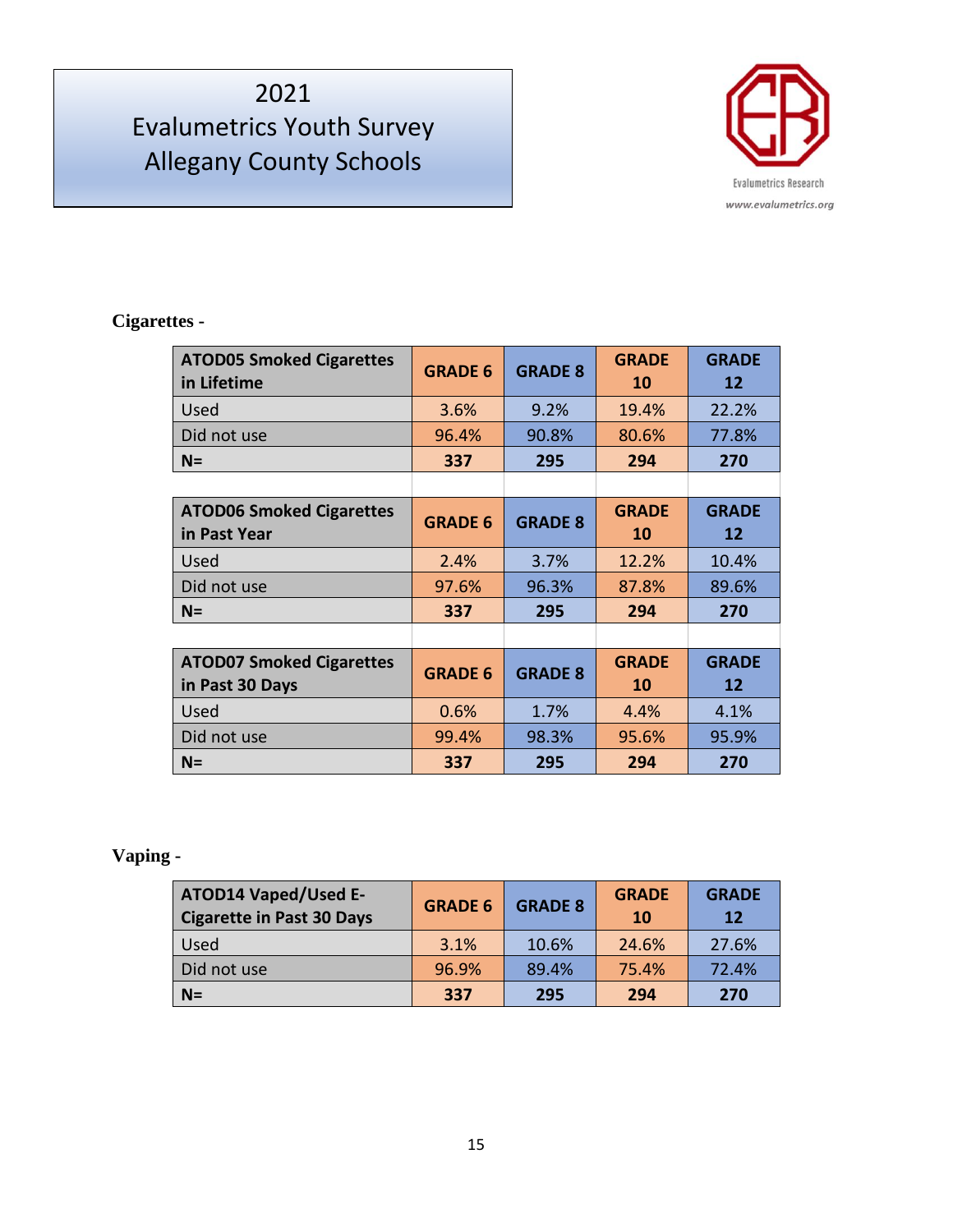# Evalumetrics Youth Survey Allegany County Schools



#### **Marijuana –**

| <b>ATOD08 Smoked Marijuana</b><br>in Lifetime     | <b>GRADE 6</b> | <b>GRADE 8</b> | <b>GRADE</b><br>10        | <b>GRADE</b><br>12 |
|---------------------------------------------------|----------------|----------------|---------------------------|--------------------|
| Used                                              | 0.6%           | 6.1%           | 21.1%                     | 29.3%              |
| Did not use                                       | 99.4%          | 93.9%          | 78.9%                     | 70.7%              |
| $N =$                                             | 337            | 295            | 294                       | 270                |
|                                                   |                |                |                           |                    |
| <b>ATOD09 Smoked Marijuana</b><br>in Past Year    | <b>GRADE 6</b> | <b>GRADE 8</b> | <b>GRADE</b><br><b>10</b> | <b>GRADE</b><br>12 |
| Used                                              | 0.3%           | 5.8%           | 17.0%                     | 24.1%              |
| Did not use                                       | 99.7%          | 94.2%          | 83.0%                     | 75.9%              |
| $N =$                                             | 337            | 295            | 294                       | 270                |
|                                                   |                |                |                           |                    |
| <b>ATOD10 Smoked Marijuana</b><br>in Past 30 Days | <b>GRADE 6</b> | <b>GRADE 8</b> | <b>GRADE</b><br><b>10</b> | <b>GRADE</b><br>12 |
| Used                                              | 0.0%           | 2.4%           | 10.5%                     | 15.9%              |
| Did not use                                       | 100.0%         | 97.6%          | 89.5%                     | 84.1%              |
| $N =$                                             | 337            | 295            | 294                       | 270                |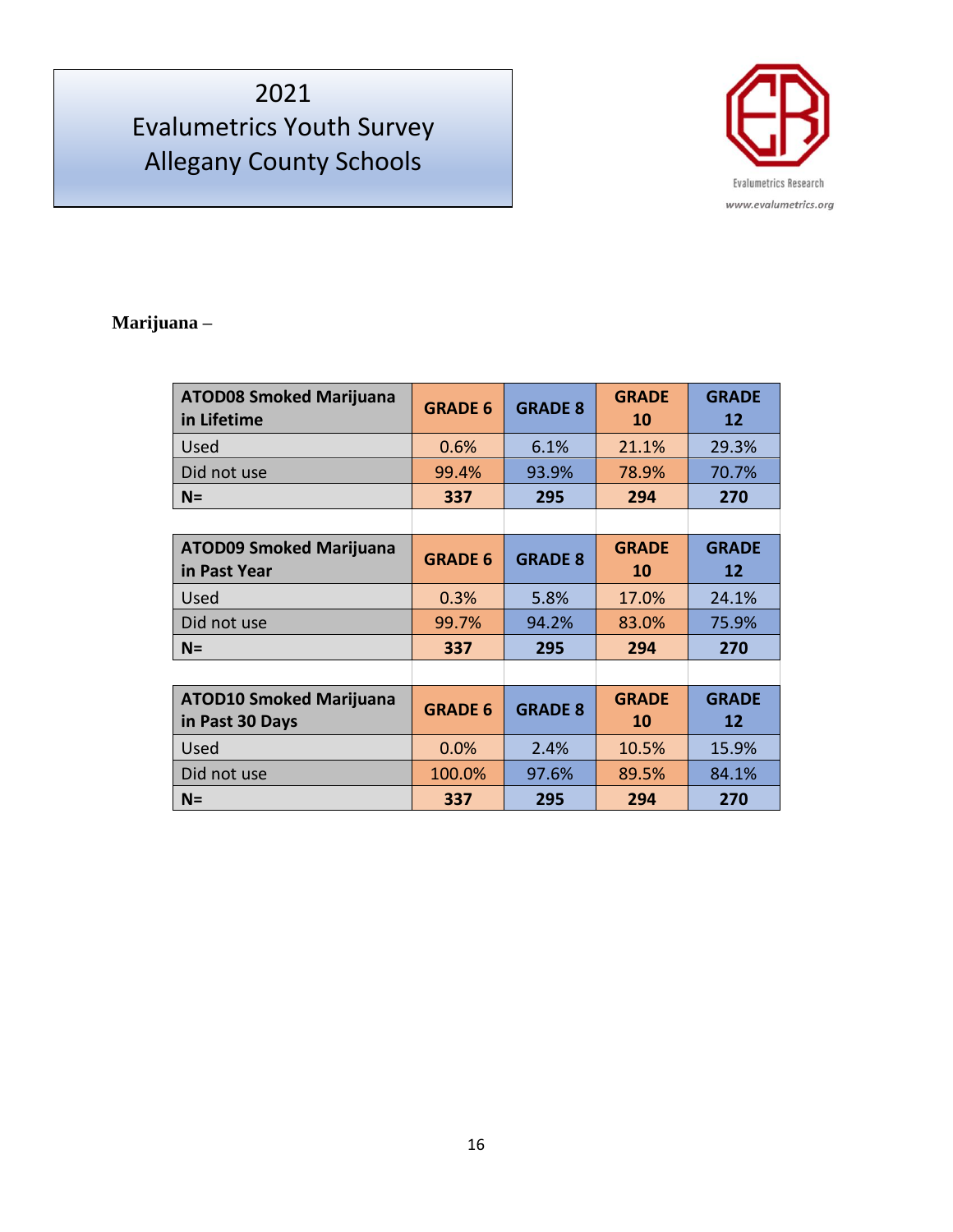# Evalumetrics Youth Survey Allegany County Schools



**Drugs other than alcohol, tobacco, or marijuana –**

| <b>ATOD11 Used Other Drug in</b><br>Lifetime         | <b>GRADE 6</b> | <b>GRADE 8</b> | <b>GRADE</b><br>10 | <b>GRADE</b><br>12 |
|------------------------------------------------------|----------------|----------------|--------------------|--------------------|
| Used                                                 | 0.3%           | 1.4%           | 4.1%               | 5.6%               |
| Did not use                                          | 99.7%          | 98.6%          | 95.9%              | 94.4%              |
| $N =$                                                | 337            | 295            | 294                | 270                |
|                                                      |                |                |                    |                    |
| <b>ATOD12 Used Other Drug in</b><br><b>Past Year</b> | <b>GRADE 6</b> | <b>GRADE 8</b> | <b>GRADE</b><br>10 | <b>GRADE</b><br>12 |
| Used                                                 | 0.3%           | 1.0%           | 3.1%               | 3.7%               |
| Did not use                                          | 99.7%          | 99.0%          | 96.9%              | 96.3%              |
| $N =$                                                | 337            | 295            | 294                | 270                |
|                                                      |                |                |                    |                    |
| <b>ATOD13 Used Other Drug in</b><br>Past 30 Days     | <b>GRADE 6</b> | <b>GRADE 8</b> | <b>GRADE</b><br>10 | <b>GRADE</b><br>12 |
| Used                                                 | 0.0%           | 0.7%           | 1.7%               | 2.2%               |
| Did not use                                          | 100.0%         | 99.3%          | 98.3%              | 97.8%              |
| $N =$                                                | 337            | 295            | 294                | 270                |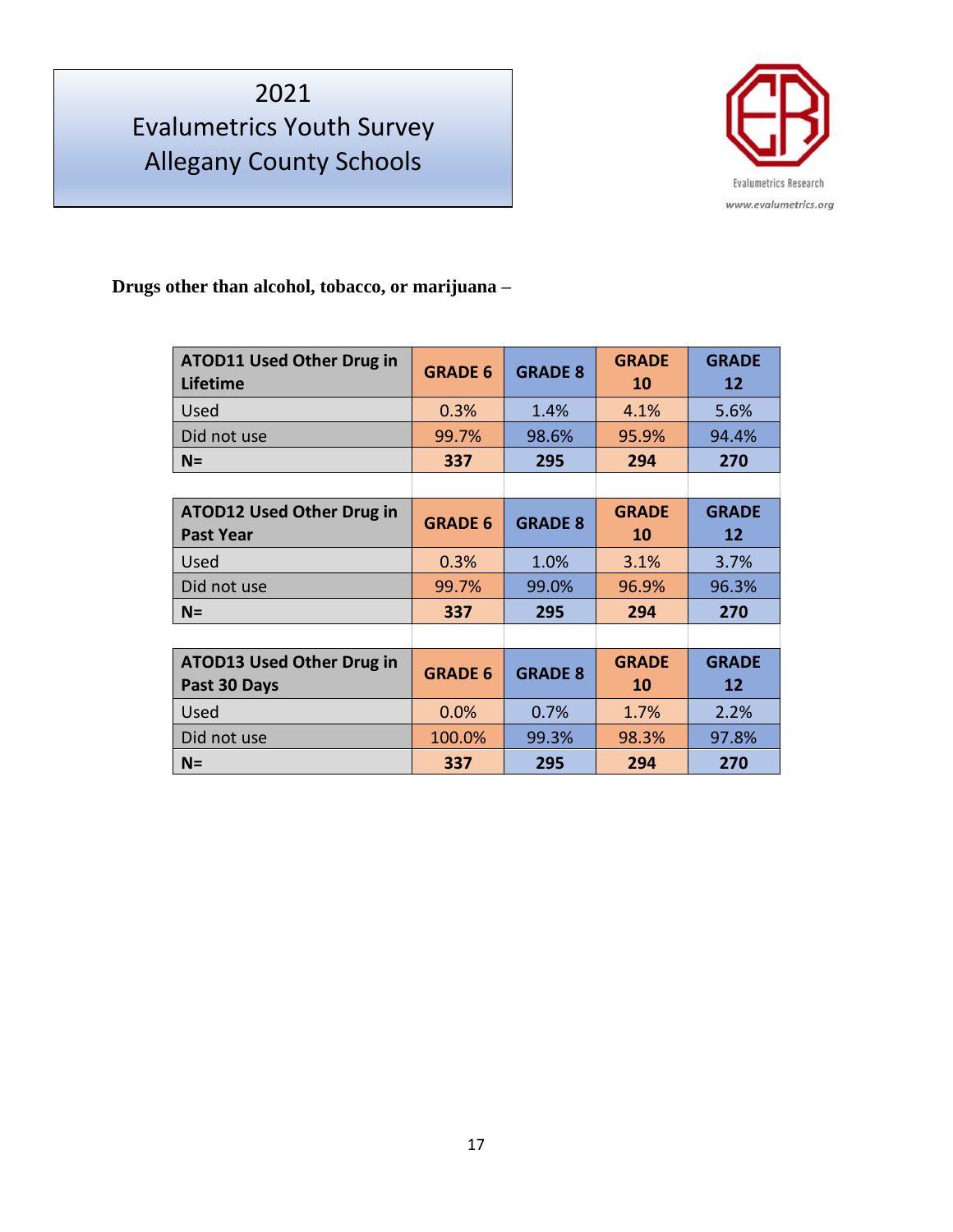

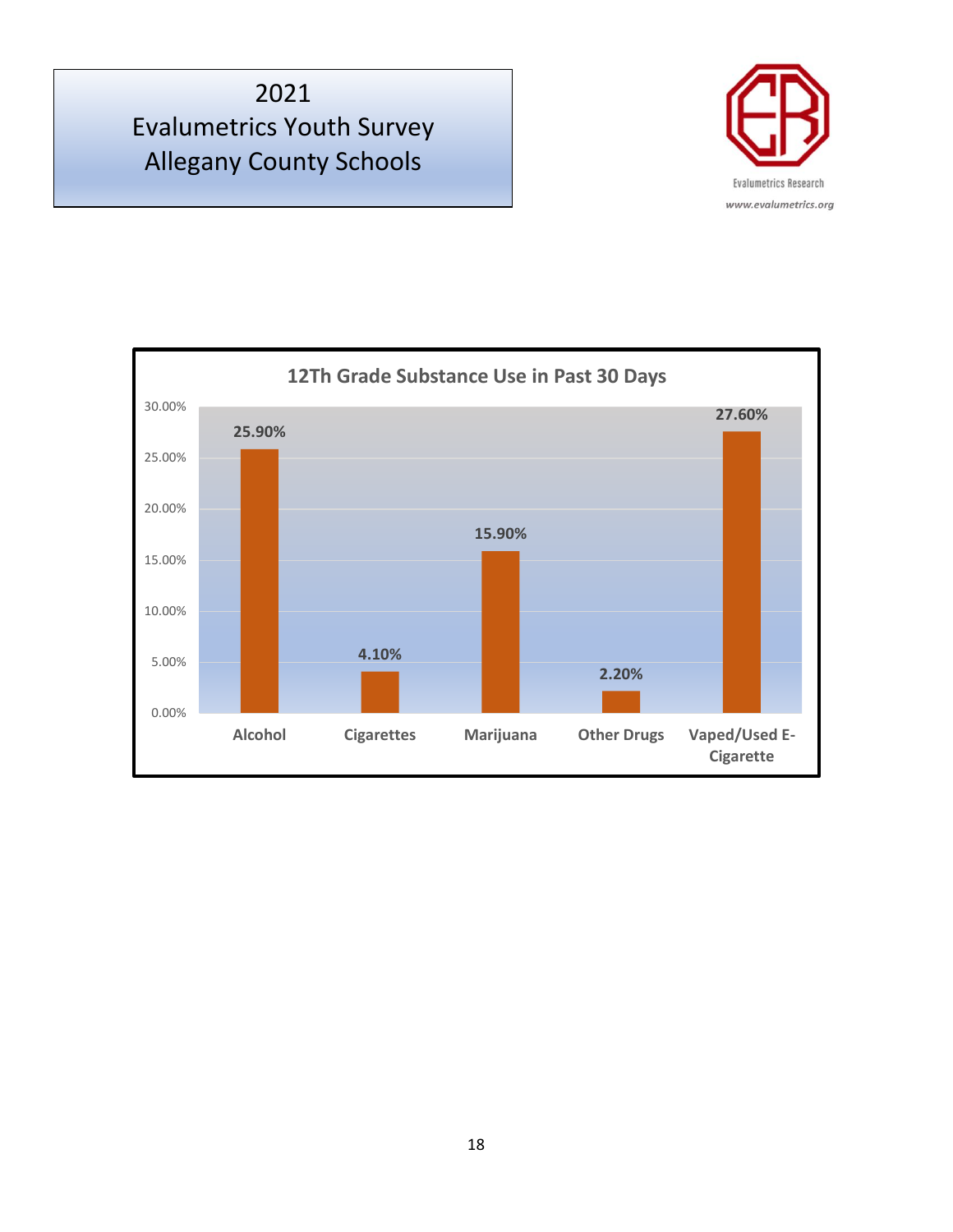

#### **Risk Behaviors**

There are several behaviors that represent risks to the wellbeing of young people. These include depression, suicide ideation, self-injury such as cutting or burning, and bullying, including cyberbullying. The EYS includes several items identical to the Centers for Disease Control and Prevention, *Youth Risk Behavior Survey*.

#### **Depression**

Teenage depression is a serious problem that impacts every aspect of teens' lives. Left untreated, teen depression can lead to problems at home and school, drug abuse, and an overwhelming sense of sadness, despair, or anger. Students were asked if they "feel depressed most of the time, even if you feel happy sometimes."

| (B01) Felt Sad or Depressed<br><b>Most days in Past Year</b> | <b>GRADE 6</b> | <b>GRADE 8</b> | <b>GRADE</b><br><b>10</b> | <b>GRADE</b><br><b>12</b> |
|--------------------------------------------------------------|----------------|----------------|---------------------------|---------------------------|
| <b>Felt Sad</b>                                              | 32.9%          | 42.4%          | 52.4%                     | 43.7%                     |
| <b>No</b>                                                    | 67.1%          | 57.6%          | 47.6%                     | 56.3%                     |
| $N=$                                                         | 337            | 295            | 294                       | 270                       |

#### **Suicide Ideation**

The greatest concern about depression and other negative feelings is the possibility that a student might contemplate, plan, or attempt suicide. Items from the Centers for Disease Control and Prevention, Youth Risk Behavior Survey were included in the survey to address these concerns.

| (B02) Made Plan for Suicide<br>(Ideation) in Past Year | <b>GRADE 6</b> | <b>GRADE 8</b> | <b>GRADE</b><br><b>10</b> | <b>GRADE</b><br><b>12</b> |
|--------------------------------------------------------|----------------|----------------|---------------------------|---------------------------|
| Made Plan                                              | 6.8%           | 9.8%           | 12.2%                     | 6.7%                      |
| No Plan                                                | 93.2%          | 90.2%          | 87.8%                     | 93.3%                     |
| $N=$                                                   | 337            | 295            | 294                       | 270                       |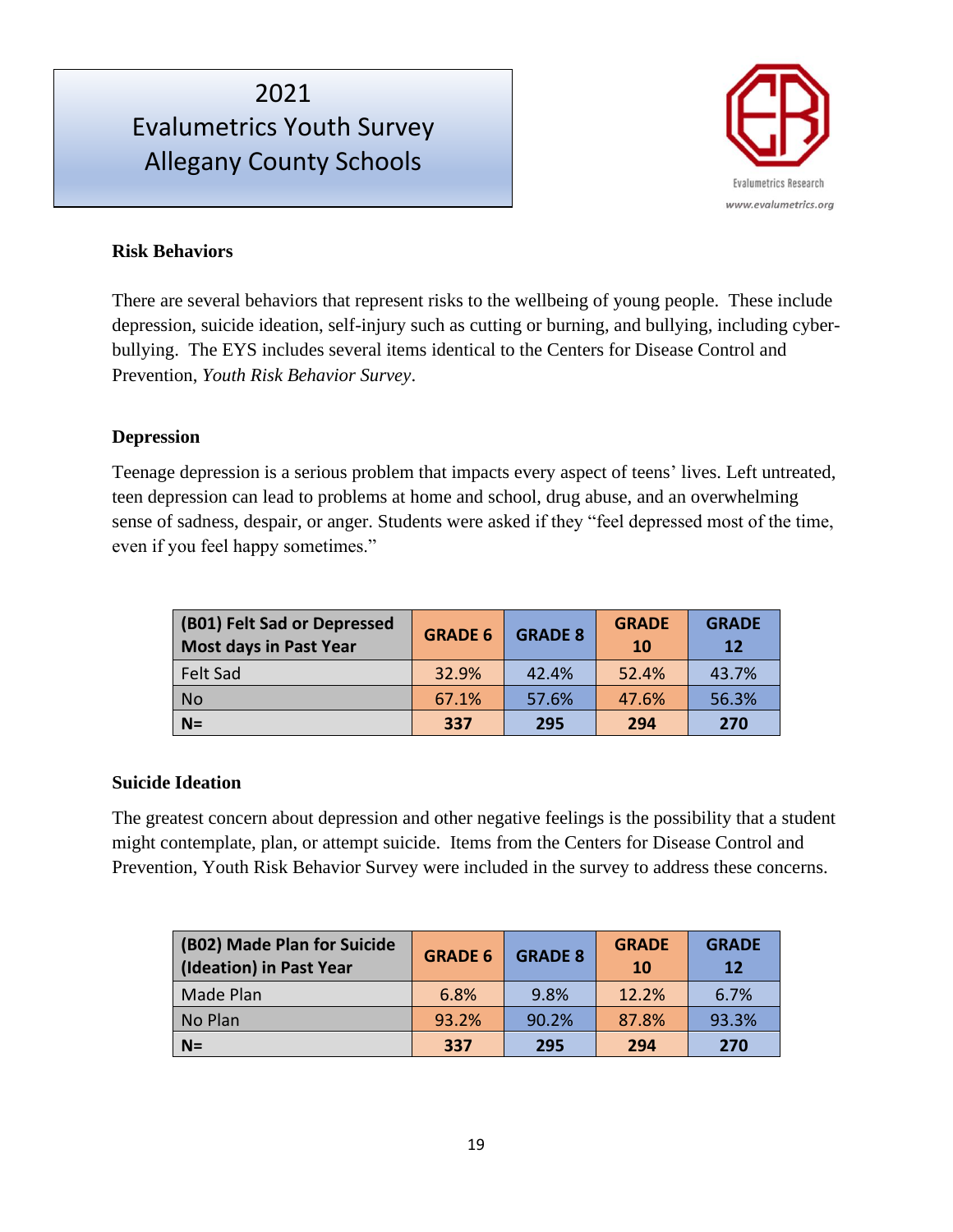

#### **Self-Injury**

Some teens have a difficult time balancing their conflicting feelings and some turn to harmful activities like drinking, using drugs, or self-injury. Intentional self-injurious behavior, through cutting or burning, is used as a mechanism for coping with emotional distress. Those who selfinjure often are experiencing overwhelming feelings, like extreme anxiety or tension, and in the moment self-injury may seem to provide a feeling of escape or relief. These injuries are not suicide attempts and often are interpreted as expressions of anger or psychological pain.

| (B04) Injured self (cutting or<br>burning) When Upset | <b>GRADE 6</b> | <b>GRADE 8</b> | <b>GRADE</b><br><b>10</b> | <b>GRADE</b><br><b>12</b> |
|-------------------------------------------------------|----------------|----------------|---------------------------|---------------------------|
| <b>Injured Self</b>                                   | 8.6%           | 10.8%          | 19.7%                     | 17.8%                     |
| <b>No</b>                                             | 91.4%          | 89.2%          | 80.3%                     | 82.2%                     |
| $N=$                                                  | 337            | 295            | 294                       | 270                       |

#### **Bullying**

Bullying and other violent behaviors are a major concern for students, parents, and school administrators. Several items in the EYS relate to bullying. The EYS also asked about threats and harassment in cell phone texts, (i.e., Cyber-bullying).

| (B06) Bullied Others 2 or<br><b>More Times in Past Month</b> | <b>GRADE 6</b> | <b>GRADE 8</b> | <b>GRADE</b><br><b>10</b> | <b>GRADE</b><br>12 |
|--------------------------------------------------------------|----------------|----------------|---------------------------|--------------------|
| <b>Bullied Others</b>                                        | 5.0%           | 5.8%           | 16.0%                     | 6.7%               |
| Did Not Bully                                                | 95.0%          | 94.2%          | 84.0%                     | 93.3%              |
| $N=$                                                         | 337            | 295            | 294                       | 270                |
|                                                              |                |                |                           |                    |
| (B07) Was Bullied 2 or More<br><b>Times in Past 30 Days</b>  | <b>GRADE 6</b> | <b>GRADE 8</b> | <b>GRADE</b><br><b>10</b> | <b>GRADE</b><br>12 |
| Was Bullied More Than Once                                   | 15.1%          | 13.2%          | 13.3%                     | 11.5%              |
| Was Not Bullied by Others                                    | 84.9%          | 86.8%          | 86.7%                     | 88.5%              |
| $N =$                                                        | 337            | 295            | 294                       | 270                |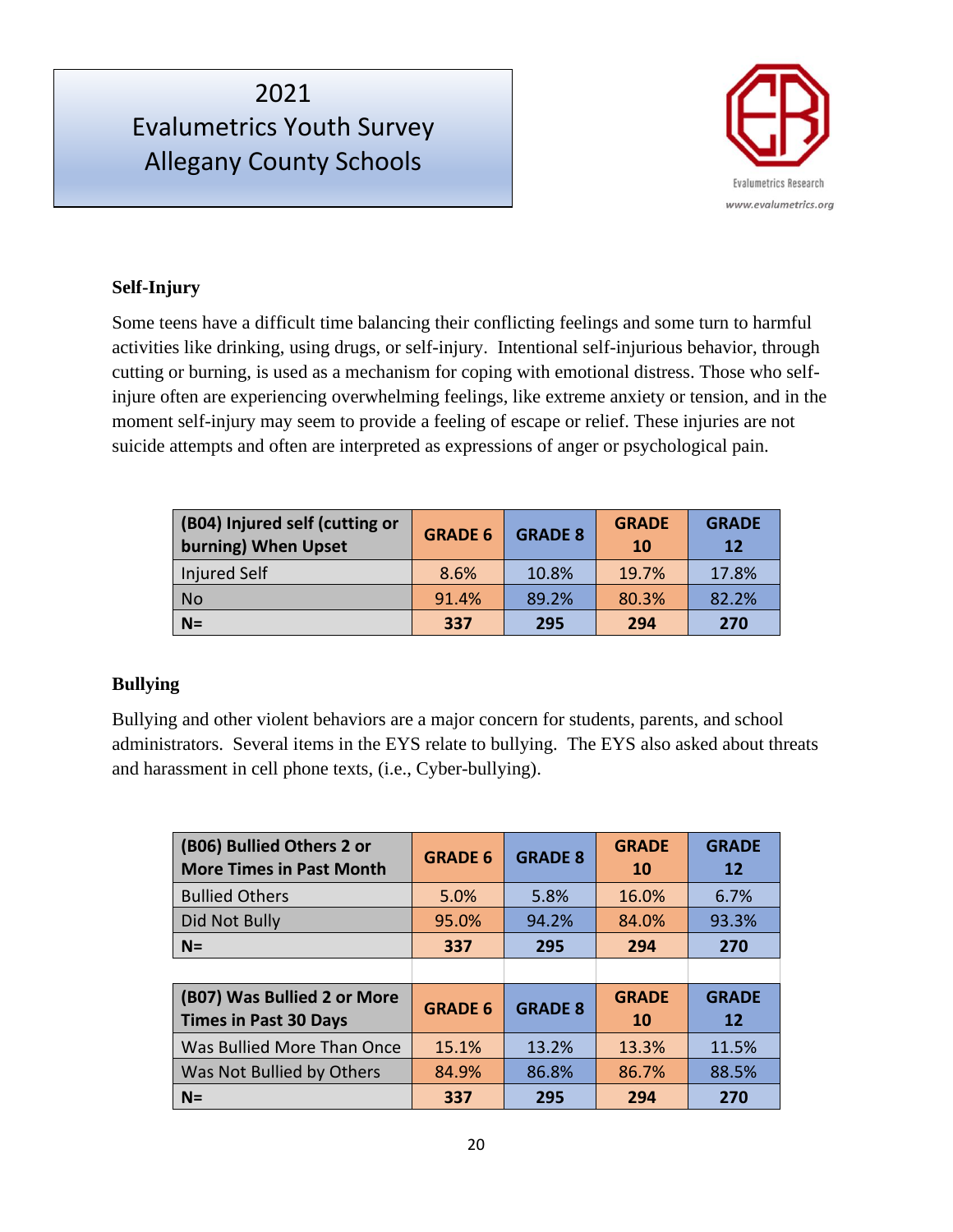# Evalumetrics Youth Survey Allegany County Schools



| (B08) Sent Threatening Text<br>in Past 30 Days (Cyber-bully)         | <b>GRADE 6</b> | <b>GRADE 8</b> | <b>GRADE</b><br>10 | <b>GRADE</b><br>12 |
|----------------------------------------------------------------------|----------------|----------------|--------------------|--------------------|
| Cyber-bullied Others in Past<br>30 Days                              | 4.2%           | 3.1%           | 8.8%               | 7.8%               |
| Did Not Cyber-bully                                                  | 95.8%          | 96.9%          | 91.2%              | 92.2%              |
| $N =$                                                                | 337            | 295            | 294                | 270                |
|                                                                      |                |                |                    |                    |
| (B09) Received Threatening<br>Text in Past 30 Days (Cyber-<br>bully) | <b>GRADE 6</b> | <b>GRADE 8</b> | <b>GRADE</b><br>10 | <b>GRADE</b><br>12 |
| Cyber-bullied in Past 30 Days                                        | 9.8%           | 11.2%          | 12.6%              | 11.5%              |
| Was Not Cyber-bullied in<br>Past 30 Days                             | 90.2%          | 88.8%          | 87.4%              | 88.5%              |
| $N =$                                                                |                |                |                    |                    |

#### **Trauma**

**ACE-** Adverse childhood experiences (ACE) have been shown to be a major influence on every aspect of children's lives. ACE are a significant source of trauma and can disrupt social emotional development, academic performance, and can lead to destructive behaviors such as delinquency and substance abuse. An ACE score of two or more has been shown to predict problematic behaviors.

| (B10) Had 2 or More<br><b>Adverse Childhood</b><br><b>Experiences (ACE)</b> | <b>GRADE 6</b> | <b>GRADE 8</b> | <b>GRADE</b><br><b>10</b> | <b>GRADE</b><br>12 |
|-----------------------------------------------------------------------------|----------------|----------------|---------------------------|--------------------|
| <b>ACE Greater Than 2</b>                                                   | 29.1%          | 31.2%          | 43.5%                     | 39.6%              |
| ACE Less Than 2                                                             | 70.9%          | 68.8%          | 56.5%                     | 60.4%              |
| $N =$                                                                       | 337            | 295            | 294                       | 270                |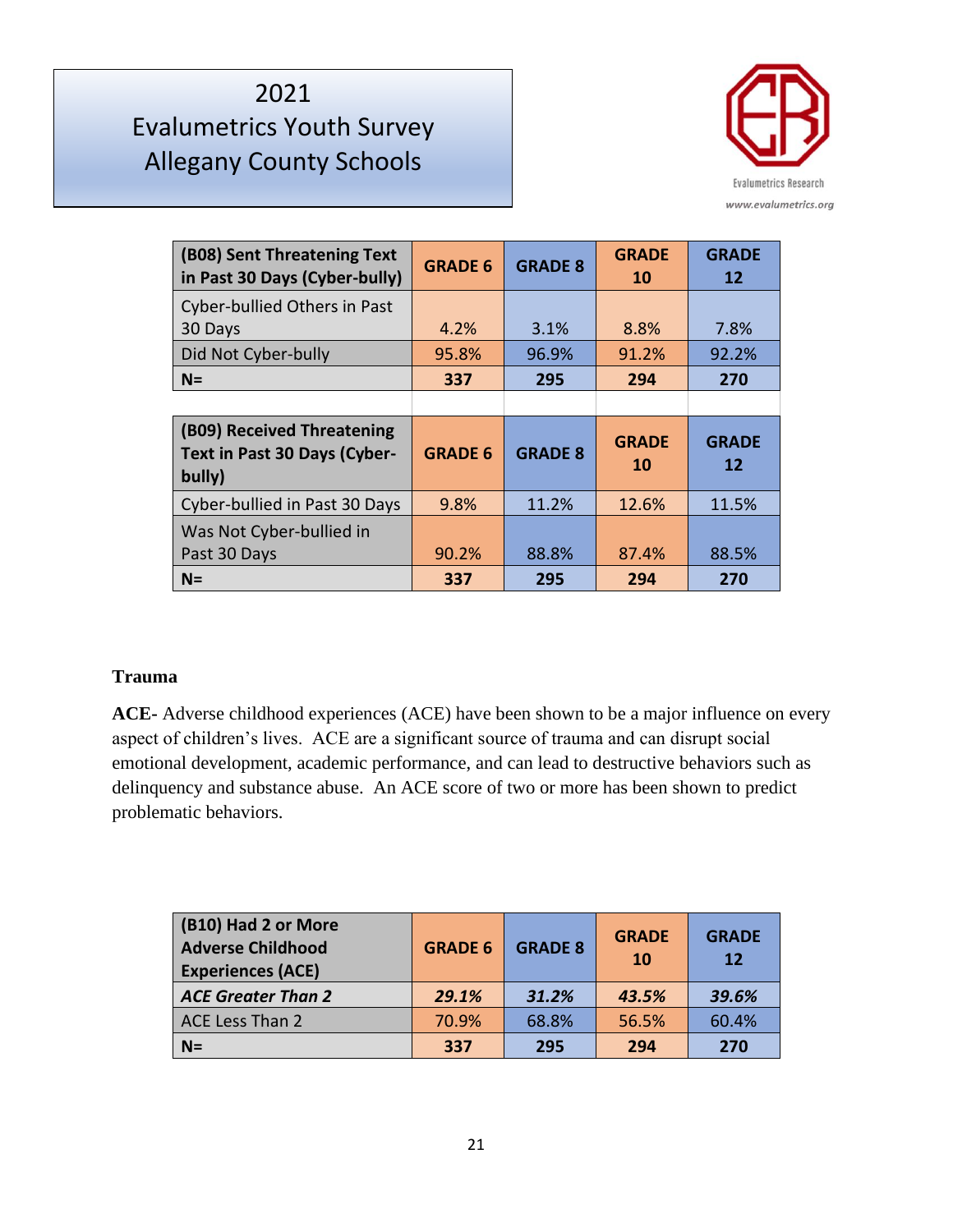

**Social-emotional distress-** The past year has been like no other in terms of placing young people in situations of extreme stress resulting from disruption of school and social life due to the COVID-19 pandemic. In the spring of 2020, immediately after school buildings were closed, Finger Lakes Community Schools implemented the Youth Voice Survey (YVS) in schools throughout the region. The YVS measured several specific social-emotional concerns and reactions of young people to school closures and social isolation. The social-emotional distress (SED) items from the YVS were added to the 2021 EYS. Items were used to construct an SED Scale and statistical parameters were developed to establish risk levels at the middle school and high school levels. Results shown below can be used to plan evidence-based, trauma-informed strategies to address the SED needs of students.

| (SED01)Feeling safe                          | <b>GRADE 6</b> | <b>GRADE 8</b> | <b>GRADE</b><br>10 | <b>GRADE</b><br>12 |
|----------------------------------------------|----------------|----------------|--------------------|--------------------|
| (SED1) Not at All                            | 3.9%           | 4.4%           | 4.1%               | 5.6%               |
| (SED2) Once                                  | 4.8%           | 2.0%           | 3.4%               | 3.0%               |
| (SED3) On Several Days                       | 12.5%          | 13.3%          | 13.7%              | 11.2%              |
| (SED4) More Than Half the<br><b>Time</b>     | 20.6%          | 24.2%          | 22.0%              | 23.0%              |
| (SED5) Nearly All the Time                   | 58.2%          | 56.0%          | 56.7%              | 57.2%              |
| $N =$                                        | 335            | 293            | 291                | 269                |
|                                              |                |                |                    |                    |
|                                              |                |                |                    |                    |
| (SED02)Feeling nervous<br>anxious or on edge | <b>GRADE 6</b> | <b>GRADE 8</b> | <b>GRADE</b><br>10 | <b>GRADE</b><br>12 |
| (SED1) Not at All                            | 21.0%          | 24.6%          | 15.7%              | 21.0%              |
| (SED2) Once                                  | 23.1%          | 17.7%          | 14.0%              | 16.1%              |
| (SED3) On Several Days                       | 26.3%          | 21.8%          | 29.4%              | 23.2%              |
| (SED4) More Than Half the<br>Time            | 16.5%          | 18.8%          | 19.5%              | 18.7%              |
| (SED5) Nearly All the Time                   | 13.2%          | 17.1%          | 21.5%              | 21.0%              |
| Half the time or more                        | 29.7%          | 35.9%          | 41.0%              | 39.7%              |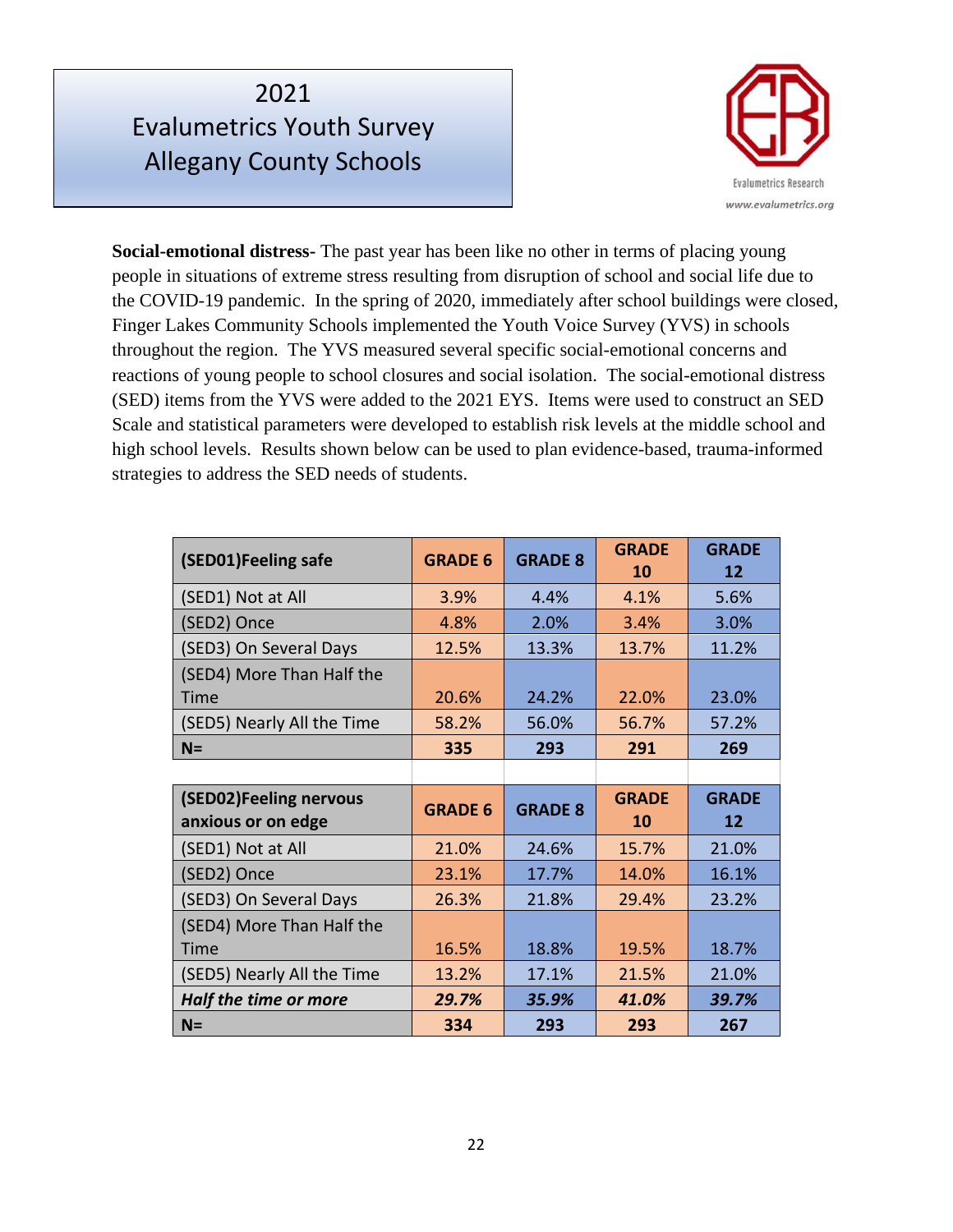

| (SED03)Feeling happy                  | <b>GRADE 6</b> | <b>GRADE 8</b> | <b>GRADE</b><br>10 | <b>GRADE</b><br>12 |
|---------------------------------------|----------------|----------------|--------------------|--------------------|
| (SED1) Not at All                     | 3.9%           | 4.8%           | 4.5%               | 6.0%               |
| (SED2) Once                           | 9.2%           | 6.2%           | 11.0%              | 7.5%               |
| (SED3) On Several Days                | 17.3%          | 26.4%          | 34.9%              | 32.5%              |
| (SED4) More Than Half the             |                |                |                    |                    |
| Time                                  | 33.9%          | 38.7%          | 29.5%              | 37.3%              |
| (SED5) Nearly All the Time            | 35.7%          | 24.0%          | 20.2%              | 16.8%              |
| $N =$                                 | 336            | 292            | 292                | 268                |
|                                       |                |                |                    |                    |
| (SED04)Feeling calm                   | <b>GRADE 6</b> | <b>GRADE 8</b> | <b>GRADE</b>       | <b>GRADE</b>       |
|                                       |                |                | 10                 | 12                 |
| (SED1) Not at All                     | 5.4%           | 4.4%           | 6.2%               | 7.4%               |
| (SED2) Once                           | 9.6%           | 7.5%           | 13.0%              | 11.5%              |
| (SED3) On Several Days                | 20.1%          | 23.8%          | 33.2%              | 31.9%              |
| (SED4) More Than Half the             |                |                |                    |                    |
| <b>Time</b>                           | 35.0%          | 37.4%          | 27.4%              | 27.8%              |
| (SED5) Nearly All the Time            | 29.9%          | 26.9%          | 20.2%              | 21.5%              |
| $N =$                                 | 334            | 294            | 292                | 270                |
|                                       |                |                |                    |                    |
| (SED05) Worried about<br>getting sick | <b>GRADE 6</b> | <b>GRADE 8</b> | <b>GRADE</b><br>10 | <b>GRADE</b><br>12 |
| (SED1) Not at All                     | 45.7%          | 57.2%          | 61.6%              | 57.6%              |
| (SED2) Once                           | 17.0%          | 15.1%          | 12.6%              | 14.9%              |
| (SED3) On Several Days                | 13.7%          | 10.3%          | 12.2%              | 11.9%              |
| (SED4) More Than Half the             |                |                |                    |                    |
| Time                                  | 11.0%          | 8.2%           | 5.8%               | 7.4%               |
| (SED5) Nearly All the Time            | 12.5%          | 9.2%           | 7.8%               | 8.2%               |
| $N =$                                 | 335            | 292            | 294                | 269                |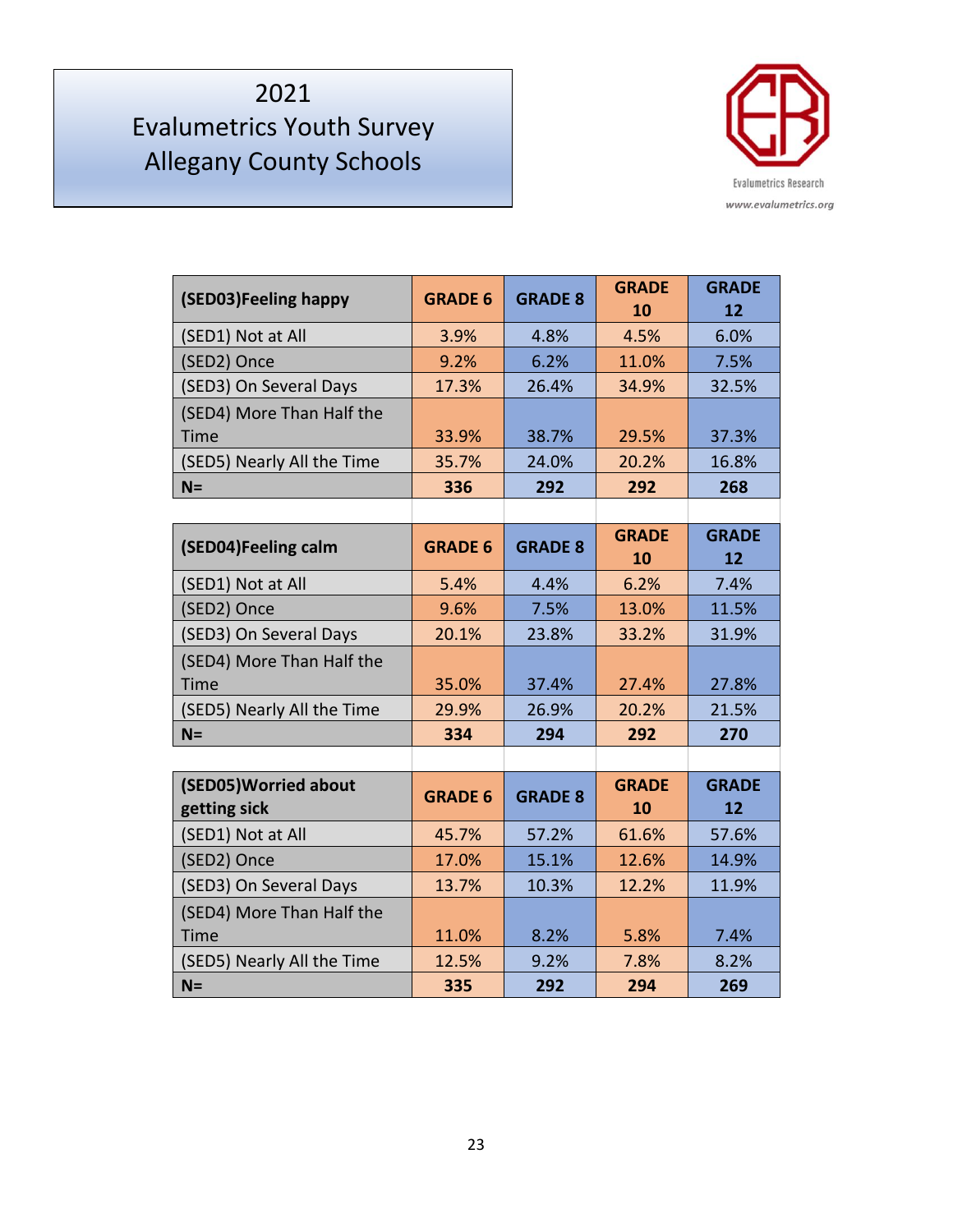

| (SED06) Worried about a<br>family member getting sick | <b>GRADE 6</b> | <b>GRADE 8</b> | <b>GRADE</b><br>10 | <b>GRADE</b><br>12 |
|-------------------------------------------------------|----------------|----------------|--------------------|--------------------|
| (SED1) Not at All                                     | 29.6%          | 34.0%          | 46.2%              | 40.3%              |
| (SED2) Once                                           | 14.9%          | 17.3%          | 13.7%              | 16.0%              |
| (SED3) On Several Days                                | 15.5%          | 18.7%          | 17.5%              | 16.8%              |
| (SED4) More Than Half the                             |                |                |                    |                    |
| <b>Time</b>                                           | 14.0%          | 11.9%          | 10.6%              | 11.9%              |
| (SED5) Nearly All the Time                            | 26.0%          | 18.0%          | 12.0%              | 14.9%              |
| $N =$                                                 | 335            | 294            | 292                | 268                |
|                                                       |                |                |                    |                    |
| (SED07)Feeling sad<br>depressed or hopeless           | <b>GRADE 6</b> | <b>GRADE 8</b> | <b>GRADE</b><br>10 | <b>GRADE</b><br>12 |
| (SED1) Not at All                                     | 44.2%          | 46.4%          | 30.6%              | 36.1%              |
| (SED2) Once                                           | 22.4%          | 18.1%          | 18.4%              | 13.4%              |
| (SED3) On Several Days                                | 14.0%          | 13.0%          | 22.4%              | 23.8%              |
| (SED4) More Than Half the                             |                |                |                    |                    |
| Time                                                  | 10.4%          | 10.6%          | 15.3%              | 16.7%              |
| (SED5) Nearly All the Time                            | 9.0%           | 11.9%          | 13.3%              | 10.0%              |
| Half the time or more                                 | 19.4%          | 22.5%          | 28.6%              | 26.7%              |
| $N =$                                                 | 335            | 293            | 294                | 269                |
|                                                       |                |                |                    |                    |
| (SED08)Feeling connected<br>and supported             | <b>GRADE 6</b> | <b>GRADE 8</b> | <b>GRADE</b><br>10 | <b>GRADE</b><br>12 |
| (SED1) Not at All                                     | 5.7%           | 12.0%          | 14.7%              | 12.6%              |
| (SED2) Once                                           | 7.5%           | 11.3%          | 17.7%              | 10.4%              |
| (SED3) On Several Days                                | 22.7%          | 24.7%          | 27.3%              | 35.7%              |
| (SED4) More Than Half the                             |                |                |                    |                    |
| <b>Time</b>                                           | 31.6%          | 27.8%          | 27.0%              | 29.4%              |
| (SED5) Nearly All the Time                            | 32.5%          | 24.1%          | 13.3%              | 11.9%              |
| $N =$                                                 | 335            | 291            | 293                | 269                |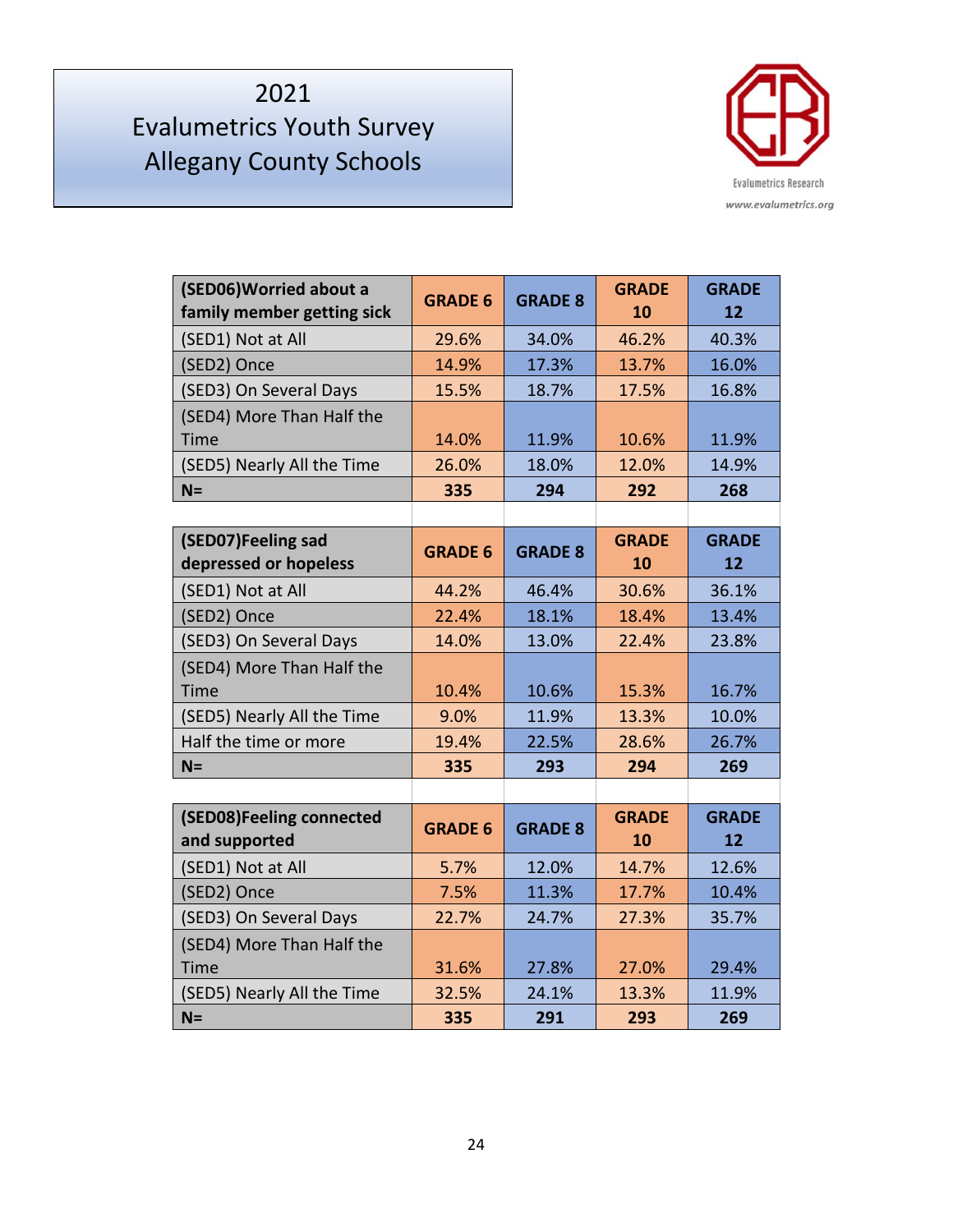

| (SED09)Feeling lonely                           | <b>GRADE 6</b> | <b>GRADE 8</b> | <b>GRADE</b><br>10 | <b>GRADE</b><br>12 |
|-------------------------------------------------|----------------|----------------|--------------------|--------------------|
| (SED1) Not at All                               | 40.4%          | 43.0%          | 29.6%              | 35.8%              |
| (SED2) Once                                     | 22.0%          | 14.8%          | 17.0%              | 13.8%              |
| (SED3) On Several Days                          | 15.7%          | 19.2%          | 26.2%              | 21.6%              |
| (SED4) More Than Half the<br>Time               | 11.4%          | 11.3%          | 15.6%              | 16.4%              |
| (SED5) Nearly All the Time                      | 10.5%          | 11.7%          | 11.6%              | 12.3%              |
| $N =$                                           | 332            | 291            | 294                | 268                |
|                                                 |                |                |                    |                    |
|                                                 |                |                |                    |                    |
| (SED10) Enjoying things I<br>usually like to do | <b>GRADE 6</b> | <b>GRADE 8</b> | <b>GRADE</b><br>10 | <b>GRADE</b><br>12 |
| (SED1) Not at All                               | 3.9%           | 3.8%           | 7.1%               | 8.2%               |
| (SED2) Once                                     | 5.1%           | 4.5%           | 9.9%               | 4.8%               |
| (SED3) On Several Days                          | 14.0%          | 19.2%          | 25.5%              | 29.0%              |
| Less than half the time                         | 23.0%          | 27.5%          | 42.5%              | 42.0%              |
| (SED4) More Than Half the                       |                |                |                    |                    |
| Time                                            | 25.6%          | 29.6%          | 26.9%              | 29.4%              |
| (SED5) Nearly All the Time                      | 51.5%          | 43.0%          | 30.6%              | 28.6%              |

| (SED11) High Social-<br>emotional Distress | <b>GRADE 6</b> | <b>GRADE 8</b> | <b>GRADE</b><br><b>10</b> | <b>GRADE</b><br>12 |
|--------------------------------------------|----------------|----------------|---------------------------|--------------------|
| <b>At or Above Risk Level</b>              | 10.1%          | 10.5%          | 16.3%                     | 16.3%              |
| <b>Below Risk Level</b>                    | 89.9%          | 89.5%          | 83.7%                     | 83.7%              |
| $N =$                                      | 337            | 295            | 294                       | 270                |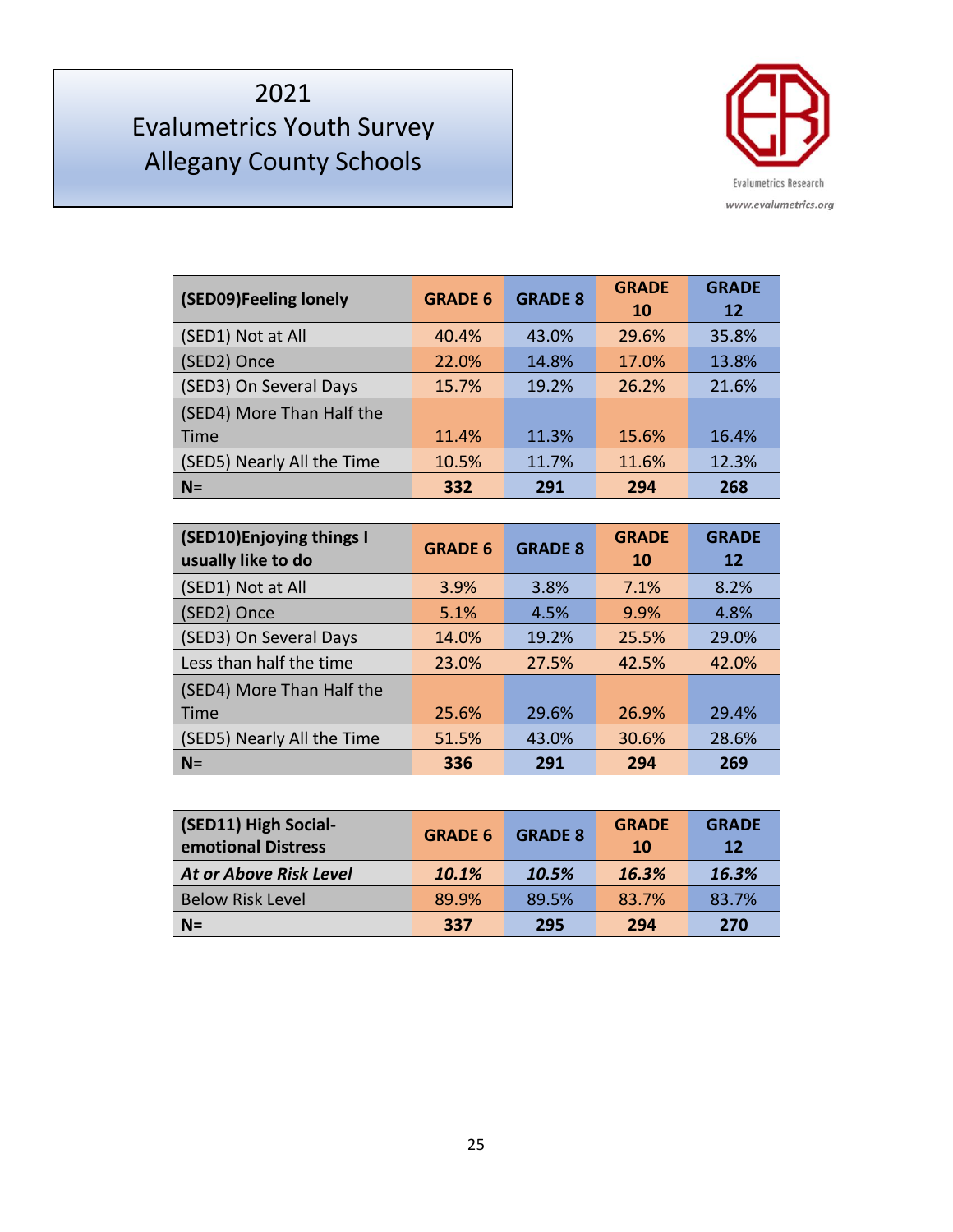# Evalumetrics Youth Survey Allegany County Schools



#### **School Climate –**

Students' perceptions of their school's climate is critical in engaging students and developing attachment to school, a critical variable that has been demonstrated to enhance development and mitigate social-emotional distress.

| sch01 Days of school I<br>missed because of illness in<br>past 4 weeks | <b>GRADE 6</b> | <b>GRADE 8</b> | <b>GRADE</b><br>10 | <b>GRADE</b><br>12 |
|------------------------------------------------------------------------|----------------|----------------|--------------------|--------------------|
| (0) None                                                               | 65.2%          | 76.7%          | 72.4%              | 74.3%              |
| (1) One or Two                                                         | 22.5%          | 15.5%          | 17.5%              | 18.0%              |
| (2) Three to Five                                                      | 9.4%           | 6.5%           | 8.6%               | 6.1%               |
| (3) Six to 10                                                          | 2.9%           | 1.3%           | 1.6%               | 1.6%               |
| $N =$                                                                  | 244            | 232            | 257                | 245                |
|                                                                        |                |                |                    |                    |
| sch02 Days of school I<br>missed in past 4 weeks<br>because skipped    | <b>GRADE 6</b> | <b>GRADE 8</b> | <b>GRADE</b><br>10 | <b>GRADE</b><br>12 |
| (0) None                                                               | 91.4%          | 86.4%          | 79.4%              | 76.8%              |
| (1) One or Two                                                         | 6.4%           | 9.0%           | 11.7%              | 15.9%              |
| (2) Three to Five                                                      | 1.8%           | 3.6%           | 7.3%               | 4.5%               |
| (3) Six to 10                                                          | 0.5%           | 0.9%           | 1.6%               | 2.8%               |
| $N =$                                                                  | 220            | 221            | 248                | 246                |
|                                                                        |                |                |                    |                    |
| sch03 Days of school I<br>missed in past 4 weeks for<br>other reason   | <b>GRADE 6</b> | <b>GRADE 8</b> | <b>GRADE</b><br>10 | <b>GRADE</b><br>12 |
| (0) None                                                               | 61.2%          | 61.0%          | 57.8%              | 57.2%              |
| (1) One or Two                                                         | 29.5%          | 27.5%          | 28.7%              | 31.1%              |
| (2) Three to Five                                                      | 7.5%           | 9.2%           | 10.8%              | 10.5%              |
| (3) Six to 10                                                          | 1.9%           | 2.4%           | 2.6%               | 1.2%               |
| $N =$                                                                  | 268            | 251            | 268                | 257                |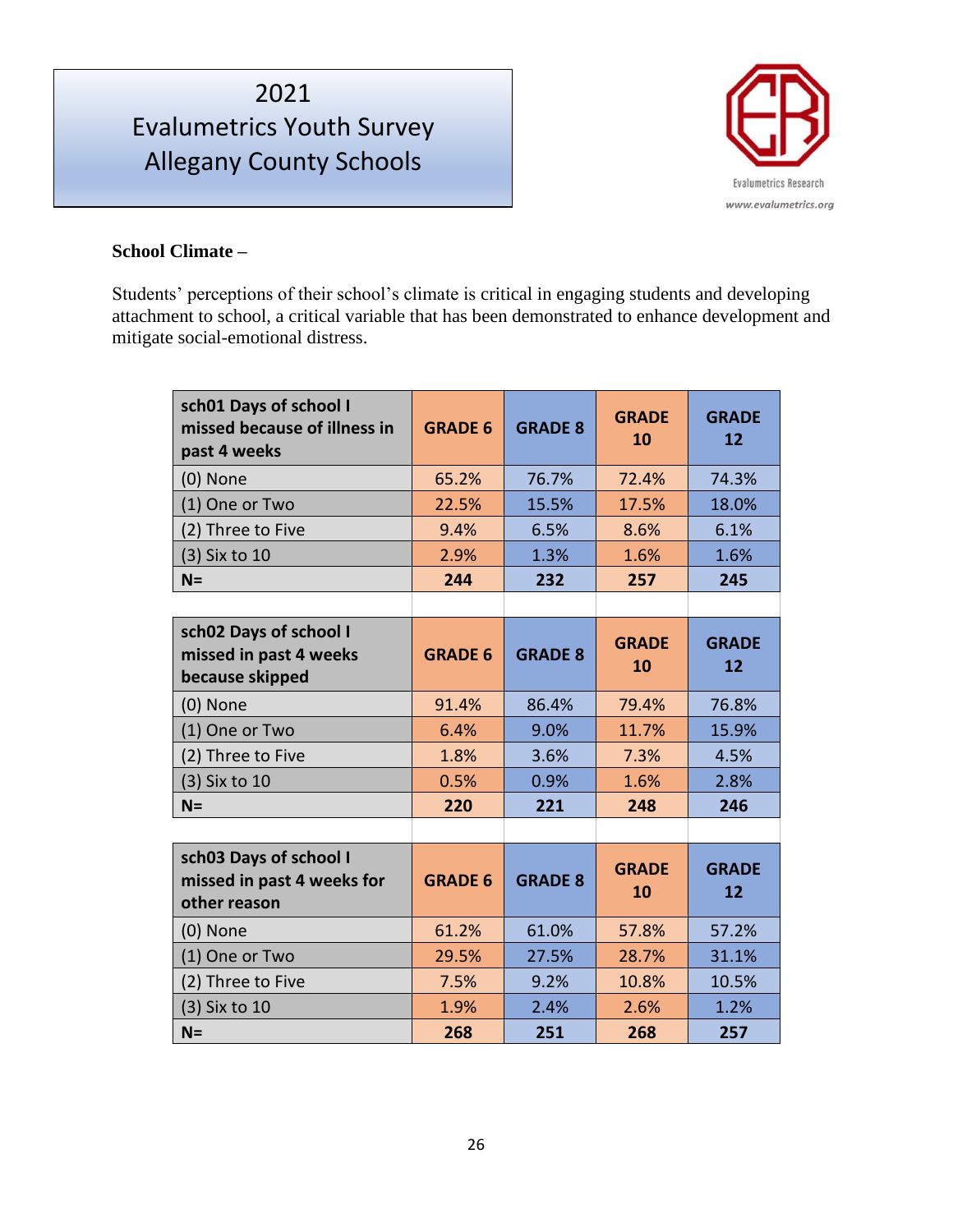

| sch04 Students have<br>chances to help decide class<br>activities | <b>GRADE 6</b> | <b>GRADE 8</b> | <b>GRADE</b><br>10 | <b>GRADE</b><br>12 |
|-------------------------------------------------------------------|----------------|----------------|--------------------|--------------------|
| 1 NO (strongly disagree)                                          | 8.9%           | 9.2%           | 8.5%               | 11.1%              |
| 2 no (disagree)                                                   | 38.1%          | 34.9%          | 30.6%              | 35.2%              |
| 3 yes (agree)                                                     | 43.5%          | 48.1%          | 51.0%              | 45.2%              |
| 4 YES (strongly agree)                                            | 9.5%           | 7.8%           | 9.9%               | 8.5%               |
| $N =$                                                             | 336            | 295            | 294                | 270                |
|                                                                   |                |                |                    |                    |
| sch05 Teachers ask me to<br>work on special classroom<br>projects | <b>GRADE 6</b> | <b>GRADE 8</b> | <b>GRADE</b><br>10 | <b>GRADE</b><br>12 |
| 1 NO (strongly disagree)                                          | 5.4%           | 8.2%           | 14.7%              | 16.3%              |
| 2 no (disagree)                                                   | 47.0%          | 49.3%          | 51.2%              | 53.0%              |
| 3 yes (agree)                                                     | 41.0%          | 38.8%          | 28.7%              | 25.6%              |
| 4 YES (strongly agree)                                            | 6.6%           | 3.7%           | 5.5%               | 5.2%               |
| $N =$                                                             | 332            | 294            | 293                | 270                |
|                                                                   |                |                |                    |                    |
| sch06 Teachers notice when<br>I do a good job and let me<br>know  | <b>GRADE 6</b> | <b>GRADE 8</b> | <b>GRADE</b><br>10 | <b>GRADE</b><br>12 |
| 1 NO (strongly disagree)                                          | 2.1%           | 4.4%           | 7.5%               | 6.7%               |
| 2 no (disagree)                                                   | 12.8%          | 12.2%          | 17.7%              | 25.6%              |
| 3 yes (agree)                                                     | 54.6%          | 56.5%          | 57.3%              | 49.3%              |
| 4 YES (strongly agree)                                            | 30.4%          | 26.9%          | 17.4%              | 18.5%              |
| $N =$                                                             | 335            | 294            | 293                | 270                |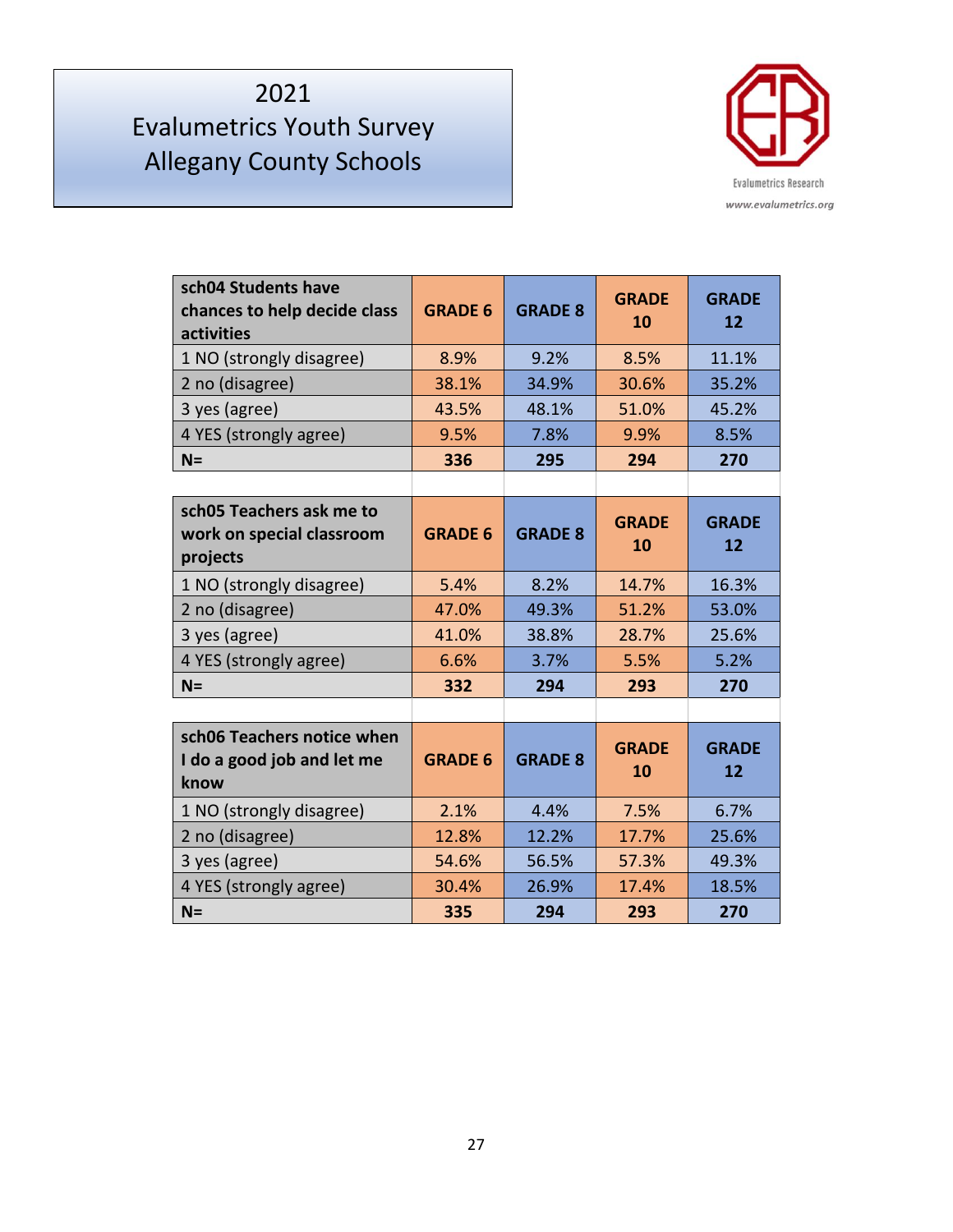

| sch07 There are chances to<br>get involved in school<br>activities | <b>GRADE 6</b> | <b>GRADE 8</b> | <b>GRADE</b><br>10 | <b>GRADE</b><br>12 |
|--------------------------------------------------------------------|----------------|----------------|--------------------|--------------------|
| 1 NO (strongly disagree)                                           | 3.3%           | 1.7%           | 2.4%               | 1.5%               |
| 2 no (disagree)                                                    | 12.5%          | 6.1%           | 6.1%               | 8.5%               |
| 3 yes (agree)                                                      | 47.5%          | 40.1%          | 40.5%              | 51.9%              |
| 4 YES (strongly agree)                                             | 36.7%          | 52.0%          | 51.0%              | 38.1%              |
| $N =$                                                              | 335            | 294            | 294                | 270                |
|                                                                    |                |                |                    |                    |
| sch08 There are chances to<br>talk with a teacher one-on-<br>one   | <b>GRADE 6</b> | <b>GRADE 8</b> | <b>GRADE</b><br>10 | <b>GRADE</b><br>12 |
| 1 NO (strongly disagree)                                           | 3.3%           | 2.7%           | 4.4%               | 3.0%               |
| 2 no (disagree)                                                    | 17.0%          | 17.3%          | 15.0%              | 14.4%              |
| 3 yes (agree)                                                      | 51.9%          | 52.5%          | 54.3%              | 58.9%              |
| 4 YES (strongly agree)                                             | 27.8%          | 27.5%          | 26.3%              | 23.7%              |
| $N =$                                                              | 335            | 295            | 293                | 270                |
|                                                                    |                |                |                    |                    |
| sch09 I feel safe at my<br>school                                  | <b>GRADE 6</b> | <b>GRADE 8</b> | <b>GRADE</b><br>10 | <b>GRADE</b><br>12 |
| 1 NO (strongly disagree)                                           | 4.5%           | 5.1%           | 4.1%               | 3.0%               |
| 2 no (disagree)                                                    | 7.4%           | 10.3%          | 12.6%              | 10.7%              |
| 3 yes (agree)                                                      | 46.4%          | 53.1%          | 55.8%              | 57.0%              |
| 4 YES (strongly agree)                                             | 41.7%          | 31.5%          | 27.6%              | 29.3%              |
| $N =$                                                              | 336            | 292            | 294                | 270                |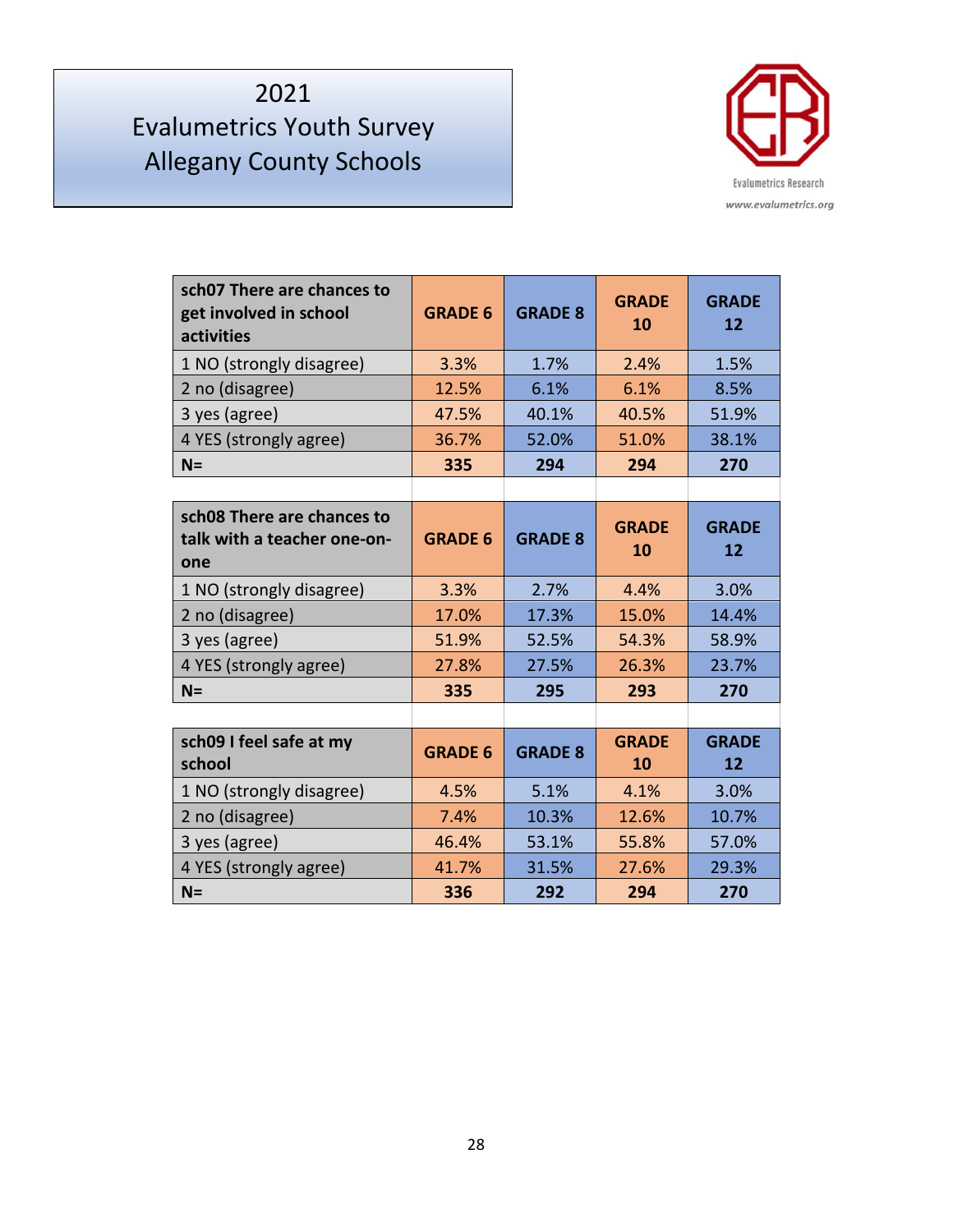

| sch10 School lets my<br>parents know I have done<br>something well | <b>GRADE 6</b> | <b>GRADE 8</b> | <b>GRADE</b><br>10 | <b>GRADE</b><br>12 |
|--------------------------------------------------------------------|----------------|----------------|--------------------|--------------------|
| 1 NO (strongly disagree)                                           | 5.7%           | 8.9%           | 14.6%              | 14.1%              |
| 2 no (disagree)                                                    | 30.6%          | 37.5%          | 39.5%              | 43.0%              |
| 3 yes (agree)                                                      | 46.5%          | 37.9%          | 35.4%              | 35.2%              |
| 4 YES (strongly agree)                                             | 17.1%          | 15.7%          | 10.5%              | 7.8%               |
| $N =$                                                              | 333            | 293            | 294                | 270                |
|                                                                    |                |                |                    |                    |
| sch11 My teachers praise<br>me when I work hard in<br>school       | <b>GRADE 6</b> | <b>GRADE 8</b> | <b>GRADE</b><br>10 | <b>GRADE</b><br>12 |
| 1 NO (strongly disagree)                                           | 7.1%           | 8.2%           | 12.9%              | 8.6%               |
| 2 no (disagree)                                                    | 30.4%          | 29.8%          | 34.0%              | 38.8%              |
| 3 yes (agree)                                                      | 48.5%          | 50.0%          | 45.2%              | 43.7%              |
| 4 YES (strongly agree)                                             | 14.0%          | 12.0%          | 7.8%               | 9.0%               |
| $N =$                                                              | 336            | 292            | 294                | 268                |
|                                                                    |                |                |                    |                    |
| sch12 I have lots of chances<br>to be part of class<br>discussions | <b>GRADE 6</b> | <b>GRADE 8</b> | <b>GRADE</b><br>10 | <b>GRADE</b><br>12 |
| 1 NO (strongly disagree)                                           | 3.9%           | 0.7%           | 3.1%               | 3.7%               |
| 2 no (disagree)                                                    | 10.8%          | 5.8%           | 10.9%              | 8.5%               |
| 3 yes (agree)                                                      | 55.6%          | 66.7%          | 62.5%              | 63.3%              |
| 4 YES (strongly agree)                                             | 29.7%          | 26.9%          | 23.5%              | 24.4%              |
| $N =$                                                              | 333            | 294            | 293                | 270                |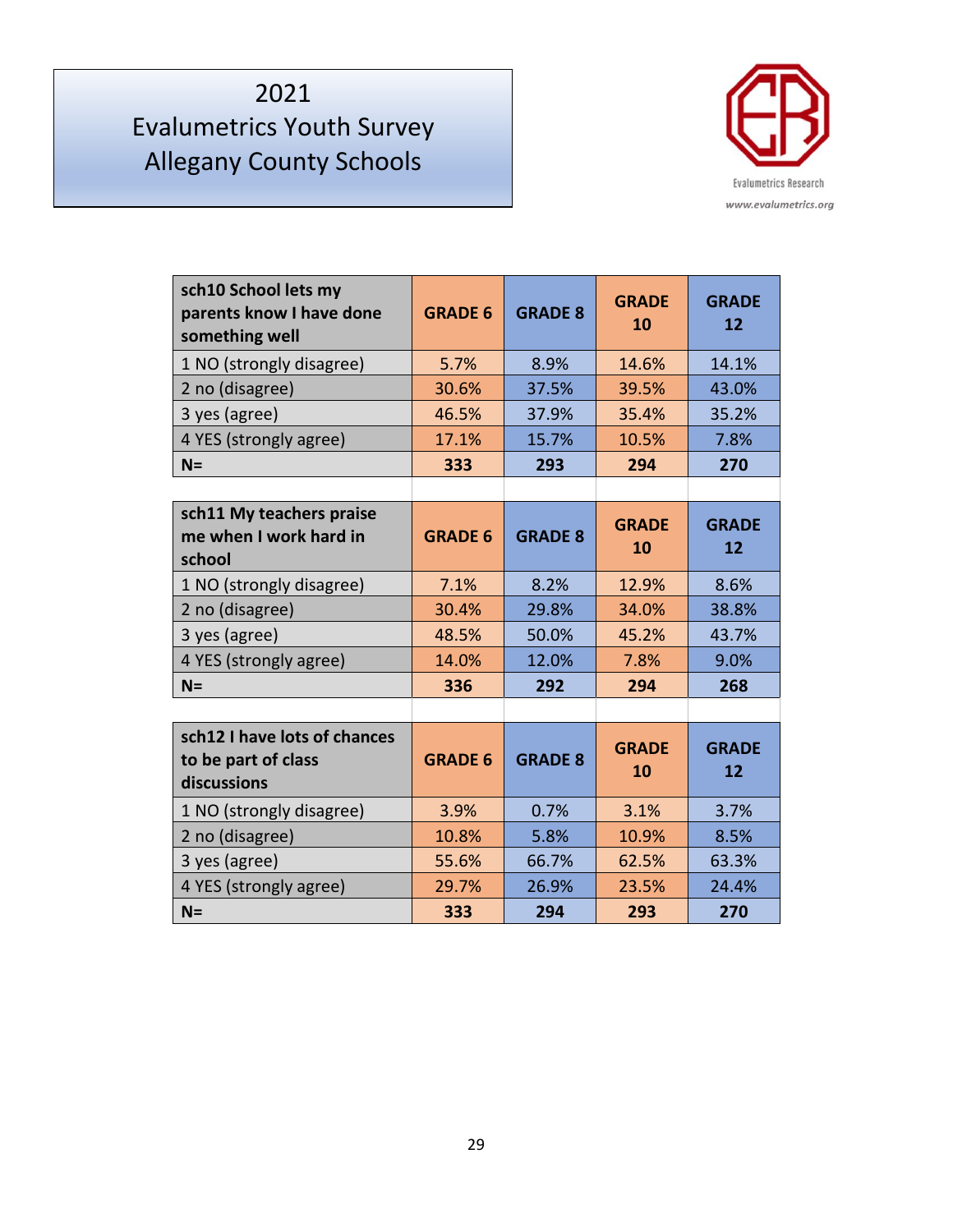

| sch13 I think sometimes it is<br>okay to cheat at school            | <b>GRADE 6</b> | <b>GRADE 8</b> | <b>GRADE</b><br>10 | <b>GRADE</b><br>12 |
|---------------------------------------------------------------------|----------------|----------------|--------------------|--------------------|
| 1 NO (strongly disagree)                                            | 65.8%          | 38.4%          | 28.2%              | 31.5%              |
| 2 no (disagree)                                                     | 27.7%          | 41.1%          | 34.4%              | 38.1%              |
| 3 yes (agree)                                                       | 4.8%           | 15.4%          | 28.9%              | 24.4%              |
| 4 YES (strongly agree)                                              | 1.8%           | 5.1%           | 8.5%               | 5.9%               |
| $N =$                                                               | 336            | 292            | 294                | 270                |
|                                                                     |                |                |                    |                    |
| sch14 I can learn about<br>careers I could have after<br>graduation | <b>GRADE 6</b> | <b>GRADE 8</b> | <b>GRADE</b><br>10 | <b>GRADE</b><br>12 |
| 1 NO (strongly disagree)                                            | 7.5%           | 7.5%           | 8.2%               | 10.0%              |
| 2 no (disagree)                                                     | 20.1%          | 18.4%          | 22.5%              | 25.6%              |
| 3 yes (agree)                                                       | 51.5%          | 53.2%          | 49.1%              | 49.3%              |
| 4 YES (strongly agree)                                              | 21.0%          | 20.8%          | 20.1%              | 15.2%              |
| $N =$                                                               | 334            | 293            | 293                | 270                |
|                                                                     |                |                |                    |                    |
| sch15 I can learn about<br><b>STEM</b>                              | <b>GRADE 6</b> | <b>GRADE 8</b> | <b>GRADE</b><br>10 | <b>GRADE</b><br>12 |
| 1 NO (strongly disagree)                                            | 2.1%           | 0.0%           | 2.7%               | 2.6%               |
| 2 no (disagree)                                                     | 6.0%           | 2.4%           | 6.5%               | 8.1%               |
| 3 yes (agree)                                                       | 45.7%          | 49.2%          | 54.8%              | 58.9%              |
| 4 YES (strongly agree)                                              | 46.3%          | 48.5%          | 36.1%              | 30.4%              |
| $N =$                                                               | 335            | 295            | 294                | 270                |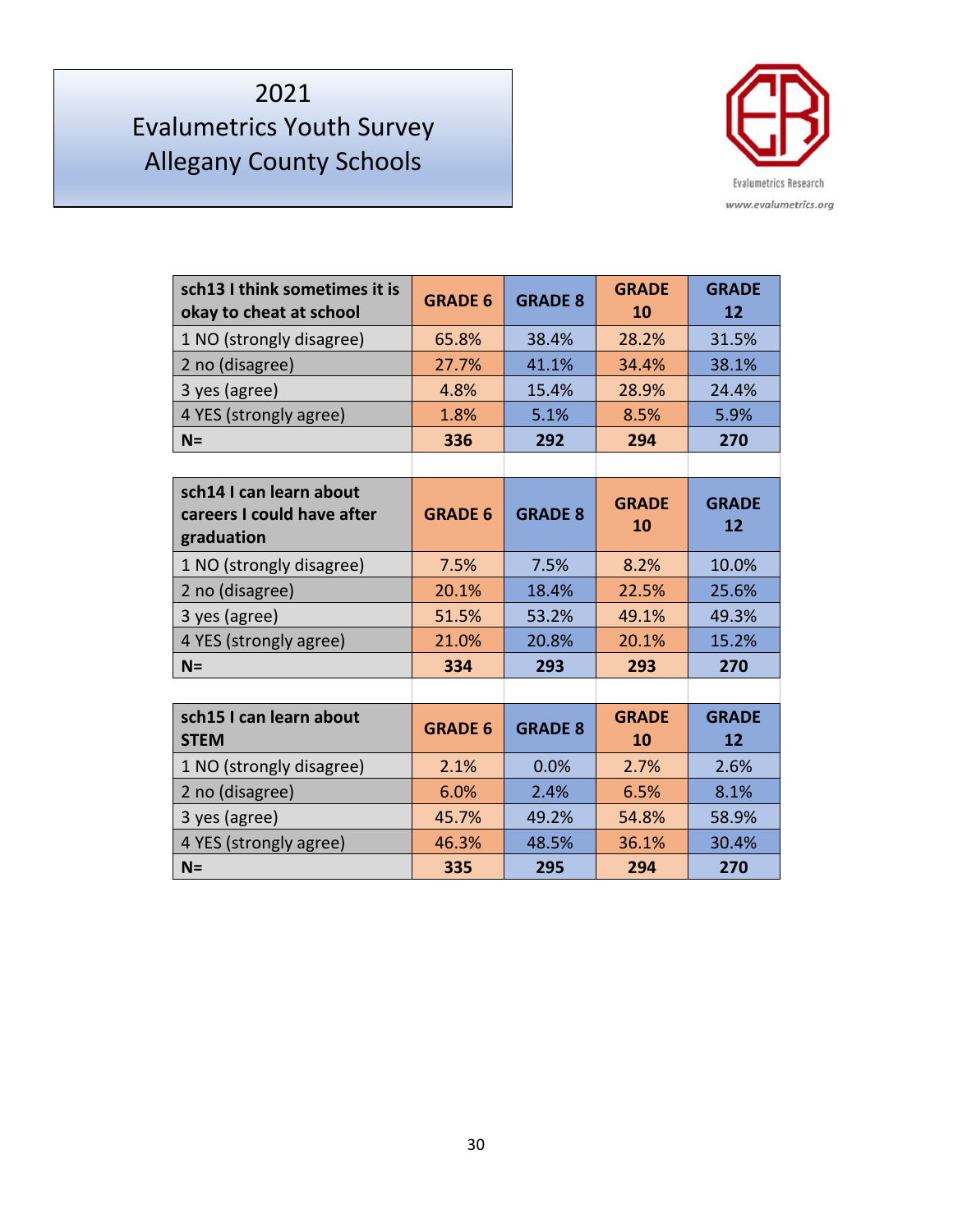

| sch16 Schoolwork you are<br>assigned is meaningful and<br>important     | <b>GRADE 6</b> | <b>GRADE 8</b> | <b>GRADE</b><br>10 | <b>GRADE</b><br>12 |
|-------------------------------------------------------------------------|----------------|----------------|--------------------|--------------------|
| 1 Almost Always                                                         | 28.8%          | 14.2%          | 8.2%               | 8.1%               |
| 2 Often                                                                 | 24.3%          | 22.4%          | 13.3%              | 16.3%              |
| 3 Sometimes                                                             | 35.3%          | 44.1%          | 42.2%              | 39.6%              |
| 4 Seldom                                                                | 7.1%           | 13.9%          | 21.4%              | 25.6%              |
| 5 Never                                                                 | 4.5%           | 5.4%           | 15.0%              | 10.4%              |
| $N =$                                                                   | 337            | 295            | 294                | 270                |
|                                                                         |                |                |                    |                    |
| sch17 How interesting are<br>most of your courses                       | <b>GRADE 6</b> | <b>GRADE 8</b> | <b>GRADE</b><br>10 | <b>GRADE</b><br>12 |
| 1 Very Interesting                                                      | 9.5%           | 3.1%           | 1.7%               | 3.7%               |
| 2 Quite Interesting                                                     | 27.4%          | 18.6%          | 16.3%              | 15.9%              |
| 3 Fairly Interesting                                                    | 45.5%          | 44.7%          | 37.1%              | 40.7%              |
| 4 Slightly Dull                                                         | 14.9%          | 23.4%          | 28.2%              | 24.4%              |
| 5 Very Dull                                                             | 2.7%           | 10.2%          | 16.7%              | 15.2%              |
| $N =$                                                                   | 336            | 295            | 294                | 270                |
|                                                                         |                |                |                    |                    |
| sch18 Things you are<br>learning are important for<br>you later in life | <b>GRADE 6</b> | <b>GRADE 8</b> | <b>GRADE</b><br>10 | <b>GRADE</b><br>12 |
| 1 Very Important                                                        | 33.8%          | 11.2%          | 5.4%               | 6.3%               |
| 2 Quite Important                                                       | 24.9%          | 25.1%          | 14.6%              | 15.6%              |
| 3 Fairly Important                                                      | 23.7%          | 30.2%          | 29.9%              | 31.1%              |
| 4 Slightly Important                                                    | 12.8%          | 25.4%          | 34.4%              | 31.9%              |
| 5 Not Important                                                         | 4.7%           | 8.1%           | 15.6%              | 15.2%              |
| $N =$                                                                   | 337            | 295            | 294                | 270                |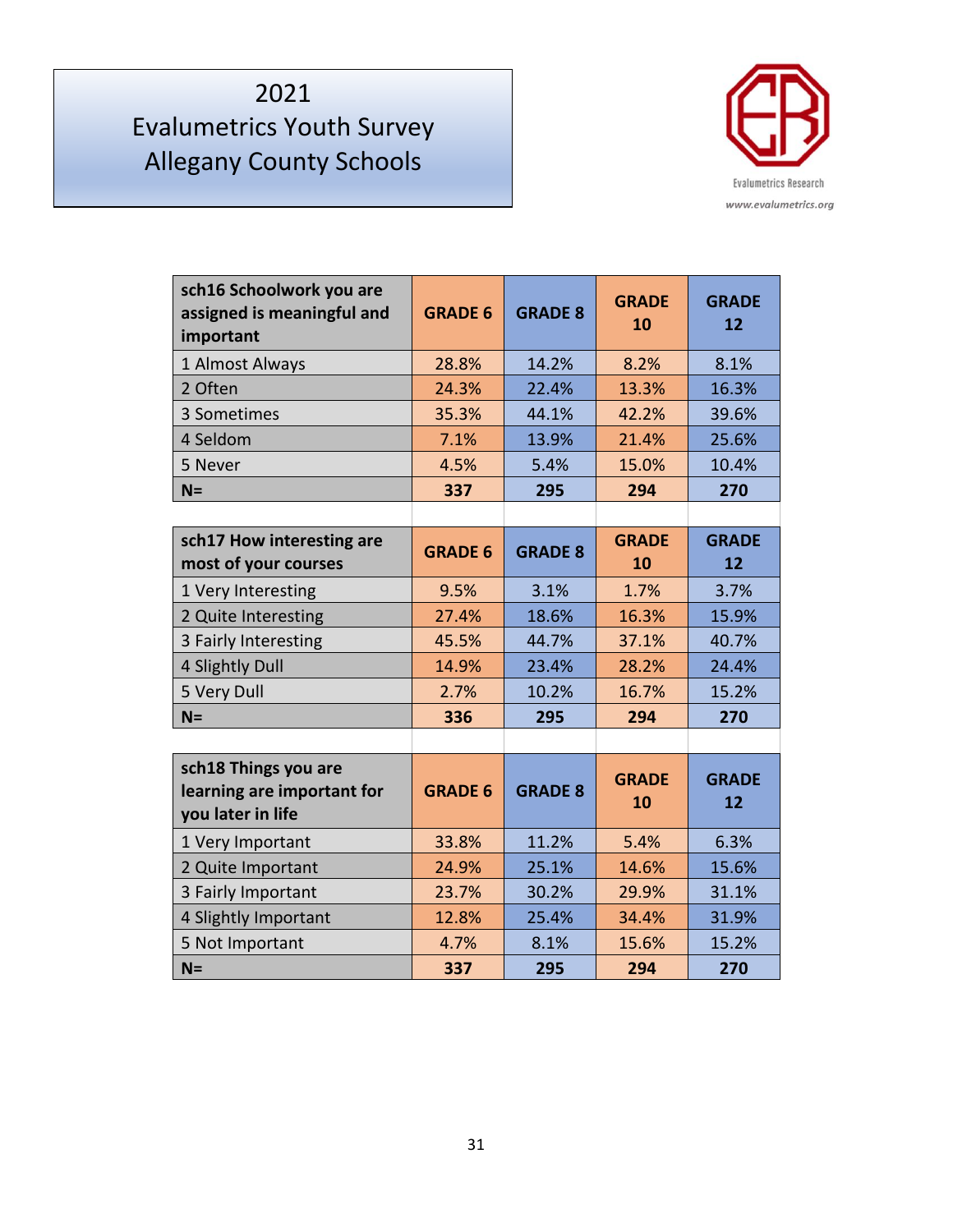

| sch19 In the past year how<br>often did you enjoy being in<br>school       | <b>GRADE 6</b> | <b>GRADE 8</b> | <b>GRADE</b><br>10 | <b>GRADE</b><br>12 |
|----------------------------------------------------------------------------|----------------|----------------|--------------------|--------------------|
| 1 Never                                                                    | 7.3%           | 8.6%           | 11.4%              | 11.2%              |
| 2 Seldom                                                                   | 7.9%           | 17.2%          | 21.1%              | 27.6%              |
| 3 Sometimes                                                                | 30.6%          | 37.5%          | 40.5%              | 35.8%              |
| 4 Often                                                                    | 32.1%          | 27.1%          | 22.1%              | 20.9%              |
| 5 Always                                                                   | 22.1%          | 9.6%           | 4.8%               | 4.5%               |
| $N =$                                                                      | 330            | 291            | 289                | 268                |
|                                                                            |                |                |                    |                    |
| sch20 In the past year how<br>often did you hate being in<br>school        | <b>GRADE 6</b> | <b>GRADE 8</b> | <b>GRADE</b><br>10 | <b>GRADE</b><br>12 |
| 1 Never                                                                    | 22.6%          | 9.0%           | 4.5%               | 4.5%               |
| 2 Seldom                                                                   | 26.8%          | 20.4%          | 18.3%              | 17.9%              |
| 3 Sometimes                                                                | 31.1%          | 38.1%          | 36.7%              | 38.8%              |
| 4 Often                                                                    | 12.2%          | 24.9%          | 28.7%              | 31.3%              |
| 5 Always                                                                   | 7.3%           | 7.6%           | 11.8%              | 7.5%               |
| $N =$                                                                      | 328            | 289            | 289                | 268                |
|                                                                            |                |                |                    |                    |
| sch21 In the past year how<br>often did you do your best<br>work in school | <b>GRADE 6</b> | <b>GRADE 8</b> | <b>GRADE</b><br>10 | <b>GRADE</b><br>12 |
| 1 Never                                                                    | 1.5%           | 1.0%           | 1.7%               | 2.6%               |
| 2 Seldom                                                                   | 1.8%           | 2.1%           | 5.9%               | 6.4%               |
| 3 Sometimes                                                                | 13.4%          | 19.7%          | 22.1%              | 22.2%              |
| 4 Often                                                                    | 23.4%          | 39.0%          | 38.8%              | 38.7%              |
| 5 Always                                                                   | 59.9%          | 38.3%          | 31.5%              | 30.1%              |
| $N =$                                                                      | 329            | 290            | 289                | 266                |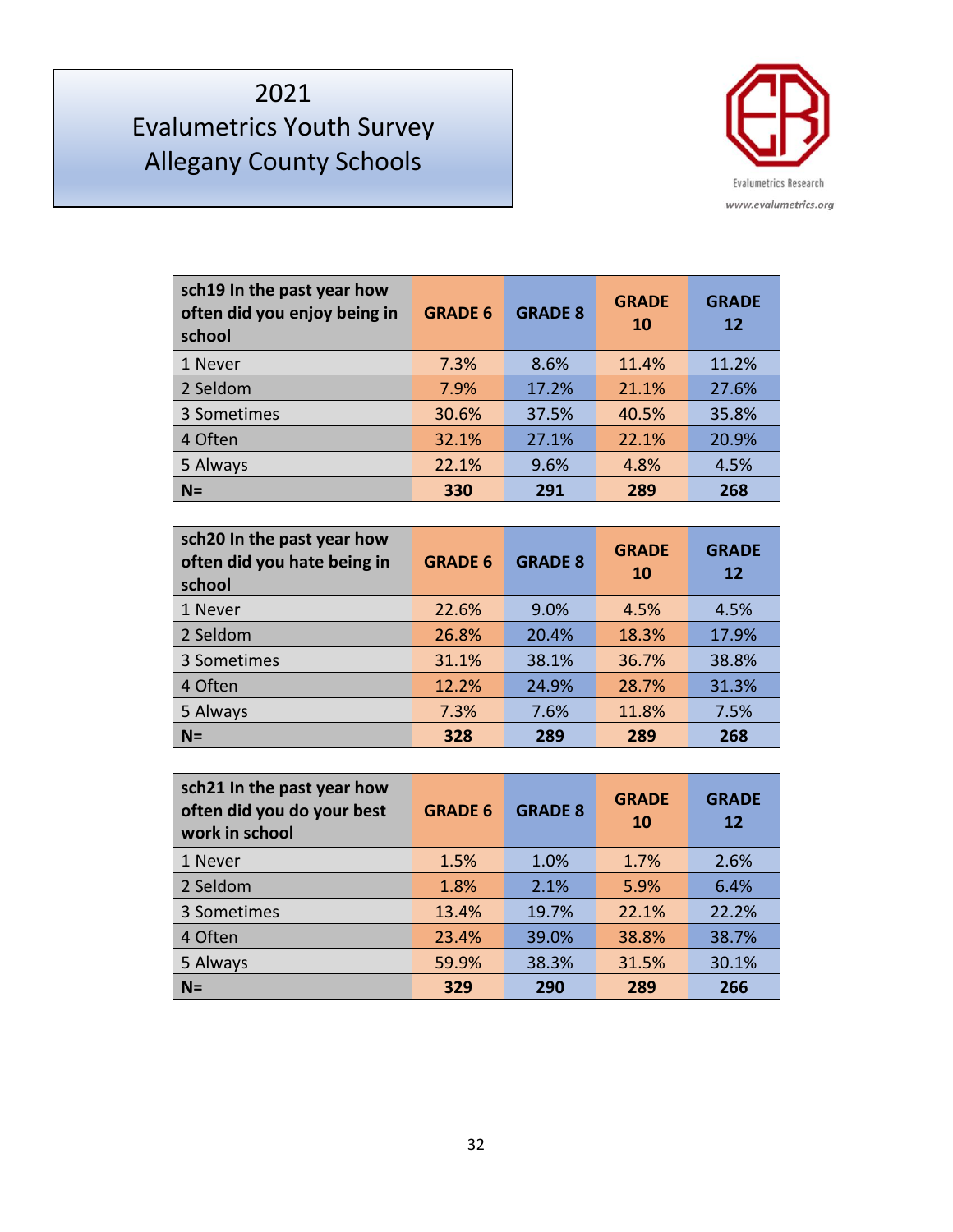

| sch22 Times you were<br>suspended from school                      | <b>GRADE 6</b> | <b>GRADE 8</b> | <b>GRADE</b><br>10 | <b>GRADE</b><br>12 |
|--------------------------------------------------------------------|----------------|----------------|--------------------|--------------------|
| 0 Never                                                            | 96.7%          | 94.5%          | 91.7%              | 94.0%              |
| 1 Once                                                             | 3.3%           | 3.8%           | 4.2%               | 3.7%               |
| 2 Two or Three                                                     | 0.0%           | 1.4%           | 2.1%               | 1.5%               |
| 4 Four or Five                                                     | 0.0%           | 0.3%           | 1.7%               | 0.7%               |
| 6 Six to 10                                                        | 0.0%           | 0.0%           | 0.3%               | 0.0%               |
| $N =$                                                              | 332            | 290            | 289                | 267                |
|                                                                    |                |                |                    |                    |
| sch23Times in the past year<br>you were drunk or high at<br>school | <b>GRADE 6</b> | <b>GRADE 8</b> | <b>GRADE</b><br>10 | <b>GRADE</b><br>12 |
| 0 Never                                                            | 98.8%          | 96.5%          | 89.6%              | 89.1%              |
| 1 Once                                                             | 1.2%           | 1.7%           | 4.8%               | 3.7%               |
| 2 Two or Three                                                     | 0.0%           | 1.4%           | 3.8%               | 4.5%               |
| 4 Four or Five                                                     | 0.0%           | 0.3%           | 1.0%               | 1.9%               |
| 6 Six to 10                                                        | 0.0%           | 0.0%           | 0.7%               | 0.7%               |
| $N =$                                                              | 332            | 289            | 289                | 267                |
|                                                                    |                |                |                    |                    |
| sch24 Times in the past year<br>you took a handgun to<br>school    | <b>GRADE 6</b> | <b>GRADE 8</b> | <b>GRADE</b><br>10 | <b>GRADE</b><br>12 |
| 0 Never                                                            | 99.7%          | 99.7%          | 99.0%              | 99.2%              |
| 1 Once                                                             | 0.3%           | 0.0%           | 0.3%               | 0.0%               |
| 2 Two or Three                                                     | 0.0%           | 0.3%           | 0.7%               | 0.8%               |
| 4 Four or Five                                                     | 0.0%           | 0.0%           | 0.0%               | 0.0%               |
| 6 Six to 10                                                        | 0.0%           | 0.0%           | 0.0%               | 0.0%               |
| $N =$                                                              | 332            | 291            | 289                | 266                |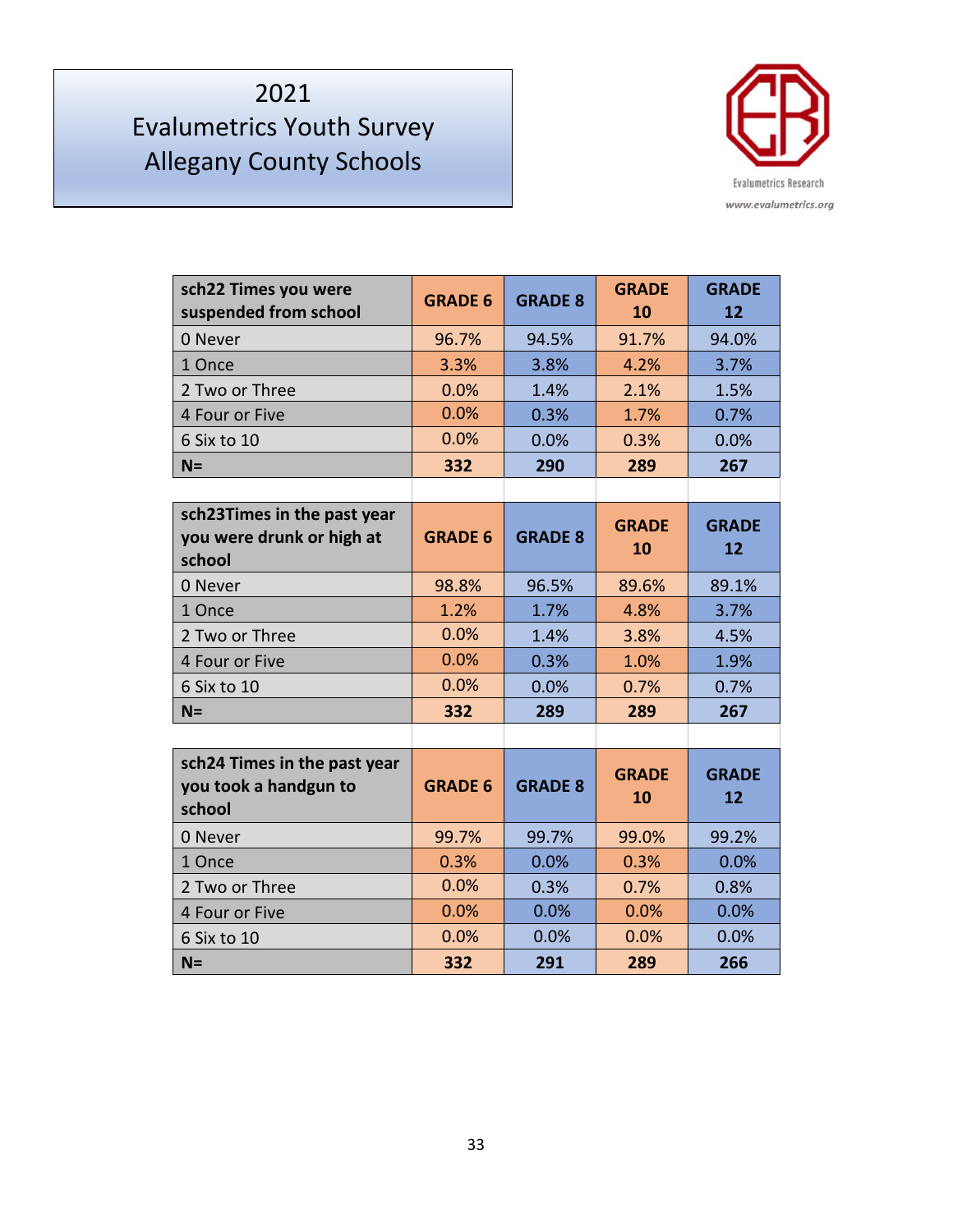

| sch25 Times in the past year<br>you took any weapon to<br>school     | <b>GRADE 6</b> | <b>GRADE 8</b> | <b>GRADE</b><br>10 | <b>GRADE</b><br>$12 \overline{ }$ |
|----------------------------------------------------------------------|----------------|----------------|--------------------|-----------------------------------|
| 0 Never                                                              | 98.2%          | 96.6%          | 95.5%              | 97.0%                             |
| 1 Once                                                               | 1.8%           | 2.1%           | 3.1%               | 1.5%                              |
| 2 Two or Three                                                       | 0.0%           | 1.4%           | 0.7%               | 1.5%                              |
| 4 Four or Five                                                       | 0.0%           | 0.0%           | 0.3%               | 0.0%                              |
| 6 Six to 10                                                          | 0.0%           | 0.0%           | 0.3%               | 0.0%                              |
| $N =$                                                                | 333            | 291            | 288                | 267                               |
|                                                                      |                |                |                    |                                   |
| sch26 How many times have<br>you changed homes since<br>kindergarten | <b>GRADE 6</b> | <b>GRADE 8</b> | <b>GRADE</b><br>10 | <b>GRADE</b><br>12                |
| 0 None                                                               | 42.9%          | 42.3%          | 38.9%              | 40.2%                             |
| 1 Once                                                               | 23.4%          | 21.0%          | 21.5%              | 22.3%                             |
| 2 Two or Three                                                       | 18.2%          | 24.0%          | 20.7%              | 18.3%                             |
| 4 Four or Five                                                       | 11.4%          | 9.0%           | 12.0%              | 12.0%                             |
| 6 Six to 10                                                          | 4.2%           | 3.7%           | 6.9%               | 7.2%                              |
| $N =$                                                                | 308            | 267            | 275                | 251                               |
|                                                                      |                |                |                    |                                   |
| sch27 Have you changed<br>homes in the past year                     | <b>GRADE 6</b> | <b>GRADE 8</b> | <b>GRADE</b><br>10 | <b>GRADE</b><br>12                |
| 1 Yes                                                                | 17.8%          | 10.4%          | 13.5%              | 14.7%                             |
| 2 No                                                                 | 82.2%          | 89.6%          | 86.5%              | 85.3%                             |
| $N =$                                                                | 309            | 269            | 274                | 251                               |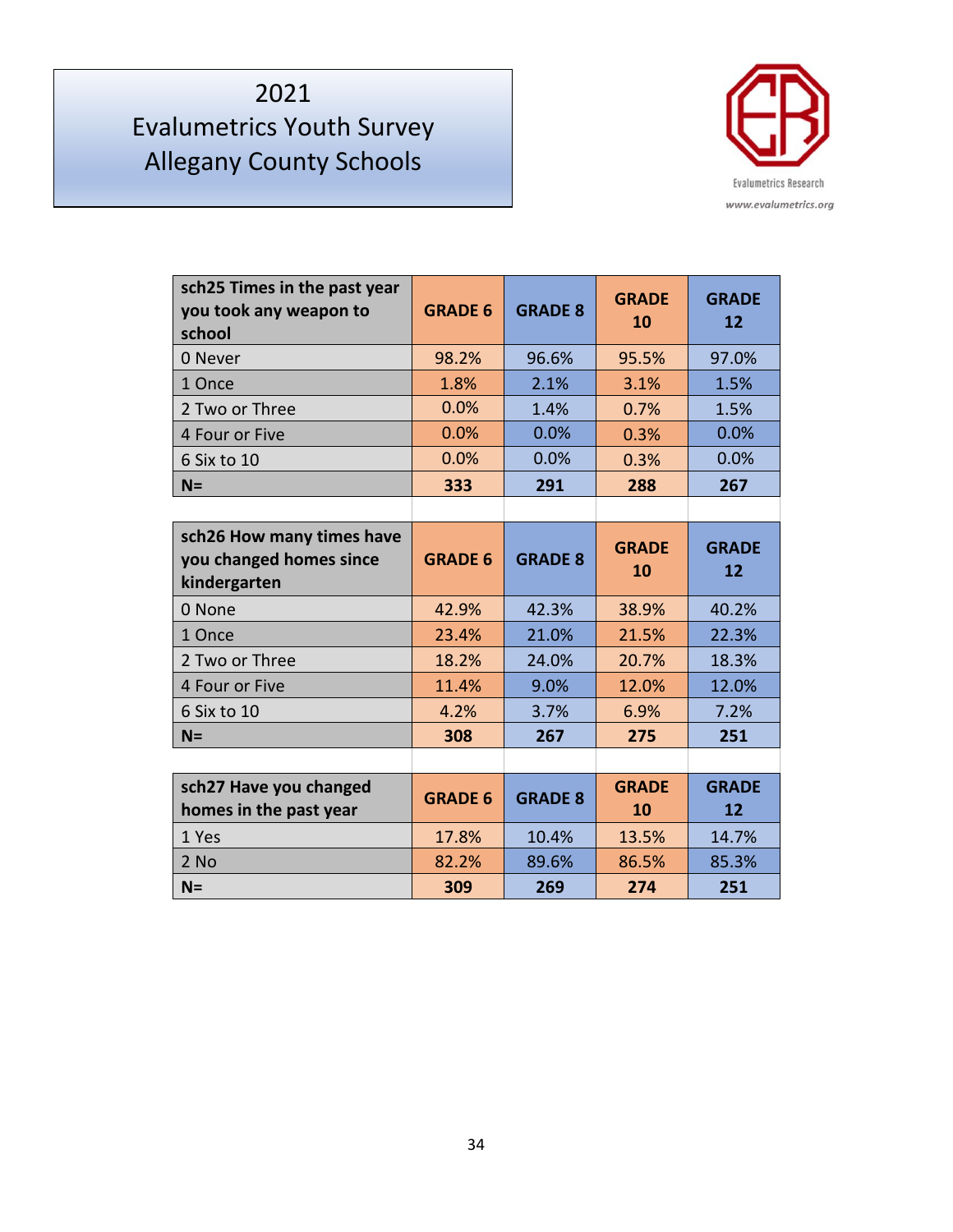

| sch28 Times have you<br>changed schools since<br>kindergarten | <b>GRADE 6</b> | <b>GRADE 8</b> | <b>GRADE</b><br>10 | <b>GRADE</b><br>12 |
|---------------------------------------------------------------|----------------|----------------|--------------------|--------------------|
| 0 None                                                        | 68.0%          | 65.6%          | 65.5%              | 64.5%              |
| 1 Once                                                        | 15.9%          | 18.1%          | 15.6%              | 16.3%              |
| 2 Two or Three                                                | 11.7%          | 11.5%          | 14.2%              | 13.5%              |
| 4 Four or Five                                                | 3.9%           | 3.0%           | 4.0%               | 4.0%               |
| 6 Six to 10                                                   | 0.6%           | 1.9%           | 0.7%               | 1.6%               |
| $N =$                                                         | 309            | 270            | 275                | 251                |
|                                                               |                |                |                    |                    |
| sch29 Have you changed<br>schools in the past year            | <b>GRADE 6</b> | <b>GRADE 8</b> | <b>GRADE</b><br>10 | <b>GRADE</b><br>12 |
| 1 Yes                                                         | 9.7%           | 3.0%           | 6.9%               | 7.2%               |
| 2 No                                                          | 90.3%          | 97.0%          | 93.1%              | 92.8%              |
| $N =$                                                         | 310            | 268            | 275                | 251                |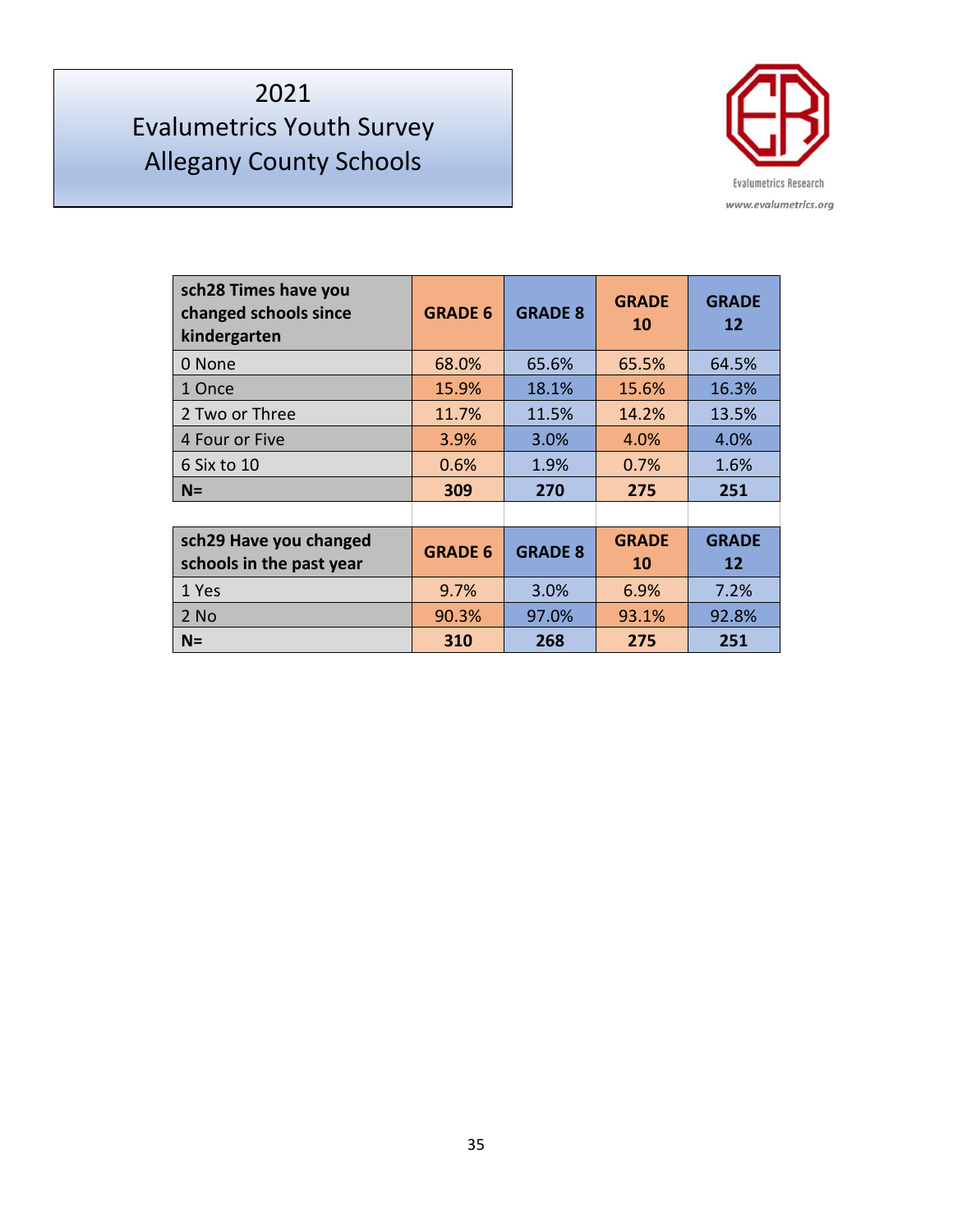

### **Attachment I Evalumetrics Youth Survey Factor (Scale) Definitions Revised May 2021**

COMMUNITY: Low Neighborhood Attachment (R1) I like my neighborhood. If I had to move, I would miss the neighborhood I now live in. COMMUNITY: Community Disorganization (R2) How much do each of the following statements describe your neighborhood: crime and/or drug selling. fights. lots of empty or abandoned buildings. lots of graffiti. COMMUNITY: Personal Transitions and Mobility (R3) Have you changed homes in the past year? How many times have you changed homes since kindergarten? Have you changed schools in the past year? How many times have you changed schools since kindergarten? COMMUNITY: Laws and Norms Favorable to Drug Use (R4) (Grades 8 to 12 only) How wrong would most adults in your neighborhood think it was for kids your age: to use marijuana. to drink alcohol. to smoke cigarettes. If a kid drank some beer, wine or hard liquor (for example, vodka, whiskey, or gin) in your neighborhood would he or she be caught by the police? If a kid smoked marijuana in your neighborhood, would he or she be caught by the police? If a kid carried a handgun in your neighborhood, would he or she be caught by the police?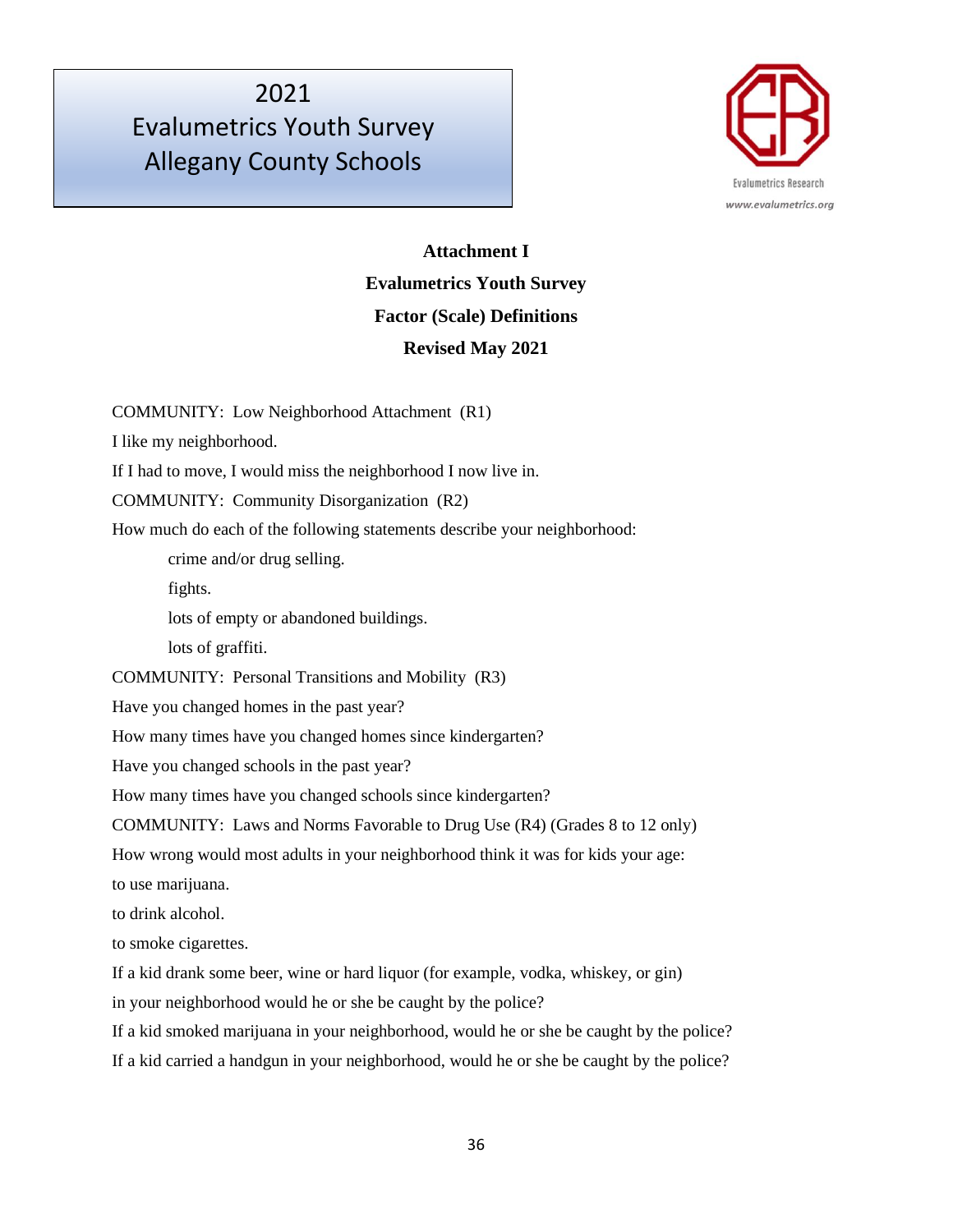

COMMUNITY: Perceived Availability of Drugs & Handguns (R5) (Grades 8 to 12 only) If you wanted to get some beer, wine or hard liquor (for example, vodka, whiskey, or gin), how easy would it be for you to get some? IF You wanted to get some cigarettes, how easy would it be for you to get some? If you wanted to get some marijuana, how easy would it be for you to get some? If you wanted to get a drug like cocaine, LSD, or amphetamines, how easy would it be for you to get some? If you wanted to get a handgun, how easy would it be for you to get one? COMMUNITY: Opportunities for Prosocial Involvement (P1) In my community there are enough recreational activities for kids my age. In my community there are enough recreational activities such as sports, clubs, fun events, that I can do if I want. In my community there are recreational activities that I would like to do but I can't. COMMUNITY: Rewards for Prosocial Involvement (P2) My neighbors notice when I am doing a good job and let me know. There are people in my neighborhood who encourage me to do my best. There are people in my neighborhood who are proud of me when I do something well. There are lots of adults in my community I could talk to about something important. FAMILY: Lack of Supervision and Rules (R6) My parents ask if I've gotten my homework done. My parents want me to call if I'm going to be late getting home. Would your parents know if you did not come home on time? When I am not at home, one of my parents knows where I am and who I am with. The rules in my family are clear. My family has clear rules about alcohol and drug use.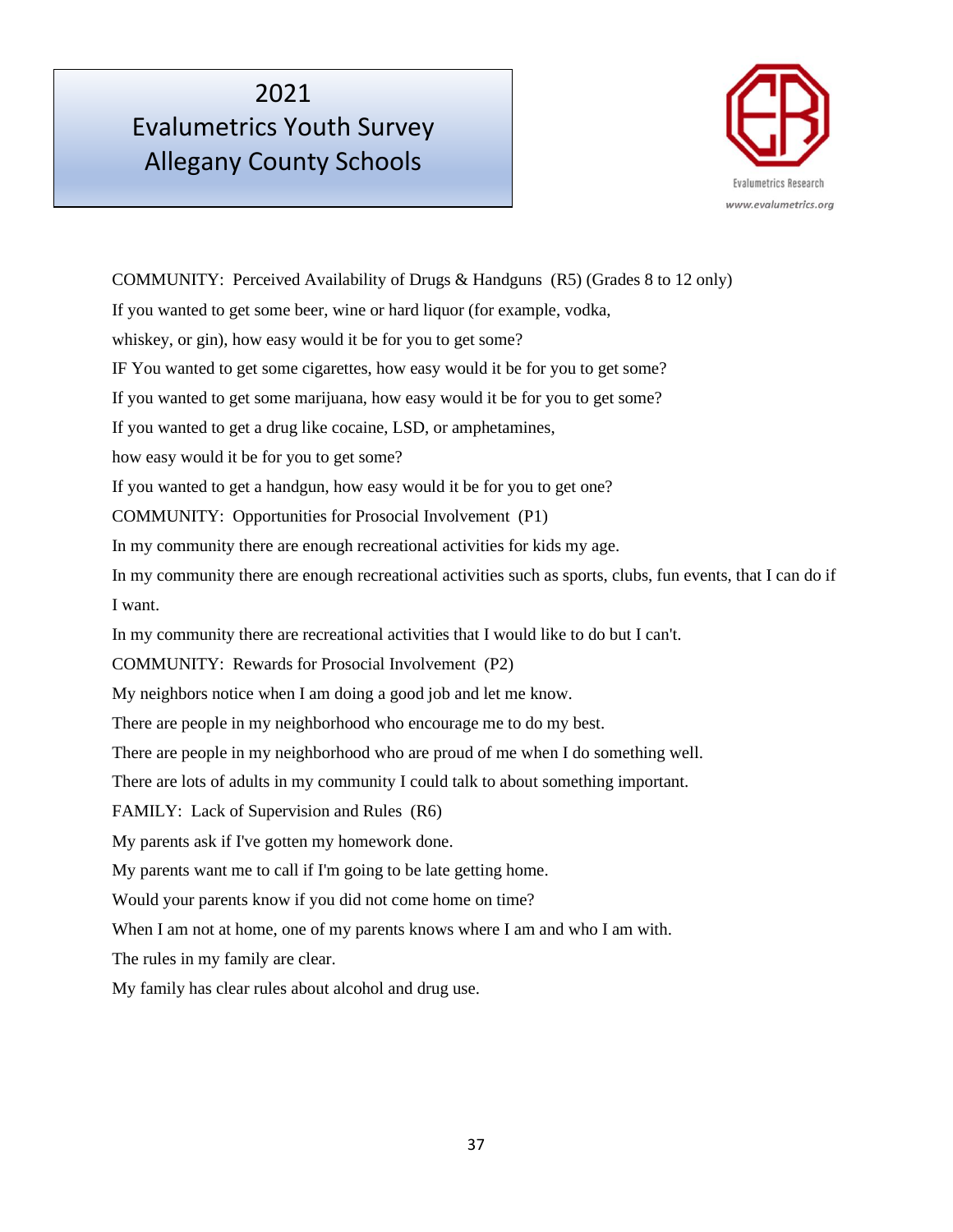# Evalumetrics Youth Survey Allegany County Schools



FAMILY: Poor Discipline (R7)

If you drank some beer or wine or liquor (for example, vodka, whiskey, or gin) without your parents' permission, would you be caught by your parents? If you skipped school would you be caught by your parents? If you carried a handgun without your parents' permission, would you be caught by your parents? FAMILY: Family Conflict (R8) People in my family often insult or yell at each other. People in my family have serious arguments. We argue about the same things in my family over and over. FAMILY: Family History of Antisocial Behavior (R9) Has anyone in your family ever had a severe alcohol or drug problem? Have any of your brothers or sisters ever: drunk beer, wine or hard liquor (for example, vodka, whiskey or gin)? smoked marijuana? smoked cigarettes? taken a handgun to school? been suspended or expelled from school? About how many adults have you known personally who in the past year have: used marijuana, crack, cocaine, or other drugs? sold or dealt drugs? done other things that could get them in trouble with the police like stealing, selling stolen goods, mugging or assaulting others, etc) gotten drunk or high? FAMILY: Parental Attitudes Favorable Toward Drug Use (R10) How wrong do your parents feel it would be for you to: drink beer, wine or hard liquor (for example, vodka, whiskey or gin) regularly? smoke cigarettes? smoke marijuana?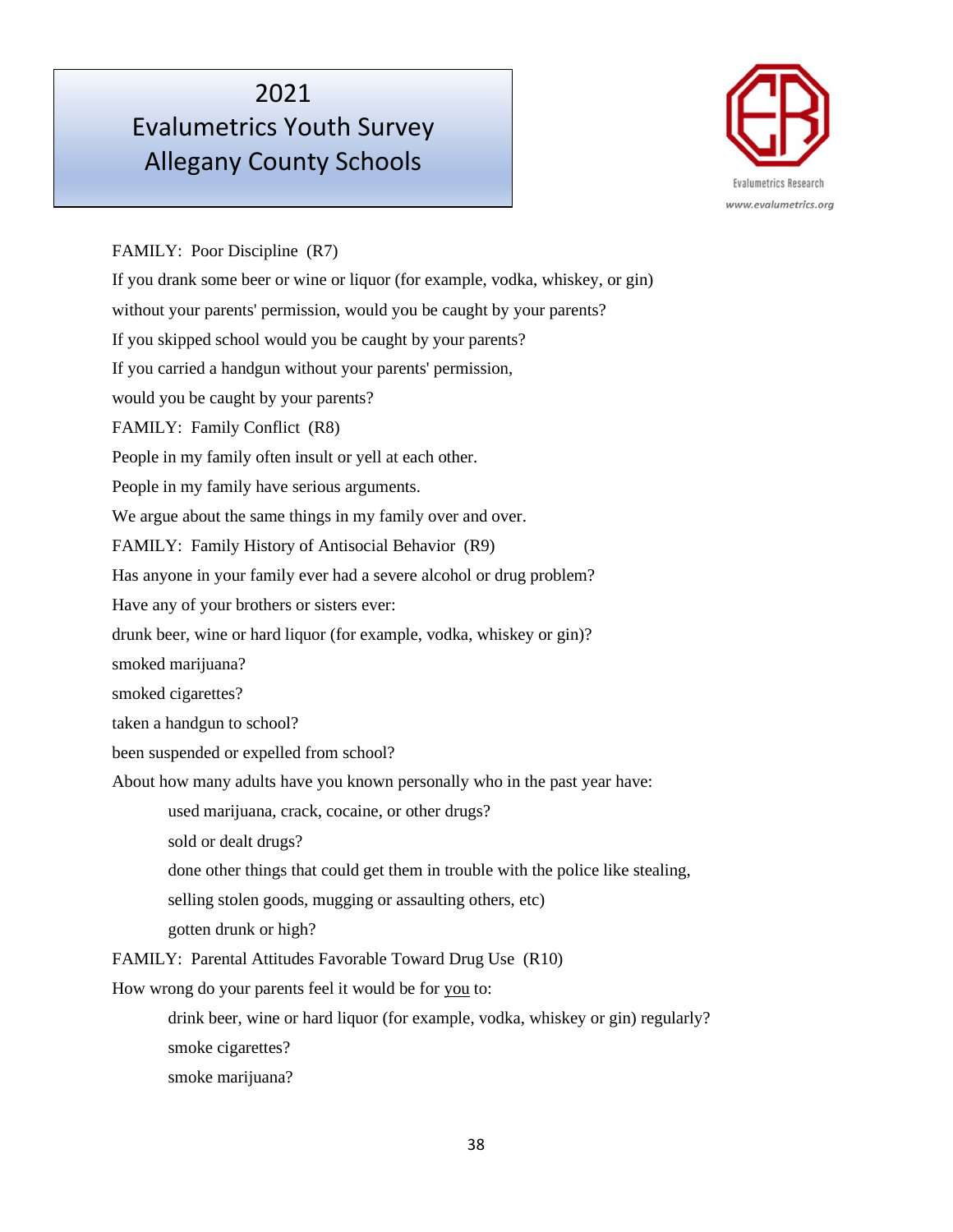

FAMILY: Parental Attitudes Favorable to Antisocial Behavior (R11) How wrong do your parents think it would be for you to: steal anything worth more than \$5? draw graffiti, or write things or draw pictures on buildings or other property (without the owner's permission)? pick a fight with someone? FAMILY: Attachment (P3) Do you feel very close to the adults in your family (mother/father/step parent etc.)? Do you share your thoughts and feelings adults in your family (mother/father/step parent etc.)? Do you enjoy spending time with adults in your family (mother/father/step parent etc.)? FAMILY: Opportunities for Prosocial Involvement (P4) My parents give me lots of chances to do fun things with them. My parents ask me what I think before most family decisions affecting me are made. If I had a personal problem, I could ask my mom or dad for help. FAMILY: Rewards for Prosocial Involvement (P5) My parents notice when I am doing a good job and let me know about it. How often do your parents tell you they're proud of you for something you've done? SCHOOL: Little Commitment to School (R13) How often do you feel that the schoolwork you are assigned is meaningful and important? How interesting are most of your courses to you? How important do you think the things you are learning in school are going to be for your later life? Now, thinking back over the past year in school, how often did you... Enjoy being in school? Hate being in school? Try to do your best work in school? During the LAST FOUR WEEKS how many whole days have you missed... because of illness because you skipped or "cut" for other reasons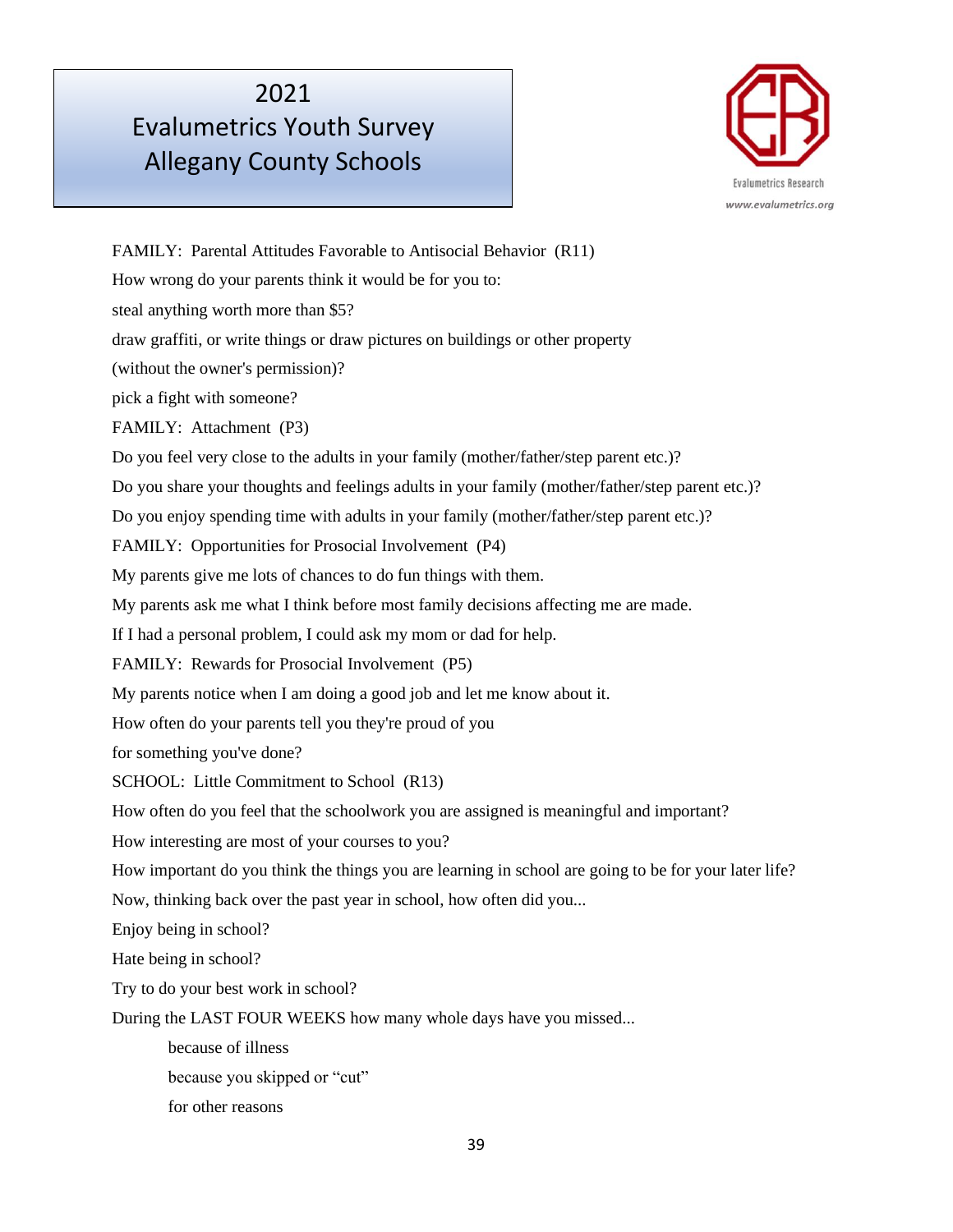

SCHOOL: Opportunities for Prosocial Involvement (P6) In my school, students have lots of chances to help decide things like class activities and rules. There are lots of chances for students in my school to talk with a teacher one-on-one. Teachers ask me to work on special classroom projects. There are lots of chances for students in my school to get involved in sports, clubs, and other school activities outside of class. I have lots of chances to be part of class discussions or activities. SCHOOL: Rewards for Prosocial Involvement (P7) My teacher(s) notices when I am doing a good job and lets me know about it. The school lets my parents know when I have done something well. I feel safe at my school. My teachers praise me when I work hard in school. PEER-INDIVIDUAL: Rebelliousness (R14) I do the opposite of what people tell me, just to get them mad. I ignore rules that get in my way. I like to see how much I can get away with. PEER-INDIVIDUAL: Impulsiveness (R16) It is important to think before you act. Do you have to have everything right away? I often do things without thinking about what will happen. Do you often switch from activity to activity rather than sticking to one thing at a time?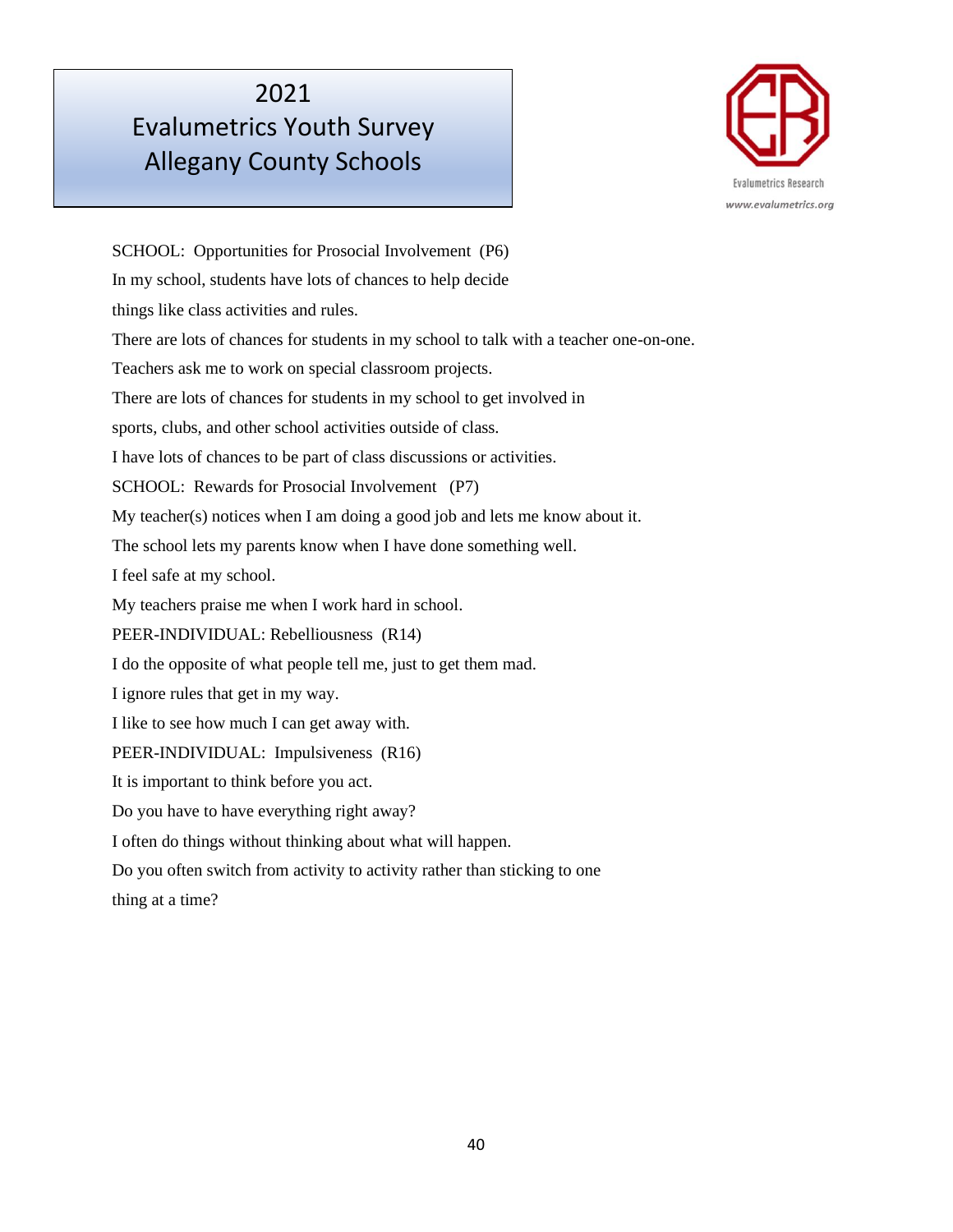# Evalumetrics Youth Survey Allegany County Schools



PEER-INDIVIDUAL: Antisocial Behavior (R17) How many times in the past year (12 months) have you: been suspended from school? carried a handgun? sold illegal drugs? stolen or tried to steal a motor vehicle such as a car or motorcycle? been arrested? attacked someone with the idea of seriously hurting them? been drunk or high at school? taken a handgun to school? PEER-INDIVIDUAL: Favorable Attitudes Toward Antisocial Behavior (R18) How wrong do you think it is for someone your age to: take a handgun to school? steal anything worth more than \$5? pick a fight with someone? attack someone with the idea of seriously hurting them? stay away from school all day when their parents think they are at school? PEER-INDIVIDUAL: Favorable Attitudes Toward Drug Use (R19) How wrong do you think it is for someone your age to: drink beer, wine or hard liquor (for example, vodka, whiskey or gin) regularly? smoke cigarettes? smoke marijuana? use LSD, cocaine, amphetamines or another illegal drug? PEER-INDIVIDUAL: Perceived Risks of Drug Use (P8) How much do you think people risk harming themselves (physically or in other ways) if they: Smoke one or more packs of cigarettes per day? Try marijuana once or twice?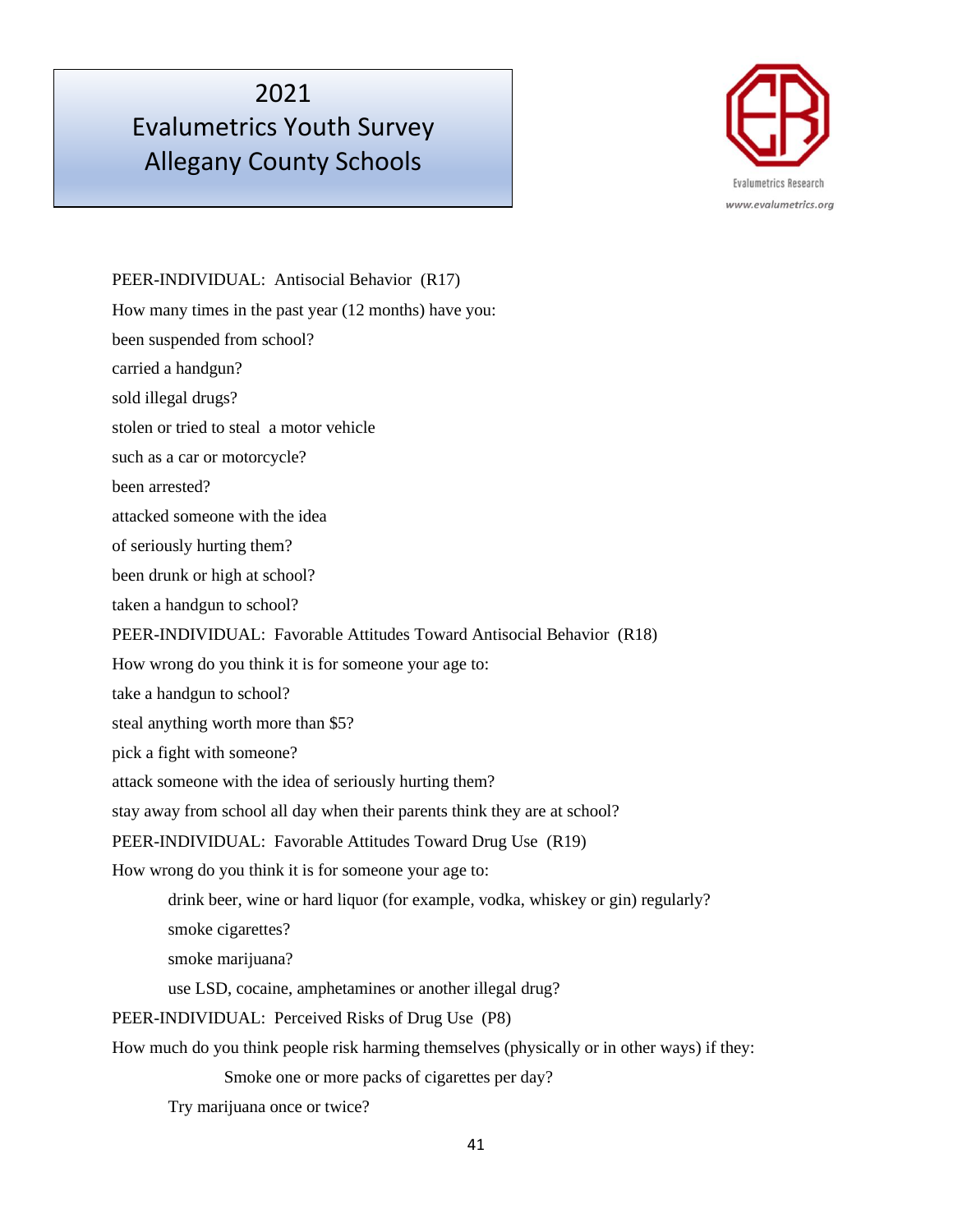

Smoke marijuana regularly? Take one or two drinks of an alcoholic beverage (beer, wine, liquor) nearly every day?

PEER-INDIVIDUAL: Interaction with Antisocial Peers (R20) (Grades 8 to 12 only)

Think of your <u>four best friends</u> (the friends you feel closest to). In the past year (12 months), how many of your best friends have:

been suspended from school?

carried a handgun?

sold illegal drugs?

stolen or tried to steal a motor vehicle such as a car or motorcycle?

been arrested?

dropped out of school?

PEER-INDIVIDUAL: Friends' Use of Drugs (R21) (Grades 8 to 12 only)

Think of your <u>four best friends</u> (the friends you feel closest to). In the past year (12 months), how many of your best friends have:

smoked cigarettes?

tried beer, wine or hard liquor (for example, vodka, whiskey or gin)

when their parents didn't know about it?

used marijuana?

used LSD, cocaine, amphetamines, or other illegal drugs?

PEER-INDIVIDUAL: Sensation Seeking (R22)

How many times have you done the following things?

Done what feels good no matter what.

Done something dangerous because someone dared you to do it.

Done crazy things even if they are a little dangerous.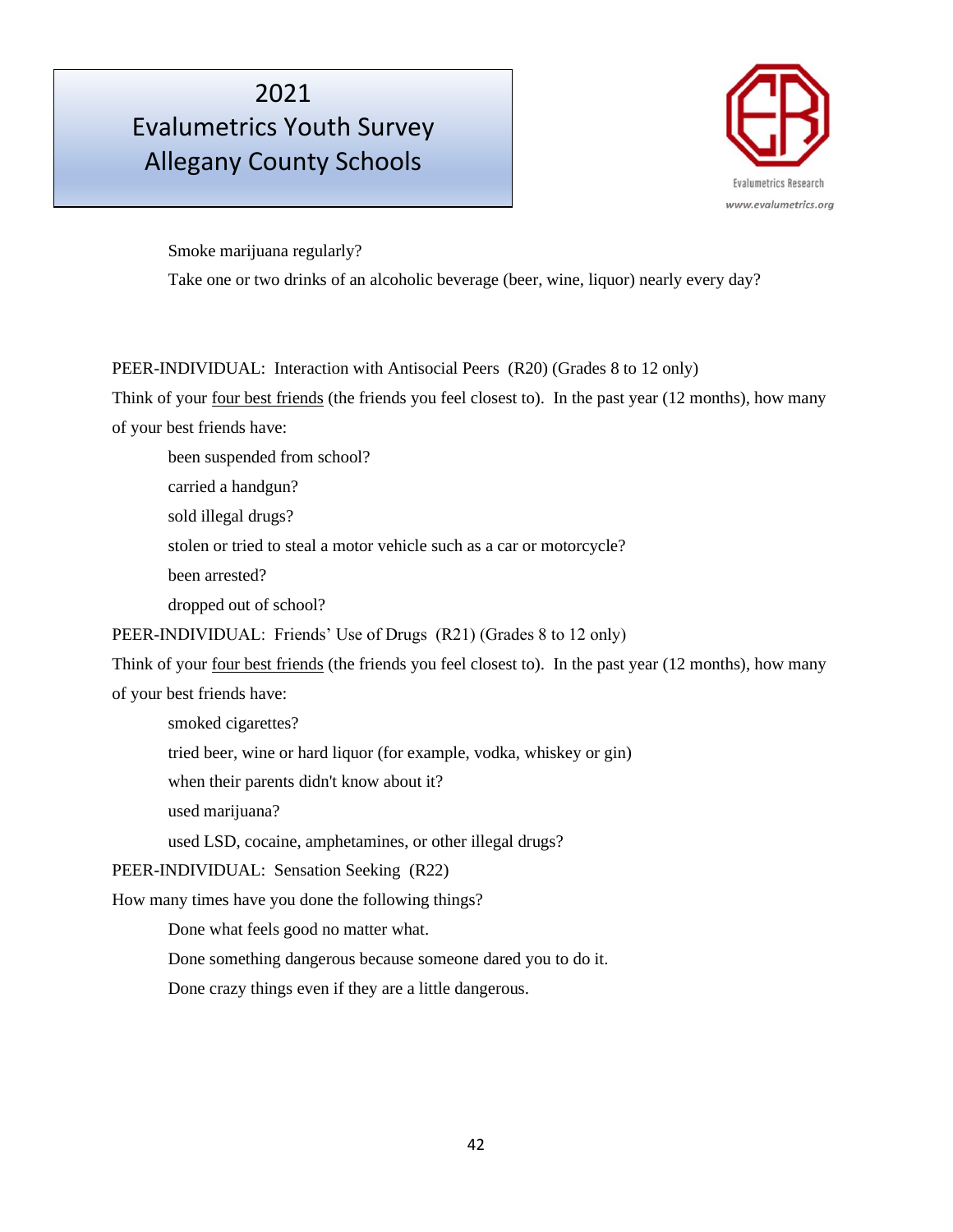# Evalumetrics Youth Survey Allegany County Schools



PEER-INDIVIDUAL: Rewards for Antisocial Involvement (R23) What are the chances you would be seen as cool if you: smoked cigarettes? began drinking alcoholic beverages regularly, that is, at least once or twice a month? smoked marijuana? carried a handgun? PEER-INDIVIDUAL: Religiosity (P9) How often do you attend religious services or activities? PEER-INDIVIDUAL: Social Skills (P10) You're looking at CD's in a music store with a friend. You look up and see her slip a CD under her coat. She smiles and says "Which one do you want? Go ahead, take it while nobody's around." There is nobody in sight, no employees and no other customers. What would you do now? Ignore her Grab a CD and leave the store Tell her to put the CD back Act like it's a joke, and ask her to put the CD back It's 8:00 on a weeknight and you are about to go over to a friend's home when your mother asks you where you are going. What would you do now? You say "Oh, just going to go hang out with some friends." She says, "No, you'll just get into t rouble if you go out. Stay home tonight." Leave the house anyway Explain what you are going to do with your friends, tell her when you'd get home, and ask if you can go out

Not say anything and start watching TV

Get into an argument with her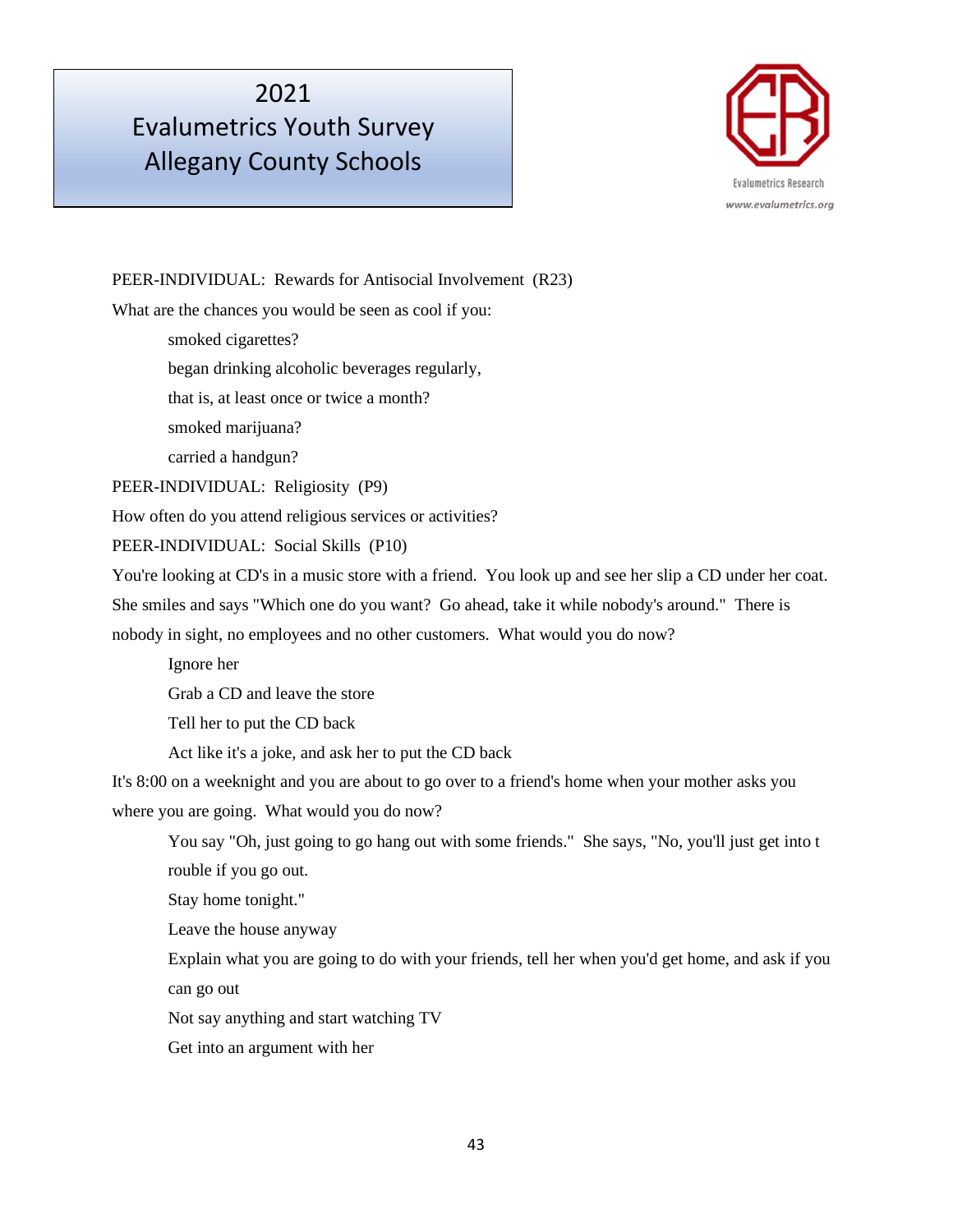

You are visiting another part of town, and you don't know any of the people your age there. You are walking down the street, and some teenager you don't know is walking toward you. He is about your size, and as he is about to pass you, he deliberately bumps into you and you almost lose your balance. What would you say or do?

Push the person back

Say "Excuse me" and keep on walking

Say "Watch where you're going" and keep on walking

Swear at the person and walk away

You are at a party at someone's house, and one of your friends offers you a drink containing alcohol. What would you say or do?

Drink it

Tell your friend "No thanks, I don't drink" and suggest that you and your friend go and do something else

Just say "No, thanks" and walk away

Make up a good excuse, tell your friend you had something else to do, and leave

PEER-INDIVIDUAL: Belief in the Moral Order (P11)

I think it is okay to take something without asking if you can get away with it.

I think sometimes it's okay to cheat at school.

It is all right to beat up people if they start the fight.